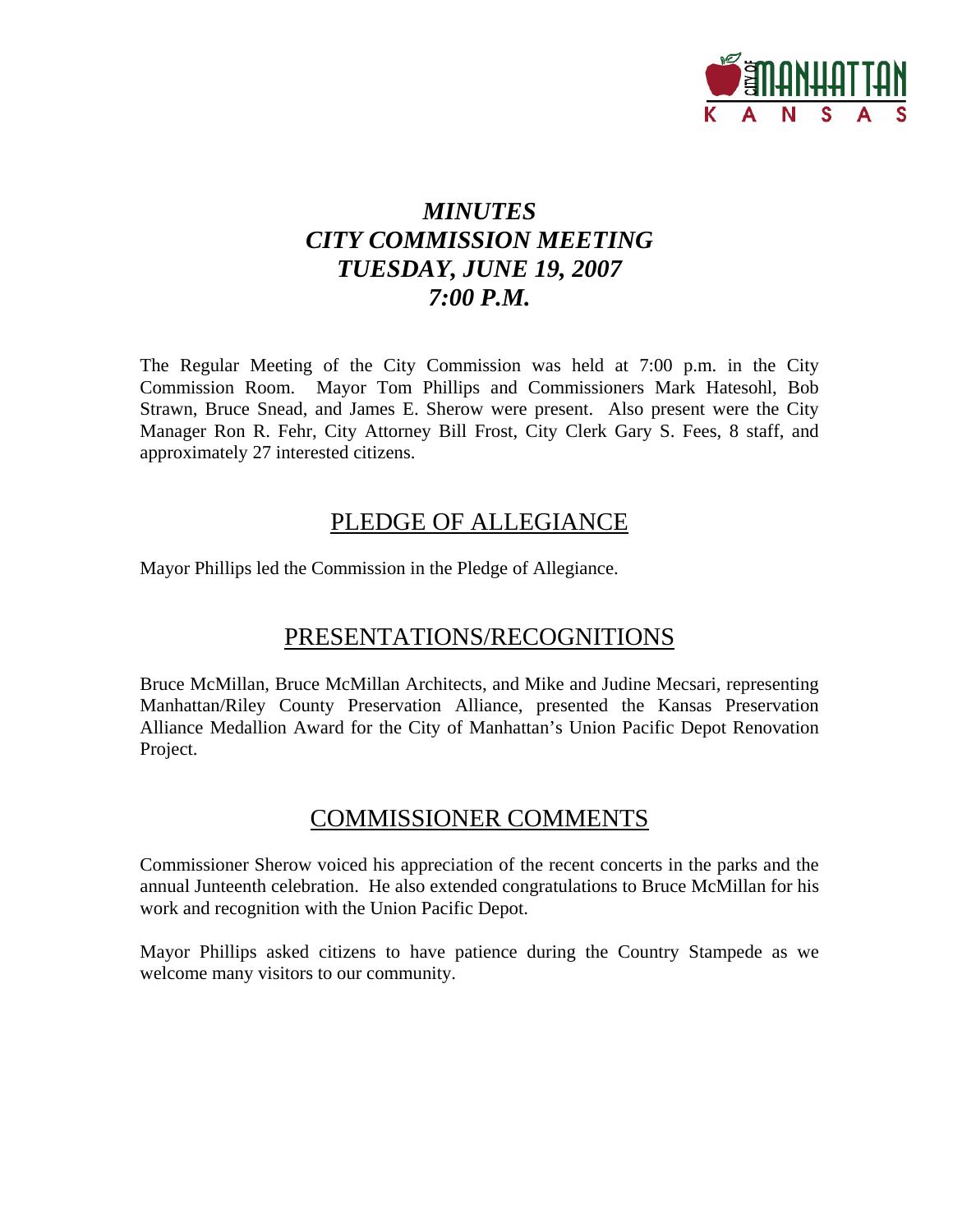# CONSENT AGENDA

(\* denotes those items discussed)

### **MINUTES**

The Commission approved the minutes of the Regular City Commission Meeting held Tuesday, June 5, 2007.

### **CLAIMS REGISTER NO. 2593**

The Commission approved Claims Register No. 2593 authorizing and approving the payment of claims from May 30, 2007, to June 12, 2007, in the amount of \$1,677,538.71.

### **LICENSE – CEREAL MALT BEVERAGE**

The Commission approved a Cereal Malt Beverage License for calendar year 2007 for Wildcat Amoco, 1701 Anderson Avenue.

### **ORDINANCE NO. 6623 – REZONE – PURPLE WAVE ADDITION**

The Commission approved Ordinance No. 6623 rezoning the proposed Purple Wave Addition, generally located northwest of the intersection of Levee Drive and US Highway 24, from I-2, Industrial Park District, to C-5, Highway Service Commercial District, based on the findings in the Staff Report. *(See Attachment No. 2)*

# **ORDINANCE NO. 6624 – REZONE – COLLEGIATE MARKETING SERVICES**

The Commission approved Ordinance No. 6624 rezoning of Collegiate Marketing Services PUD, generally located on the northwest corner of South  $4<sup>th</sup>$  Street and Houston Street, at 116 South 4<sup>th</sup> Street, from C-4, Central Business District, to PUD, Planned Unit Development District, based on the findings in the Staff Report, with the ten conditions recommended by the Manhattan Urban Area Planning Board. *(See Attachment No. 1)*

### **ORDINANCE NO. 6625 – AMEND – SEWER CONNECTION FEES AND MONTHLY SEWER SERVICE CHARGES**

The Commission approved Ordinance No. 6625 amending Sections 32-116 and 32-117 of the Code of Ordinances dealing with sewer connection fees and monthly sewer service charges.

# **\* ORDINANCE NO. 6626 – TIF BONDS – SOUTH END REDEVELOPMENT PROJECT**

Rick Kiolbasa, Dial Realty, responded to questions from the Commission regarding the current percentage of leases signed.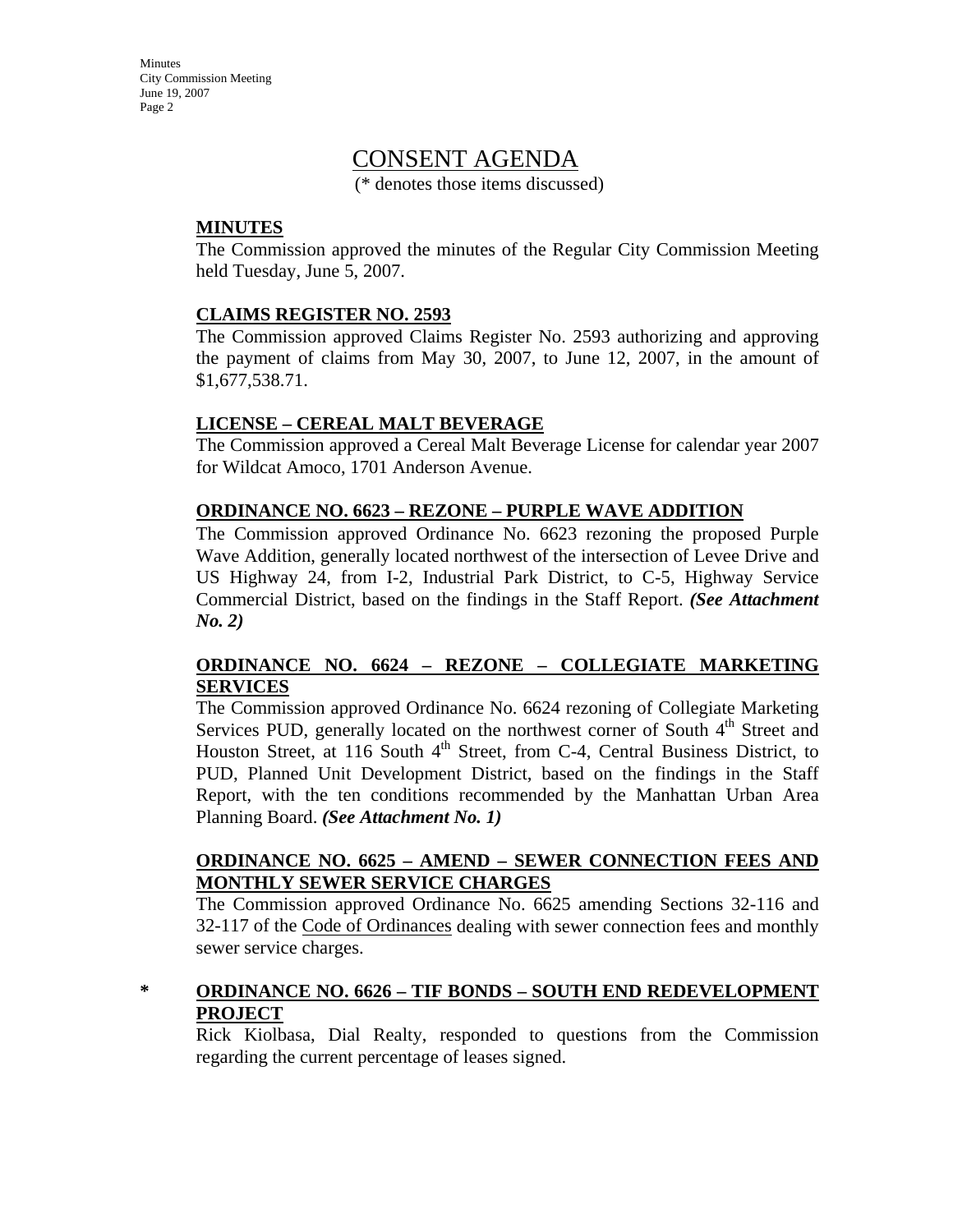# CONSENT AGENDA (*CONTINUED*)

# **\* ORDINANCE NO. 6626 – TIF BONDS – SOUTH END REDEVELOPMENT PROJECT** *(CONTINUED)*

The Commission approved Ordinance No. 6626 authorizing the issuance of up to \$10 million in special obligation Tax Increment Finance revenue bonds for the South Project area of Downtown Redevelopment.

### **\* RESOLUTION NO. 061907-A – INCREASE – TAXI RATES**

John Furney asked for additional information on the taxi services profit and loss statements. He asked how the taxi companies pay their drivers and inquired about the City's taxi coupon program.

Bernie Hayen, Director of Finance, and Ron Fehr, City Manager, responded to questions and provided clarification on the City's taxi coupon program.

The Commission approved Resolution No. 061907-A increasing the taxi rates.

# **\* REPEAL – RESOLUTION NO. 012307-A – CARRY CONCEALED WEAPONS POLICY**

The Commission repealed Policy Resolution No. 012307-A identifying Cityowned property where the carrying of concealed weapons is prohibited.

# **SET DATE – PUBLIC HEARING – SPECIAL ASSESSMENTS (GOB 2007C)**

The Commission set July 3, 2007, as the date to hold the public hearing levying special assessments against the benefiting property in the following six (6) projects, which have been completed: *Lee Mill Heights Addition, Unit Two – Street (ST0509); Abbott Acres Addition – Street (ST0605); Hylton Heights Road – Street (ST0504); Miller Ranch Addition, Unit Three, Phase One – Street (ST0521); and Kimball Townhomes – Sanitary Sewer (SS0609) and Water (WA0621).* 

# **PUBLIC HEARING -2007 JUSTICE ASSISTANT GRANT (JAG)**

Mayor Phillips opened the public hearing.

Hearing no comments, Mayor Phillips closed the public hearing.

#### **APPLICATION - 2007 JUSTICE ASSISTANT GRANT (JAG)**

The Commission approved the application being submitted by the Riley County Police Department for JAG funds to purchase additional in-car camera systems and designated the Riley County Police Department as the authorized agent.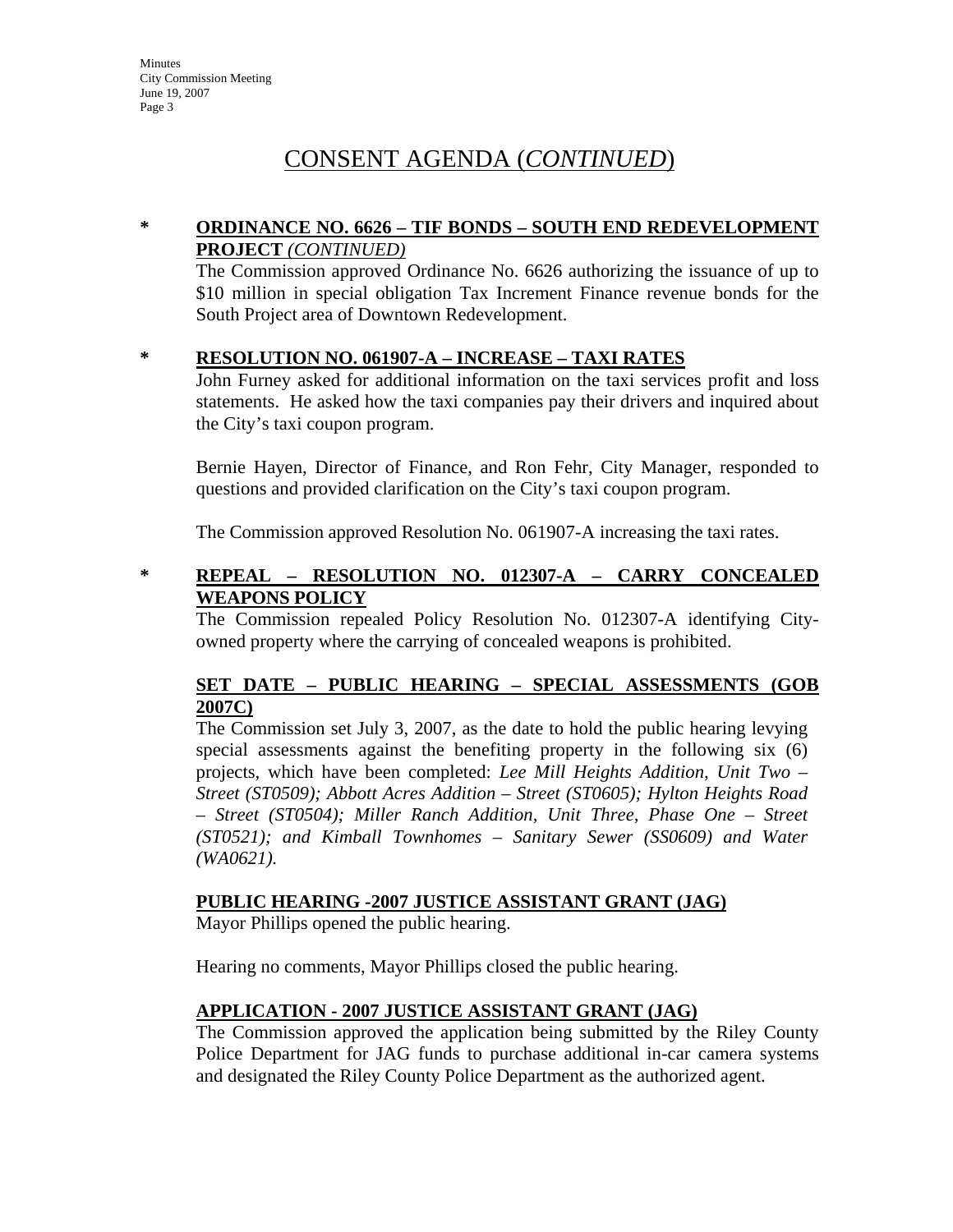# CONSENT AGENDA (*CONTINUED*)

# **NEGOTIATE CONTRACT – ENGINEERING SERVICES – NEW AND PARALLEL LINES PROJECT (WA705P)**

The Commission accepted the recommendation of the Selection Committee and authorized City Administration to negotiate a contract for engineering and design services with Bartlett and West Engineers, of Manhattan, Kansas, for the New and Parallel Lines Project (WA705P).

# **\* AWARD CONTRACT – 2007 STREET MAINTENANCE PANEL REPLACEMENT PROJECT (ST0708)**

Dale Houdeshell, Director of Public Works, provided additional information and responded to questions from the Commission.

The Commission accepted the quote in the amount of \$327,455.00 and awarded a contract in the amount of \$327,455.00 to Pavers, Inc., of Salina, Kansas, for the 2007 Street Maintenance Panel Replacement Project (ST0708).

# **PROFESSIONAL SERVICES CONTRACT – AIRPORT MASTER PLAN UPDATE**

The Commission authorized the Mayor and City Clerk to execute the professional services contract in the amount of \$305,446.00 with HNTB Corporation, of Overland Park, Kansas, for the Airport Master Plan Update (3-20-0052-30-2007).

# **FAA GRANT – AIRPORT MASTER PLAN UPDATE**

The Commission accepted the Federal Aviation Administration Grant Offer in the amount of \$299,673.00 for the Master Plan Update at the Manhattan Regional Airport (3-20-0052-30-2007).

# **AMENDMENT – ENGINEERING SERVICES – WILDCAT CREEK LIFT STATION IMPROVEMENTS (SP0604)**

The Commission authorized the Mayor and City Clerk to execute an amendment to the agreement with BG Consultants, Inc., of Manhattan, Kansas, for engineering services for the Wildcat Creek Lift Station Improvements Project (S0604) to include a mechanical bar screen replacement and Wastewater Treatment Plant filament control disinfection system.

# **PURCHASE – SALT AND SAND SPREADERS**

The Commission authorized the purchase of three Henderson Model FSH II 9 ft. sand and salt spreaders and one Henderson Model FSH II 12 ft. sand and salt spreader from Midwest Truck Equipment, of Wichita, Kansas, in the amount of \$45,305.00.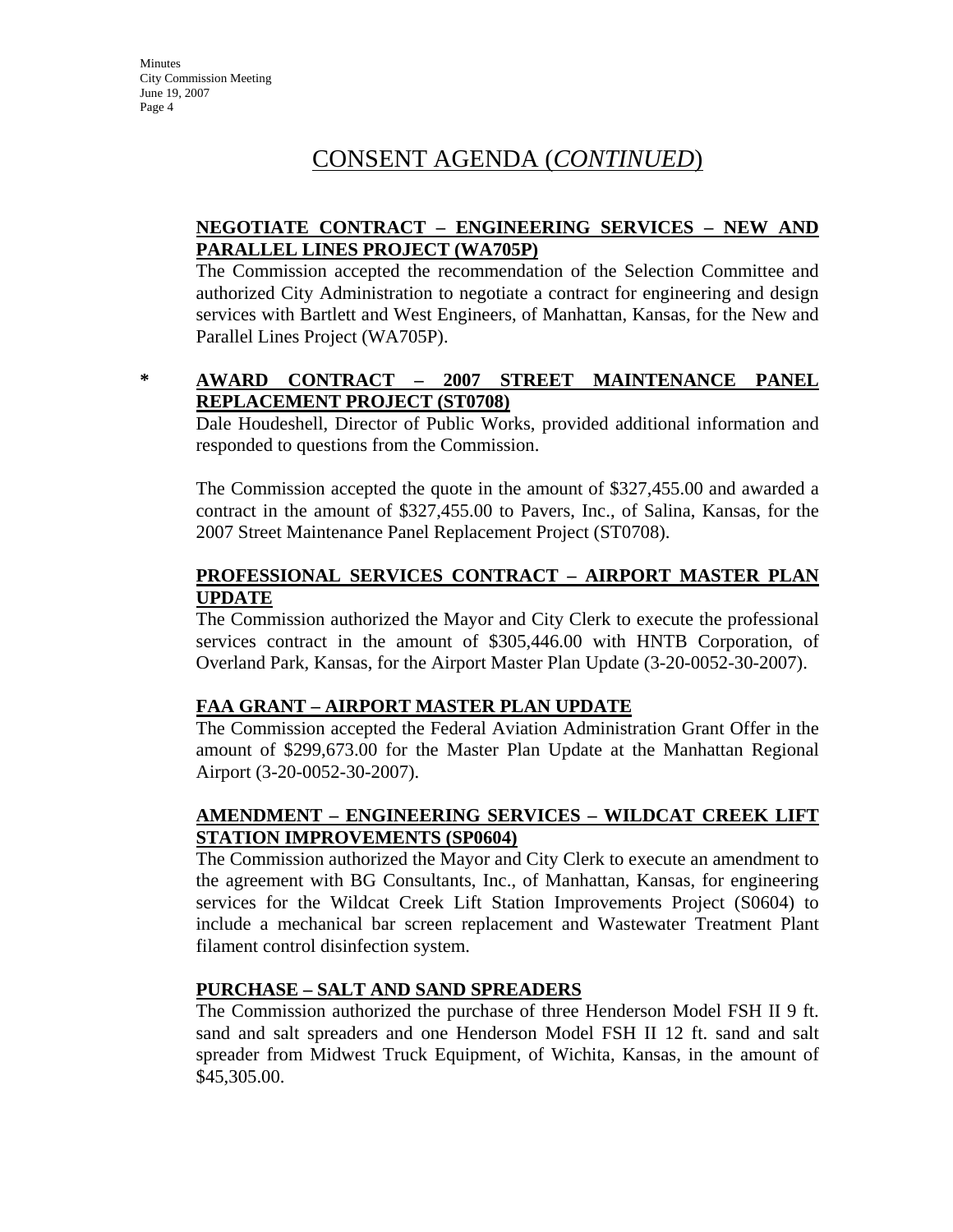# CONSENT AGENDA (*CONTINUED*)

# **RENEWAL – HTE SOFTWARE MAINTENANCE AND SUPPORT SERVICES**

The Commission authorized the City of Manhattan to renew the agreement with SUNGARD HTE, Inc., of Lake Mary, Florida, in the amount of \$66,715.00 for software maintenance and support services.

#### **BOARD APPOINTMENTS**

The Commission approved appointments by Mayor Phillips to various boards and committees of the City.

#### *Airport Advisory Board*

Re-appointment of Karen Rogers, 2028 Arthur Drive, to a three-year term. Ms. Rogers's term begins June 27, 2007, and will expire on June 26, 2010.

#### *Historic Resources Board*

Re-appointment of Ray Weisenburger, 1927 Vermont Street, to a three-year (Landscape-Architect) term. Mr. Weisenburger's term begins immediately, and will expire on April 30, 2010.

#### *Joint Corrections Advisory Board*

Re-appointment of Charlie Sprott, 1008 Oaktree Place, to a three-year (Juvenile Position) term. Mr. Sprott's term begins immediately, and will expire on June 30, 2010.

Re-appointment of Linda Teener, 1221 Thurston Street, to a three-year (Juvenile Position) term. Ms. Teener's term begins immediately, and will expire on June 30, 2010.

#### *Manhattan Urban Area Planning Board*

Re-appointment of Mike Hill, 3314 Kensington Court, to a three-year term. Mr. Hill's term begins immediately, and will expire on April 30, 2010.

#### *Municipal Band Board*

Appointment of Betty Hensley, 444 Oakdale Drive, to fill an unexpired term for Kari Grogan. Ms. Hensley's term begins immediately and will expire on August 31, 2008.

#### *Social Services Advisory Board*

Re-appointment of Barbara Withee, 748 Elling Drive, to a three-year term. Ms. Withee's term begins July 1, 2007, and will expire on June 30, 2010.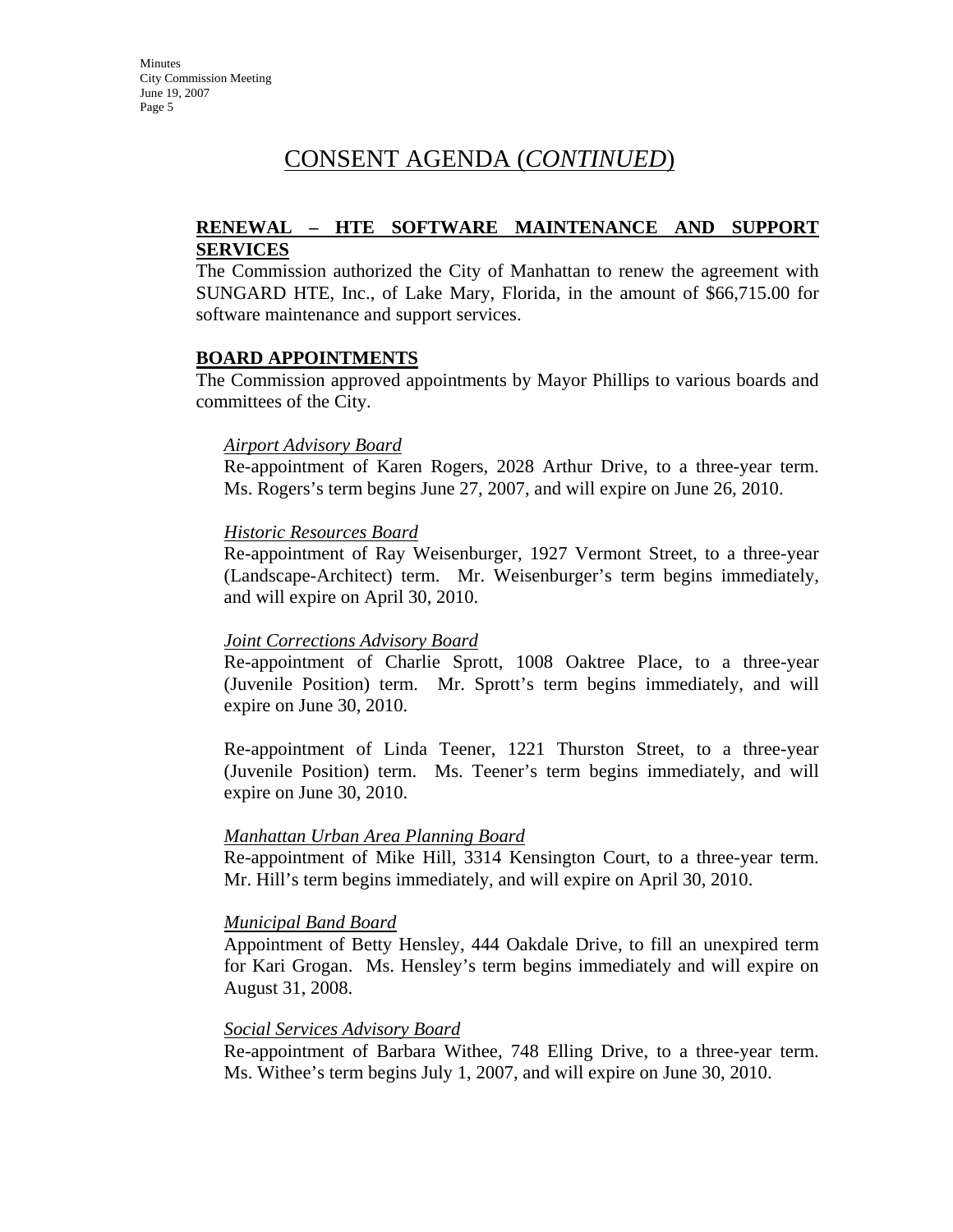# CONSENT AGENDA (*CONTINUED*)

# **BOARD APPOINTMENTS***(CONTINUED)*

*Social Services Advisory Board* **(CONTINUED)**

Appointment of George (Edd) Savage, 1917 Judson Street, to a three-year term. Mr. Savage's term begins July 1, 2007, and will expire on June 30, 2010.

Appointment of Sue Mountford, 3425 Gary Avenue to a three-year term. Ms. Mountford's term begins July 1, 2007, and will expire on June 30, 2010.

After discussion, Commissioner Hatesohl moved to approve the consent agenda. Commissioner Snead seconded the motion. On a roll call vote, motion carried 5-0, with the exception of Item G - *Ordinance No. 6626 - Authorizing \$10 Million in Special Obligation TIF Revenue Bonds*, which carried 4-1, with Commissioner Strawn voting against the item.

# GENERAL AGENDA

# **ECONOMIC DEVELOPMENT ASSISTANCE - COLLEGIATE MARKETING SERVICES (CMS)**

Brian Williams, Management Intern, presented the item. He then answered questions from the Commission regarding financial statements.

Steve Ballard, Chief Executive Officer, Collegiate Marketing Services, Inc., provided additional information and responded to questions from the Commission.

Bill Frost, City Attorney, provided clarification on the security provisions in the draft agreement.

After discussion, Commissioner Sherow moved to authorize City Administration to finalize and the Mayor and City Clerk to execute an Economic Development Incentives Agreement with CMS, based upon the outline of incentives that includes a traditional loan, forgivable loan, and annual performance measures. Commissioner Snead seconded the motion. On a roll call vote, motion carried 5-0.

# **FIRST READING – ANNEX/REZONE - LEE MILL HEIGHTS ADDITION, UNIT FOUR**

Eric Cattell, Assistant Director for Planning, presented the item and answered questions from the Commission.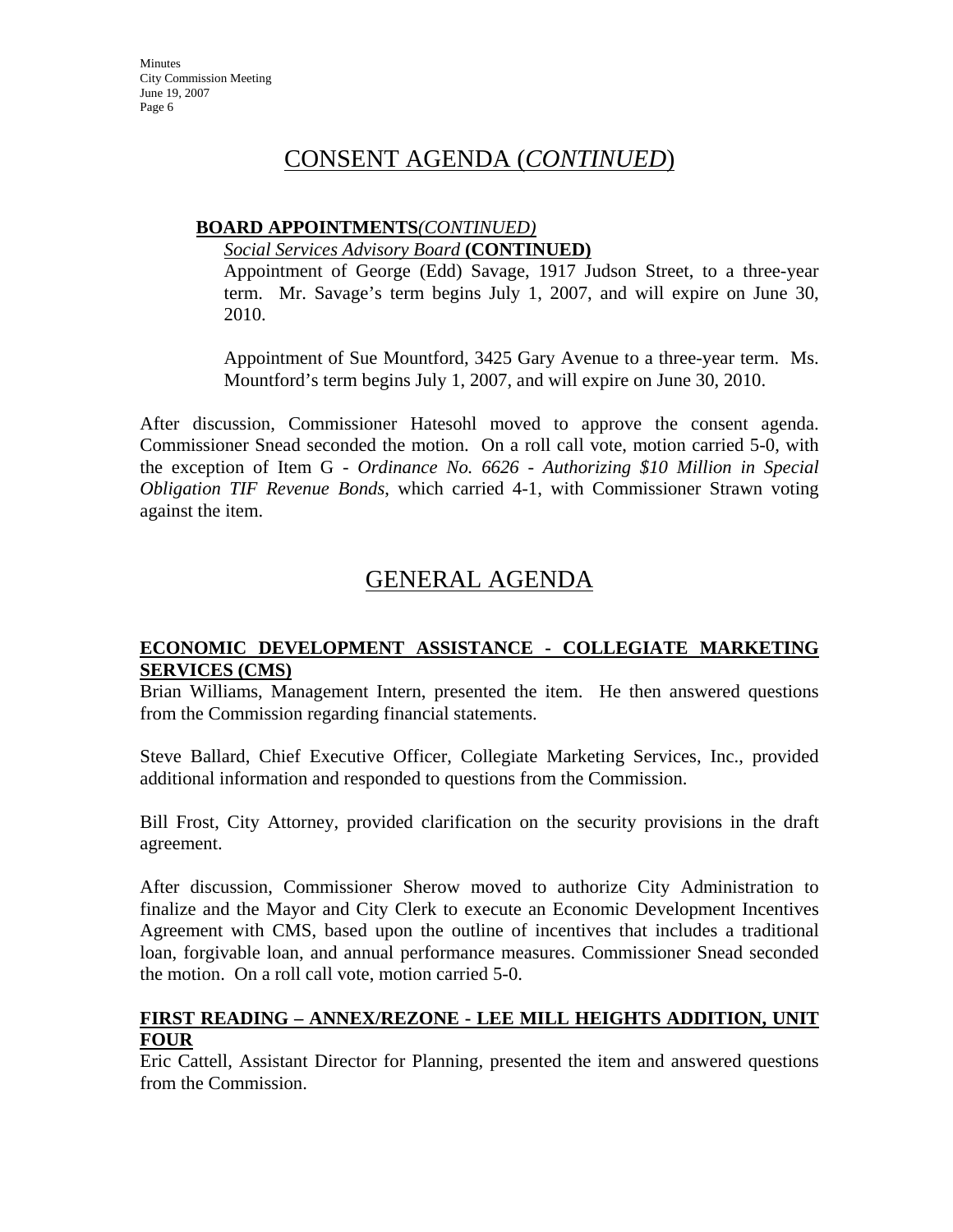# GENERAL AGENDA (*CONTINUED*)

### **FIRST READING – ANNEX/REZONE - LEE MILL HEIGHTS ADDITION, UNIT FOUR** *(CONTINUED)*

Ron Fehr, City Manager, provided additional information on the item.

Curt Loupe, Director of Parks and Recreation, and Ron Fehr, City Manager, responded to questions regarding purchasing and funding park space in new developments.

Tim Schultz, Applicant, Schultz Construction, answered question from the Commission.

Bill Frost, City Attorney, and Ron Fehr, City Manager, responded to questions about the potential creation of a benefit district for the purpose of a park.

After discussion, Commissioner Hatesohl moved to approve first reading of an ordinance annexing a 121-acre tract of land for the proposed Lee Mill Heights Addition, Unit Four, generally located west of existing Miller Parkway, based on conformance with the Comprehensive Plan, the Growth Vision, and the Capital Improvements Program; and, approve first reading of an ordinance rezoning the proposed Lee Mill Heights Addition, Unit Four, from County G-1, General Agricultural District, to R-1, Single-Family Residential District with Airport Overlay District; R-3, Multiple-Family Residential District with Airport Overlay District; and, R-3, Multiple-Family Residential District, based on the findings in the Staff Report. *(See Attachment No. 3)* Commissioner Sherow seconded the motion. On a roll call vote, motion carried 5-0.

#### **FIRST READING – ANNEX/REZONE - LEE MILL VILLAGE**

Eric Cattell, Assistant Director for Planning, presented the item and answered questions from the Commission.

Tim Schultz, Applicant, Schultz Construction, provided additional information on the item and responded to questions from the Commission.

Eric Cattell, Assistant Director for Planning, and Ron Fehr, City Manager, provided additional information on the item.

Ruth Schrum, 720 Midland Avenue, informed the Commission that she was concerned with the loss of farmland and beauty around the city. She also voiced concern for these proposed housing units looking the same and expressed concerns for the south redevelopment area.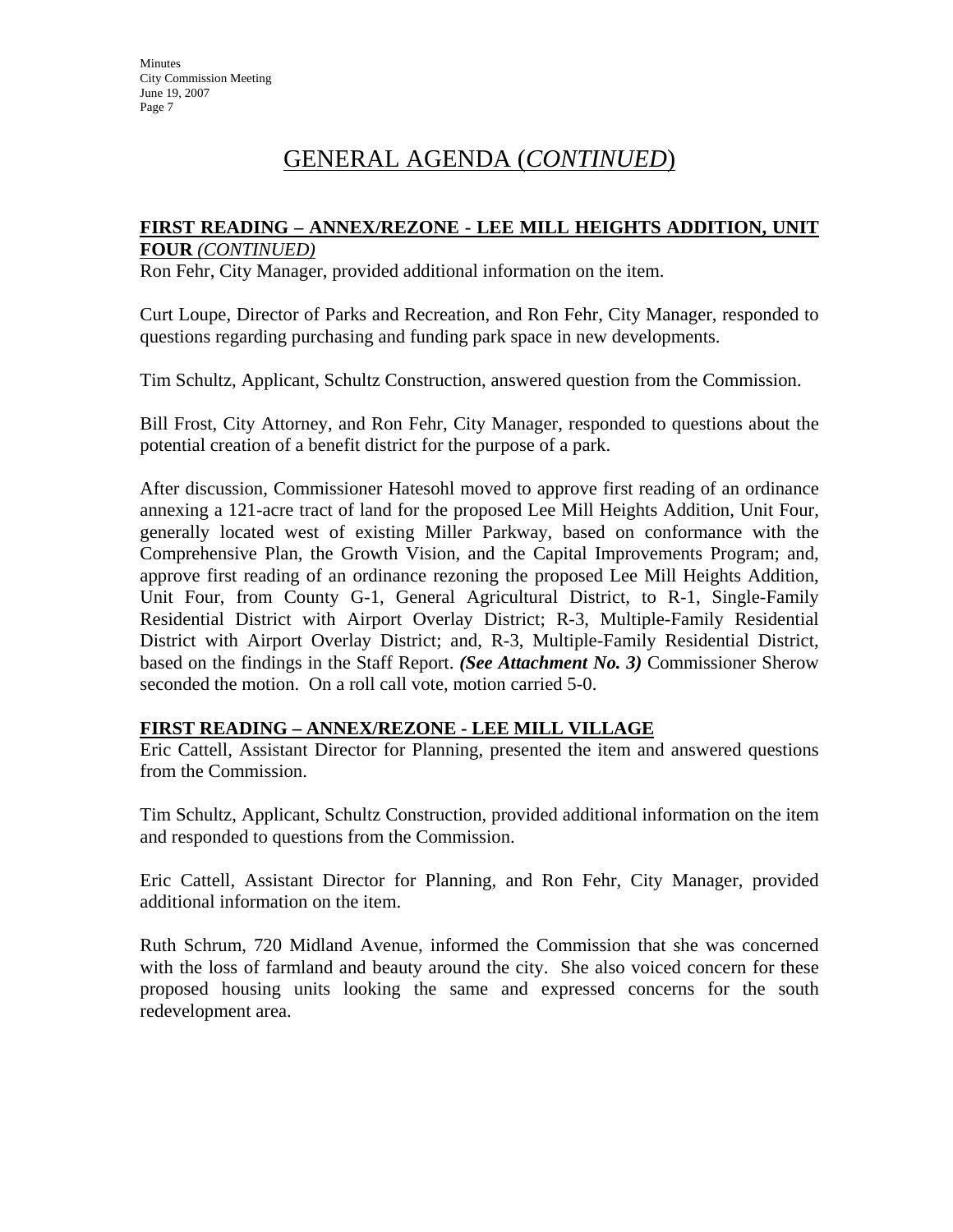# GENERAL AGENDA (*CONTINUED*)

# **FIRST READING – ANNEX/REZONE - LEE MILL VILLAGE** *(CONTINUED)*

Dee R. Ross, 2304 Brockman Street, stated the price of land is being jacked up through multiple corporations, appraisers, and half-cent sales taxes to pay for improvements.

Eric Cattell, Assistant Director for Planning, provided additional information on the conditions presented and asked for additional direction from the Commission, if the desire is to take the item back to the Manhattan Urban Area Planning Board.

Bill Frost, City Attorney, provided additional information and clarification on the merits of a restrictive covenant.

Tim Schultz, Applicant, Schultz Construction, informed the Commission on the availability of additional parking, architectural design, and target market.

After discussion, Commissioner Snead moved to approve first reading of an ordinance annexing a 31-acre tract of land for the proposed Lee Mill Village PUD, generally located north of Lee Mill Heights, based on conformance with the Comprehensive Plan, the Growth Vision, and the Capital Improvements Program; override the Manhattan Urban Area Planning Board's recommendation; and approve first reading of an ordinance rezoning the proposed Lee Mill Village PUD from County G-1, General Agricultural District, to PUD, Residential Planned Unit Development District with Airport Overlay District, based on the findings in the Staff Report *(See Attachment No. 4)*, with the six (6) conditions recommended by the Manhattan Urban Area Planning Board, and with the three (3) additional conditions required, including: 1) increasing the parking to 520 total parking spaces; 2) that the common area shall also serve as a pedestrian easement; and 3) that a consistent fencing design and installation shall be provided for screening along Wreath Avenue. Commissioner Sherow seconded the motion. On a roll call vote, motion carried 5-0.

At 9:35 p.m., the Commission took a brief recess.

# **FIRST READING - REZONE - BARTON PLACE ADDITION**

Eric Cattell, Assistant Director for Planning, presented the item and answered questions from the Commission.

Frank Tillman, Applicant, provided additional information about Barton Lake and the easement that would be granted for a future roadway. He then answered questions from the Commission.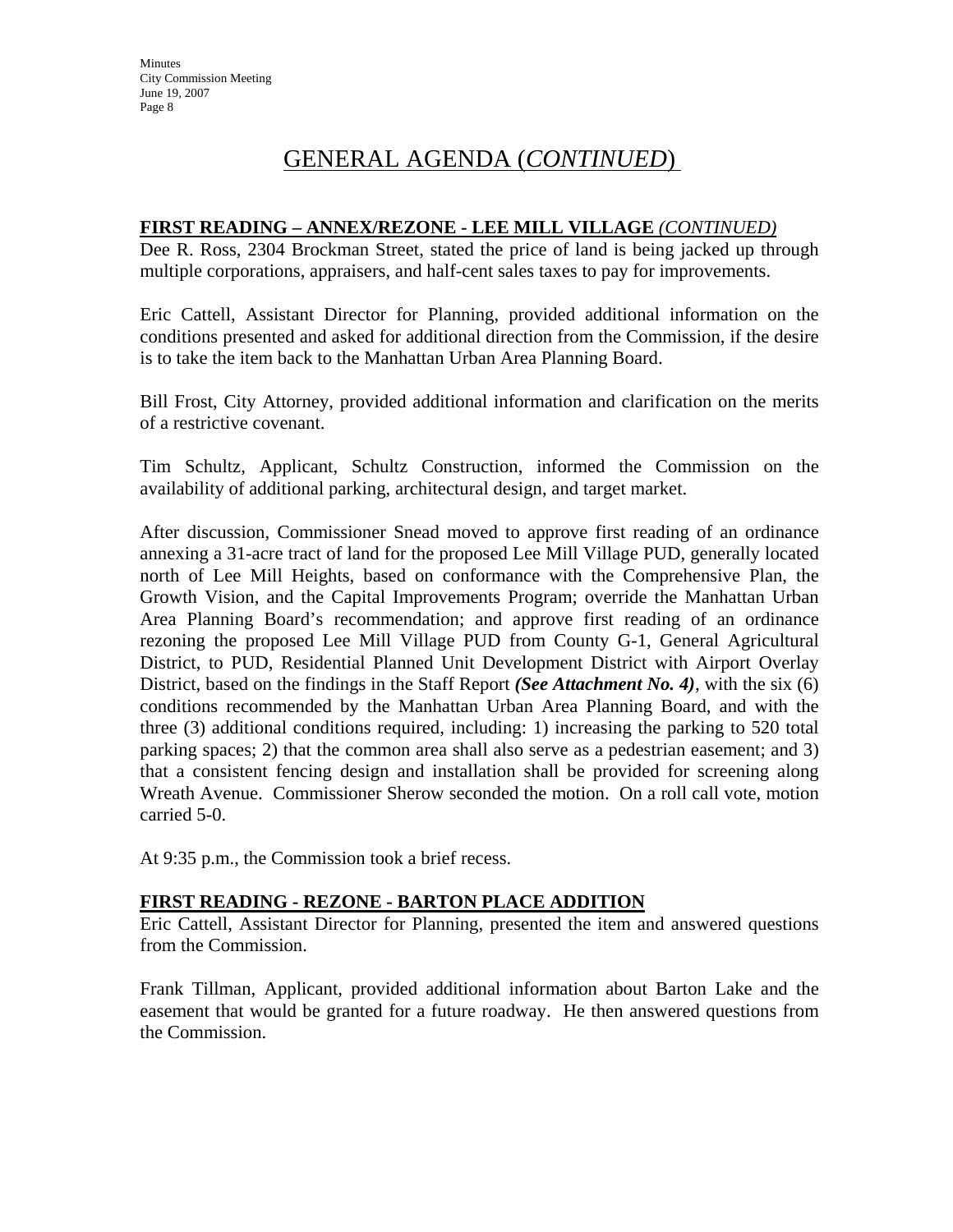# GENERAL AGENDA (*CONTINUED*)

# **FIRST READING - REZONE - BARTON PLACE ADDITION** *(CONTINUED)*

Eric Cattell, Assistant Director for Planning, provided clarification on the item and future actions that would be needed.

Bill Frost, City Attorney, provided additional information on the plat and dedication of right-of way.

After discussion, Commissioner Sherow moved to approve first reading of an ordinance rezoning of the Barton Place Addition, generally located south of Wildcat Creek Golf & Fitness, and approximately 950 feet west of Amherst Avenue, from R, Single-Family Residential District, to PUD, Residential Planned Unit Development District, based on the findings in the Staff Report *(See Attachment No. 5)*, with the ten (10) conditions recommended by the Manhattan Urban Area Planning Board. Commissioner Hatesohl seconded the motion. On a roll call vote, motion carried 5-0.

# **FIRST READING – ANNEX/REZONE - HAWTHORNE WOODS ADDITION**

Eric Cattell, Assistant Director for Planning, presented the item and answered questions from the Commission.

Tim Schultz, Applicant, Schultz Construction, provided additional information to the Commission. He then answered questions from the Commission.

After discussion, Commissioner Hatesohl moved to approve first reading of an ordinance annexing an 18-acre tract of land for the proposed Hawthorne Woods Addition, generally located north of the intersection of Gary Avenue and Churchill Street, based on conformance with the Comprehensive Plan, the Growth Vision, and the Capital Improvements Program; and, approve first reading of an ordinance rezoning the site from County G-1, General Agricultural District, to R, Single-Family Residential District, based on the findings in the Staff Report. *(See Attachment No. 6)* Commissioner Snead seconded the motion. On a roll call vote, motion carried 5-0.

# **FIRST READING – REZONE - 1125 WATERS STREET**

Eric Cattell, Assistant Director for Planning, presented the item and answered questions from the Commission.

Janice Reitz, Applicant, informed the Commission that they plan on converting the structure into a single-family home.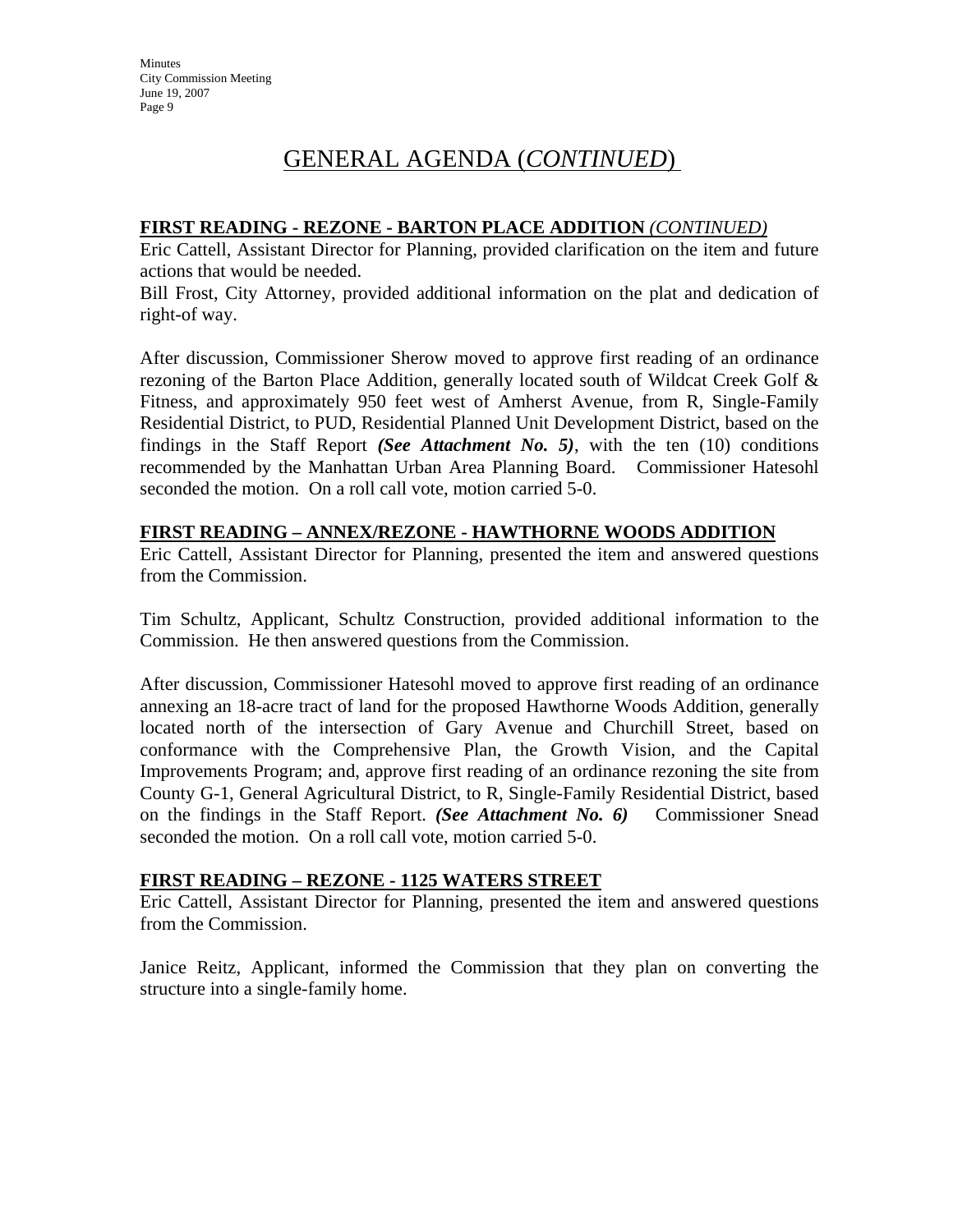# **GENERAL AGENDA (CONTINUED)**

# FIRST READING - REZONE - 1125 WATERS STREET (CONTINUED)

After discussion, Commissioner Sherow moved to approve first reading of an ordinance rezoning 1125 Waters Street, located generally southwest of the intersection of Shaffer Street and Waters Street, from C-5, Highway Service Commercial District, to R, Single-Family Residential District, based on the findings in the Staff Report. (See Attachment No. 7) Commissioner Hatesohl seconded the motion. On a roll call vote, motion carried  $5-0.$ 

# **ADJOURNMENT**

At 10:14 p.m., the Commission adjourned.

Res, CMC, City Clerk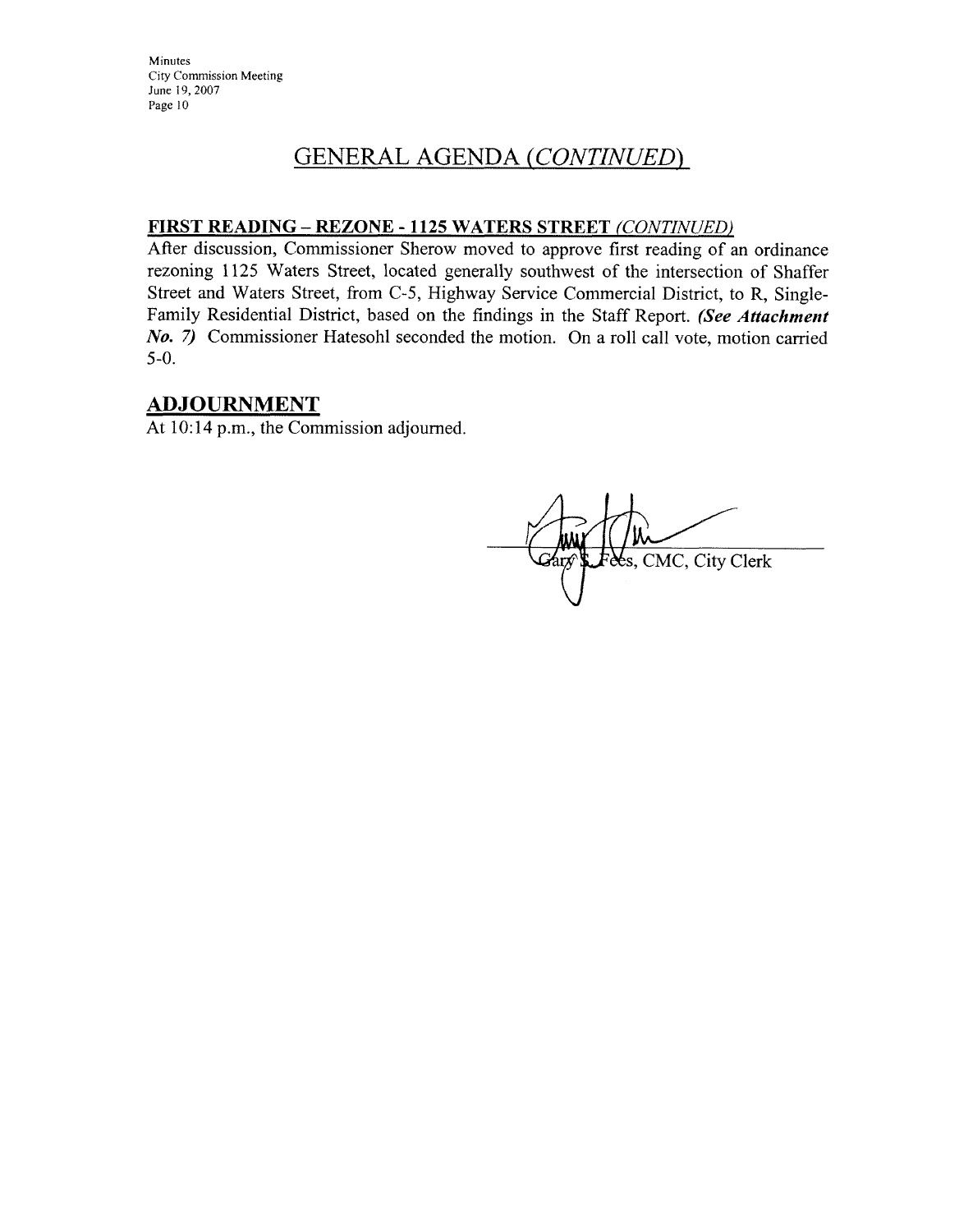*Attachment No. 1*

#### **STAFF REPORT**

# **APPLICATION TO REZONE PROPERTY TO PLANNED UNIT DEVELOPMENT DISTRICT**

# **BACKGROUND**

**FROM:** C-4, Central Business District.

**TO:** PUD, Planned Unit Development District.

**APPLICANT:** Collegiate Marketing Services, Inc. - Steve Ballard. .**ADDRESS:** 9111 Cody Street, Overland Park KS 66214.

**OWNER:** Tillman Partners LP. **ADDRESS:** 1328 Sharingbrook, Manhattan KS 66503.

**DATE OF PUBLIC NOTICE PUBLICATION:** Monday, April 16 , 2007.

**DATE OF PUBLIC HEARING: PLANNING BOARD:** Monday, May 7 , 2007. (Note: the Public hearing was tabled to the May 21, 2007, Manhattan Urban Area Planning Board meeting.)

**CITY COMMISSION:** Tuesday, June 5, 2007.

**LOCATION:** Generally on the northwest corner of S. 4<sup>th</sup> Street and Houston Street at 116  $S. 4<sup>th</sup> Street.$ 

AREA: an approximate one (1) acre tract of land.

**PROPOSED USES:** Permitted Uses include all of the Permitted Uses of the C-4, Central Business District, and the Manufacturing, Warehousing and Distribution of Textile Apparels. The first floor of the building will be for the Permitted Uses of the C-4 District and a shipping/receiving area. Corporate offices of Collegiate Marketing Services will be located on the first floor.

The basement will be for the manufacturing, warehousing and distribution of textile apparels use. An existing off-street parking area to the west of the building is included in the proposed PUD. Forty (40) off-street parking spaces are proposed in the re-striped parking lot. A shipping and receiving door is at the southwest corner of the building.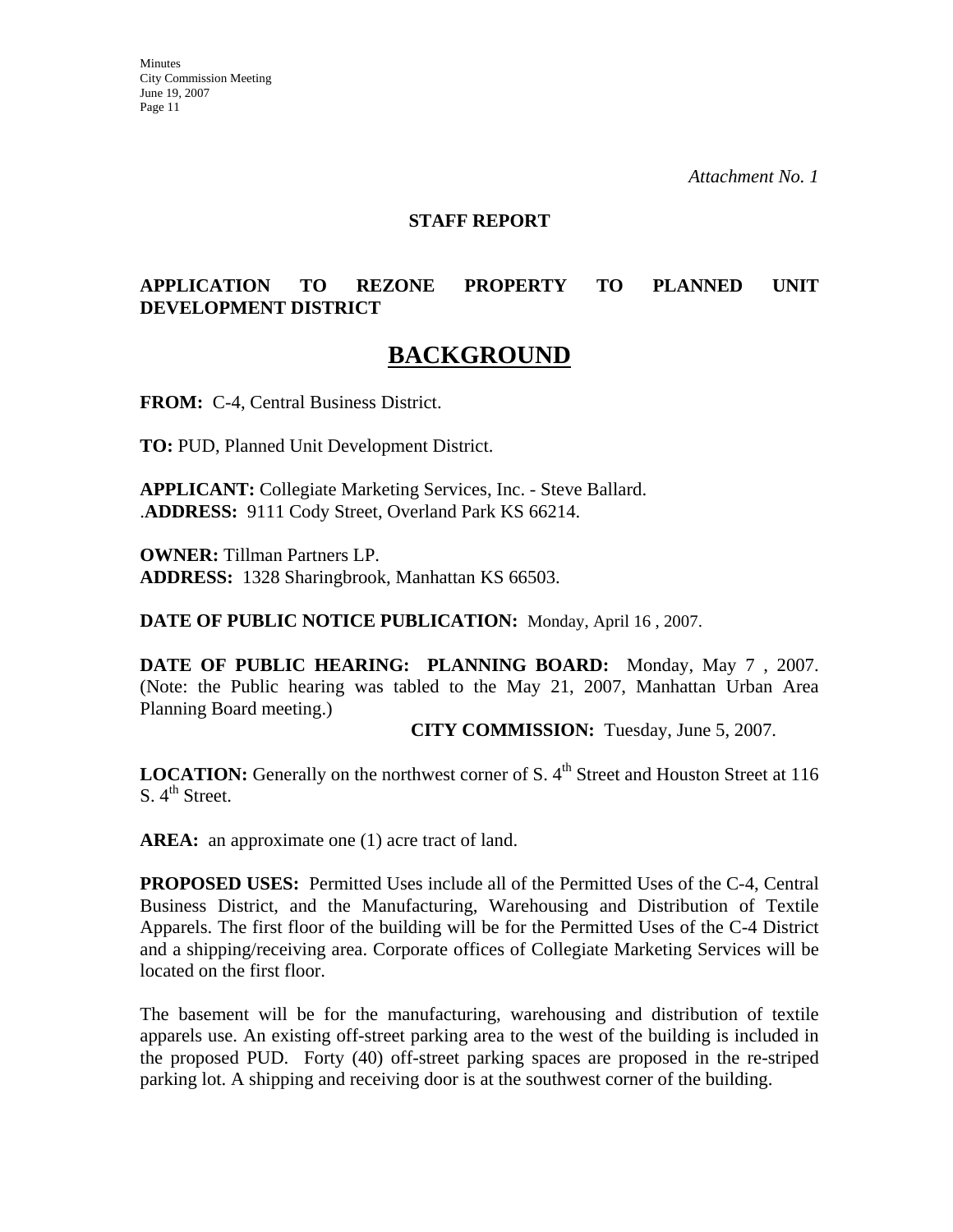#### *Attachment No. 1*

**PROPOSED BUILDINGS AND STRUCTURES:** The existing building footprint is 29,277 square foot and has two levels, with a total interior floor space of 58,544 square feet. The footprint of the building remains as is. The basement will be remodeled for the manufacturing/warehousing use. The existing parking lot will be re-striped. New awnings will replace the existing continuous awning on S.  $4<sup>th</sup>$  Street improvements after  $4<sup>th</sup>$  Street improvements are complete as a part of the downtown redevelopment project. Awnings will also be added over two entry locations on Houston Street. Other changes include a new door on the west side of the building for exiting and new dock and exit door at the southwest corner of the building.

Collegiate Marketing Services hours are anticipated to be from 8:00 AM to 6 PM. Other commercial tenant hours will vary.

Deliveries will be by UPS with semi-truck deliveries expected 6 to 8 times a year.

The applicant indicates the employee count for Collegiate Marketing Services will be: 29 manufacturing employees and 29 first floor office employees. Jobs will be created over a ten year period.

The manufacturing process includes applying school logos to garments through screen printing, embroidery, and heat transfer applications. The manufacturing/warehousing and office uses are described in more detail in attached documents.

# **PROPOSED LOT COVERAGE**

| <b>Use</b>         | <b>Square Feet</b> | <b>Percentage</b> |
|--------------------|--------------------|-------------------|
| <b>Building</b>    | 29,277             | 65%               |
| Drives and Parking | 15,723             | 35%               |

#### **PROPOSED SIGNS**

| <b>Type</b>  | <b>Dimensions</b> | Lighting         |
|--------------|-------------------|------------------|
| C-4 District | Per C-4 District  | Per C-4 District |

**PROPOSED LIGHTING:** No external changes to lighting are proposed.

# **REVIEW CRITERIA FOR PLANNED UNIT DEVELOPMENTS**

**1. LANDSCAPING:** The site is 100% existing impervious surface: building roof and concrete parking lot. No landscaping is proposed; however, there appears to be space in traffic islands along Houston Street, which could accommodate low level landscaping.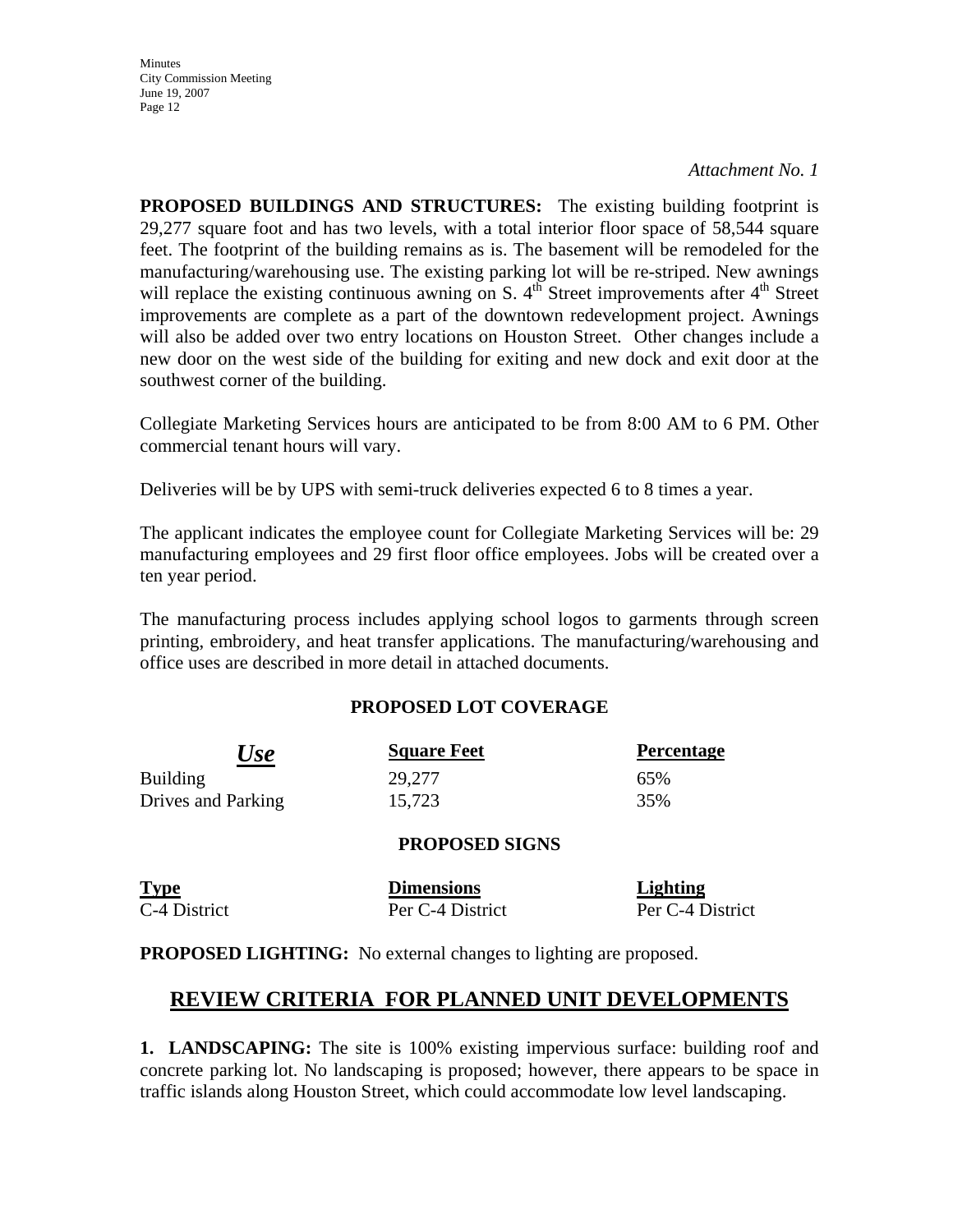**2. SCREENING:** A dumpster generally at the northwest corner of the site will is proposed to be enclosed with a six (6) foot redwood fence. In order to incorporate permanent screening materials compatible to the downtown, the dumpster should be screened with brick that is similar or compatible to the brick on the existing building.

**3. DRAINAGE:** The site drains to the street and alley and the PUD does not alter the condition. A drainage report was not required.

**4. CIRCULATION:** An internal circulation plan to the parking lot off Houston Street provides for safe, convenient and efficient movement of motorists. Access to the property is also from sidewalks along S.  $4<sup>th</sup>$  Street and Houston Street. The off-street parking lot off Houston Street is accessed from two points: one from a one-way driveway on the east side of the parking lot, which will exit to the alley; and, a second one way south driveway off the alley on the west side of the parking lot, which will exit to Houston Street. An existing 26 foot deep shipping and receiving driveway is located at the southwest corner of the building and will be accessed off Houston Street.

Off-street parking is not required in the C-4 District; however, the applicant indicates that 29 of the proposed 40 parking spaces will be for the 29 manufacturing/warehousing employees, with the remaining 11 spaces for first floor workers.

A Traffic Impact Study was submitted by HWS Consulting Group and reviewed by the City Engineer, who accepted the report. Negligible impact is expected on the street system.

**5. OPEN SPACE AND COMMON AREA:** The parking lot is the only open space on the site.

**6. CHARACTER OF THE NEIGHBORHOOD:** The neighborhood is the Central Business District of downtown Manhattan consisting of a broad range of retail, commercial services, government, business and professional offices, and residential uses.

# **MATTERS TO BE CONSIDERED WHEN CHANGING ZONING DISTRICTS**

**1. EXISTING USE:** Commercial building and off-street parking lot. The site is 100% impervious surface consisting of roof and concrete parking lot. The existing building is a one-story brick commercial building with basement, with a continuous blue canvas awning along the S.  $4<sup>th</sup>$  Street facade and individual awnings over doorways along Houston Street. The first floor is occupied by various business and professional offices.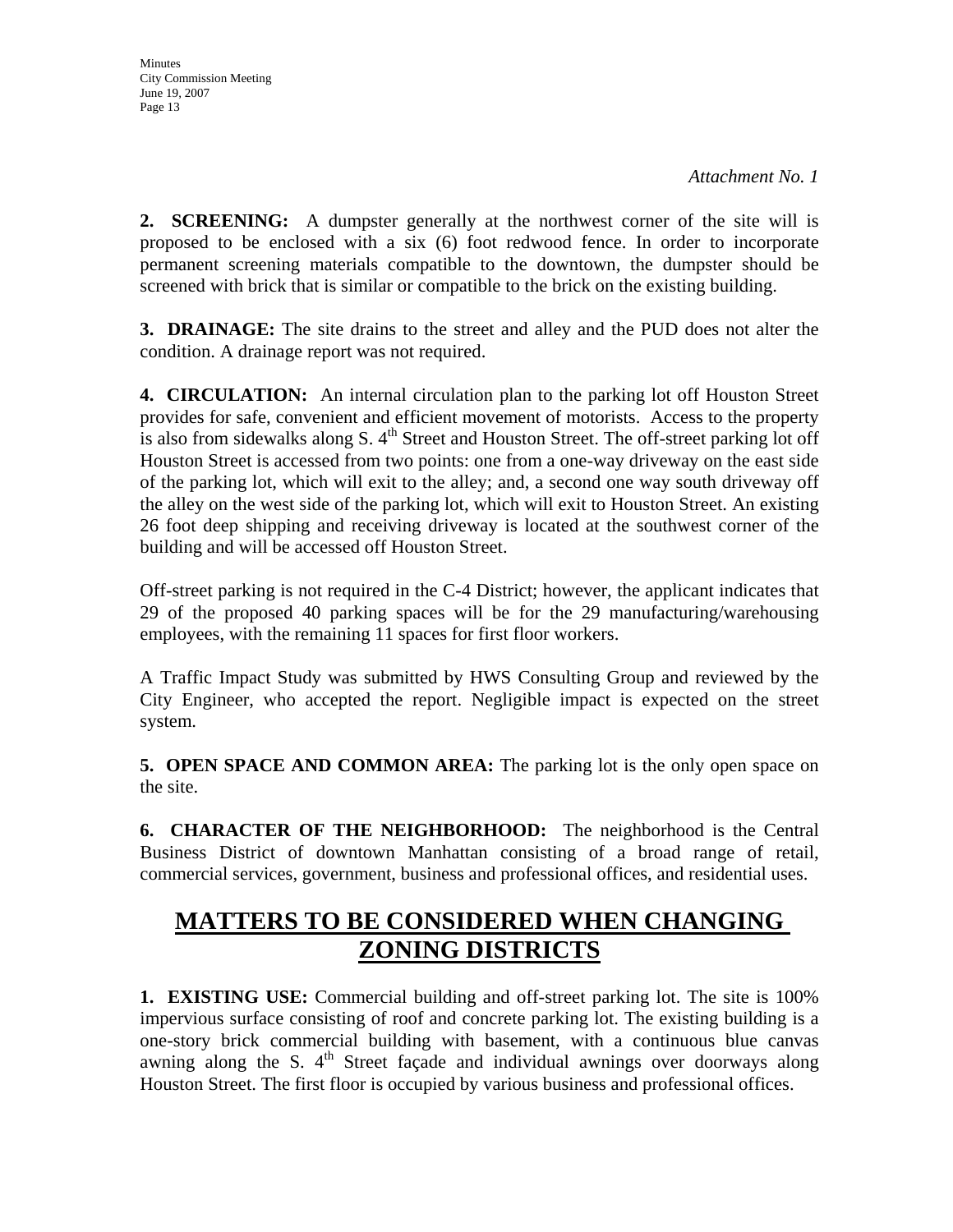**2. PHYSICAL AND ENVIRONMENTAL CHARACTERISTICS:** A fully developed site consisting primarily of a one story building with off-street parking lot. The site drains to the alley and street. The site is located in a 500 Year Flood Plain. Development in the 500 Year Flood Plain is not subject to the requirements of the Flood Plain Regulations.

# **3. SURROUNDING LAND USE AND ZONING:**

**(a.) NORTH:** public alley, retail and professional offices; C-4 District.

**(b.) SOUTH:** Houston Street, government offices, public parking lot, private club, retail commercial and professional services; C-4 District.

**(c.) EAST:** S. 4<sup>th</sup> Street, church, and business and professional offices; C-4 District.

**(d.) WEST:** Professional offices, private parking, and S.  $5<sup>th</sup>$  Street; C-4 District.

**4. CHARACTER OF THE NEIGHBORHOOD:** The neighborhood is the Central Business District of downtown Manhattan consisting of a broad range of retail, commercial services, government, and professional offices.

**5. SUITABILITY OF SITE FOR USES UNDER CURRENT ZONING:** The existing building is occupied by Permitted Uses of the C-4 District. The building is suitable for the uses of the C-4 District.

**6. COMPATIBILITY OF PROPOSED DISTRICT WITH NEARBY PROPERTIES AND EXTENT TO WHICH IT MAY HAVE DETRIMENTAL AFFECTS:** Additional light, noise and traffic will be created by the combination of uses. The addition of the light manufacturing/warehouse distribution use is generally inconsistent with the character of the neighborhood and introduces an activity allowed in an industrial district; however, the manufacturing/warehousing use will be restricted to the basement and the first floor of the building will be for C-4 District uses in keeping with street level activity in the downtown.

Based on the application documents, which describe the manufacturing/warehousing processes, the proposed use will have a low impact on the neighborhood. In addition, it is unlikely that the basement would be used as a retail space. Unlike second floor space in the downtown, use of basement space for business and retail use is limited.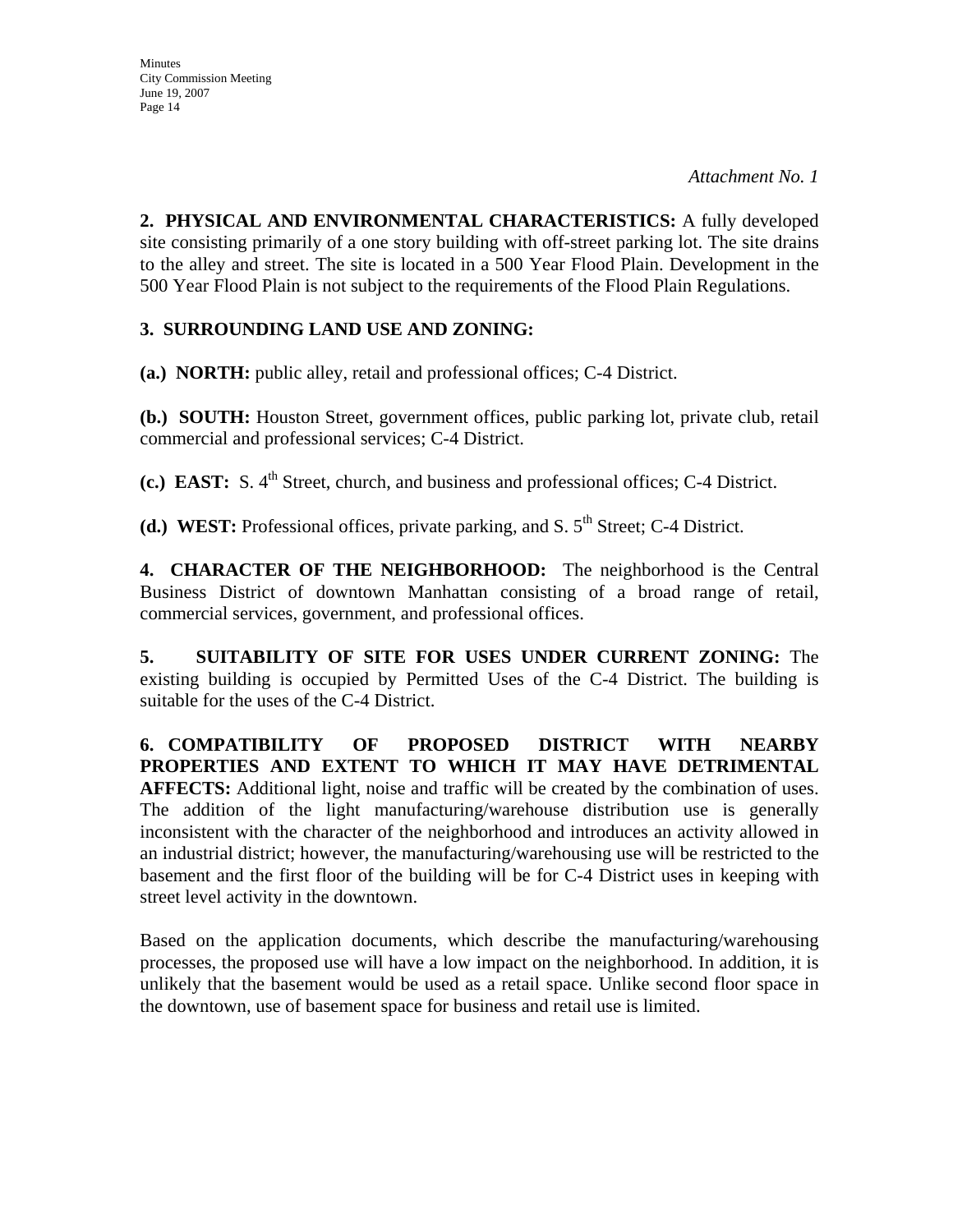*Attachment No. 1* 

The main impact of the manufacturing/warehousing use will be on on-street and public parking lots. As indicated in the application documents, the proposed PUD will provide 29 off-street parking spaces for the manufacturing/warehousing use and 11 other off-street parking spaces for first floor workers. It is unusual for off-street parking to be provided in the neighborhood surrounding the PUD. Given that off-street parking is not required in the C-4 District, the impact of a permitted use, such as a large office building, would generally have more impact on on-street and public parking than the proposed PUD, which will provide 40 off-street parking spaces.

**CONFORMANCE WITH COMPREHENSIVE PLAN:** The site is identified as Central Core District on the Downtown Core Neighborhoods Future Land Use Map of the Manhattan Urban Area Comprehensive Plan.

Under the Goals and Guiding Principles for Land use and Growth Management, Goal # 2 and relevant downtown Guiding Principles include:

### *Goal #2:*

*Promote the sustainable use of land, energy and other resources by encouraging orderly, contiguous growth and minimizing low-density, dispersed development.* 

# *Guiding Principles:*

 *Establish a balance between contiguous outward growth and inward redevelopment, rehabilitation, and reuse, in order to promote the sustainable use of land, infrastructure, energy and other resources.* 

 *Provide opportunities for businesses, landowners, and the public sector to rehabilitate, redevelop, and revitalize the downtown.* 

 *Strengthen and promote downtown Manhattan as the City's primary business, office, governmental, and cultural center. Recognize other retail centers that exist and coordinate development of new centers.* 

With respect to Policies concerning the Central Core District, relevant policies include:

# *CENTRAL CORE DISTRICT (CCD)*

# *CCD 1: Characteristics*

*The Central Core District is a special purpose designation for the Downtown Core and "Aggieville", which both have a unique historical character and importance to the broader community. Although the two areas are not physically connected, they both consist of a variety of civic, cultural, retail, commercial, business and professional offices and financial institutions, as well as residential uses in a compact, vibrant setting enhanced by a large inventory of older, and in some cases historic, structures and a*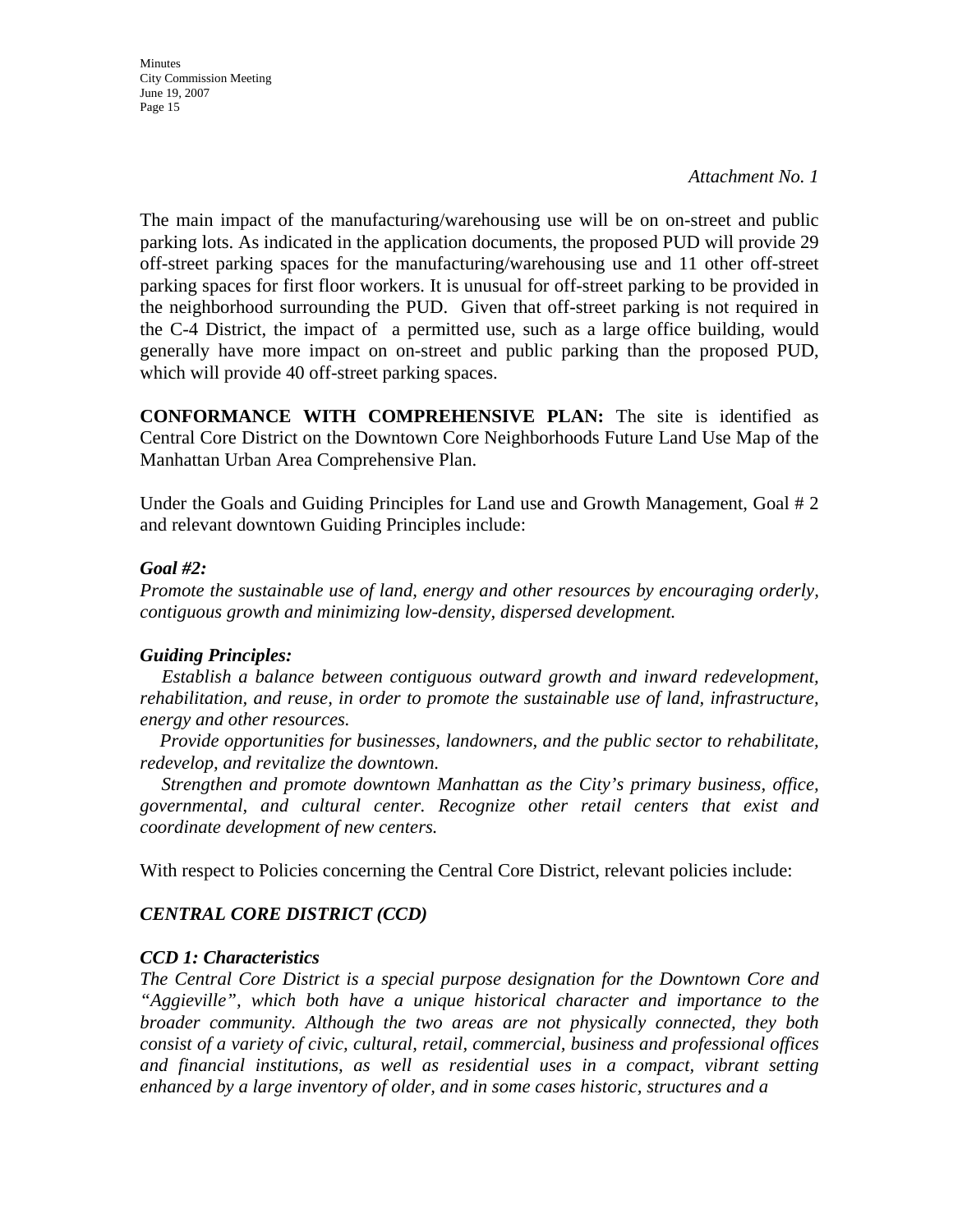*Attachment No. 1*

*pedestrian-friendly scale. "Superstores" and big box centers could be incorporated into identified redevelopment areas in the downtown core, if they are designed as part of a master planned development that is compatible with and complimentary to the traditional downtown urban fabric by maintaining a pedestrian oriented streetscape, and are of exceptional design quality. (Note: "master planned" refers to the process of developing an overall concept or neighborhood level plan for an area, prior to development, that takes into consideration the relationships between land uses, buildings, access and site characteristics, in order to establish a more unified and compatible development. It can apply to a large single site, a whole neighborhood, or series of neighborhoods.)* 

# *CCD 2: Infill and Redevelopment*

*Infill and redevelopment that is in keeping with the historic character and scale of the established neighborhood is strongly encouraged to utilize vacant or underutilized sites and enhance the vitality of the Central Core. CCD 3: Renovation and Reuse The renovation and reuse of existing older underutilized structures, particularly along Poyntz Avenue in the downtown core, is strongly encouraged.* 

# *CCD 4: Conversion of Upper Floors*

*Conversion of upper floors above retail storefronts to office or residential uses is strongly encouraged to reinforce the variety and vitality of the downtown environment.* 

# *CCD 5: Outdoor Seating*

*The provision of outdoor dining and seating areas along the sidewalk edge is strongly encouraged, particularly in the downtown core, to create activity along the street and increase the overall vitality of the Central Core.* 

# *CCD 6: First Floor Uses*

*Active, visible uses that encourage pedestrian activity, such as restaurants or retail storefronts, are most appropriate as first floor uses. Offices, residential or other uses that typically are "closed off" from the street and lend little to the pedestrian atmosphere should be encouraged as upper floor uses in retail areas.* 

The site is also identified as a Special Planning Area in the Comprehensive Plan. Relevant policies include:

# *DOWNTOWN MANHATTAN Background and Intent*

*The community's long term goal of achieving the continued stability and vitality of Downtown Manhattan as the regional commercial, office, governmental, and cultural center for the Manhattan Urban Area will continue to drive ongoing planning efforts.*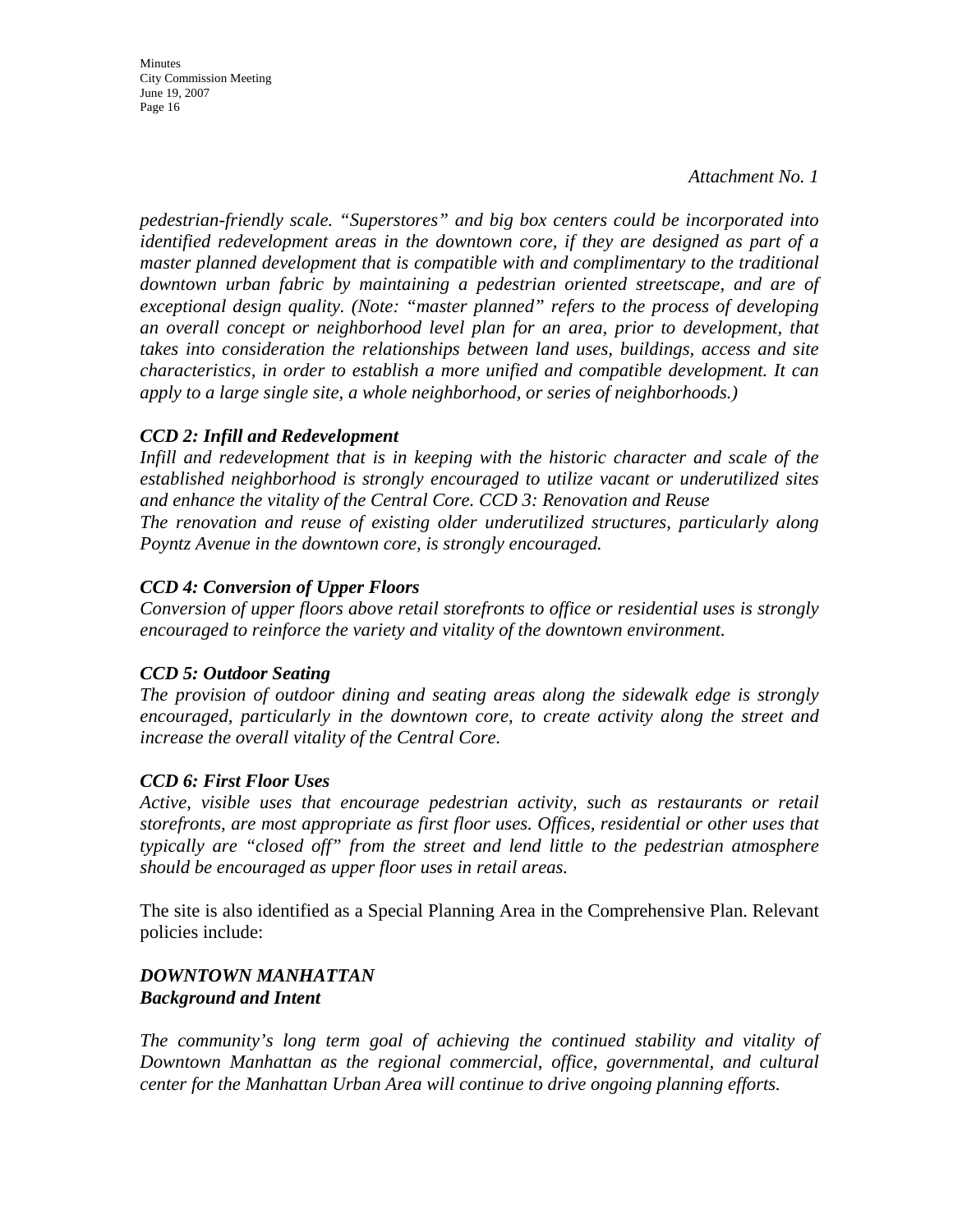*Attachment No. 1*

*These efforts, and additional specific policies, are outlined in the adopted Downtown Tomorrow Redevelopment Plan.* 

### *Policies*

### *DT 1: Reinforce the Role of the Downtown*

*The City and County will continue to reinforce the role of the Downtown area by making Downtown more accessible; supporting a variety of uses and activities as the focal point of the community; and promoting redevelopment of underutilized lands at the periphery of the downtown area.* 

#### *DT 2: Historic Preservation*

*The City and County will encourage continued public and private efforts for redevelopment, revitalization, restoration, and preservation projects in the downtown area.* 

#### *DT 3: Promote Appropriate Infill and Redevelopment*

*The City shall encourage residential, commercial, office, and mixed-use infill and redevelopment within the downtown area, as identified in the Downtown Tomorrow Plan. Development design standards in the Downtown shall be considered in order to maintain and enhance the area's character.* 

The proposed addition of a light manufacturing/warehousing and distribution activity is identified as an Industrial use in the Comprehensive Plan. Relevant policies include:

# *INDUSTRIAL (IND)*

#### *I 1: Characteristics*

*The Industrial designation is intended to provide locations for light and heavy manufacturing, warehousing and distribution, indoor and screened outdoor storage, and a wide range of other industrial services and operations. Typically, heavy industrial uses involve more intensive work processes, and may involve manufacturing or basic resource handling and/or extraction. Design controls within an Industrial area are not as extensive as in the Office/Research Park category and a broader range of uses is permitted.* 

# *I 2: Location*

*Because of their potential environmental impacts, Industrial uses should generally be located away from population centers or must be adequately buffered. Traffic generated by industrial uses should not pass through residential areas. Sites should have access to one or more major arterials or highways capable of handling heavy truck traffic. Railroad access is also beneficial to certain types of heavy industrial uses. Light industrial uses can*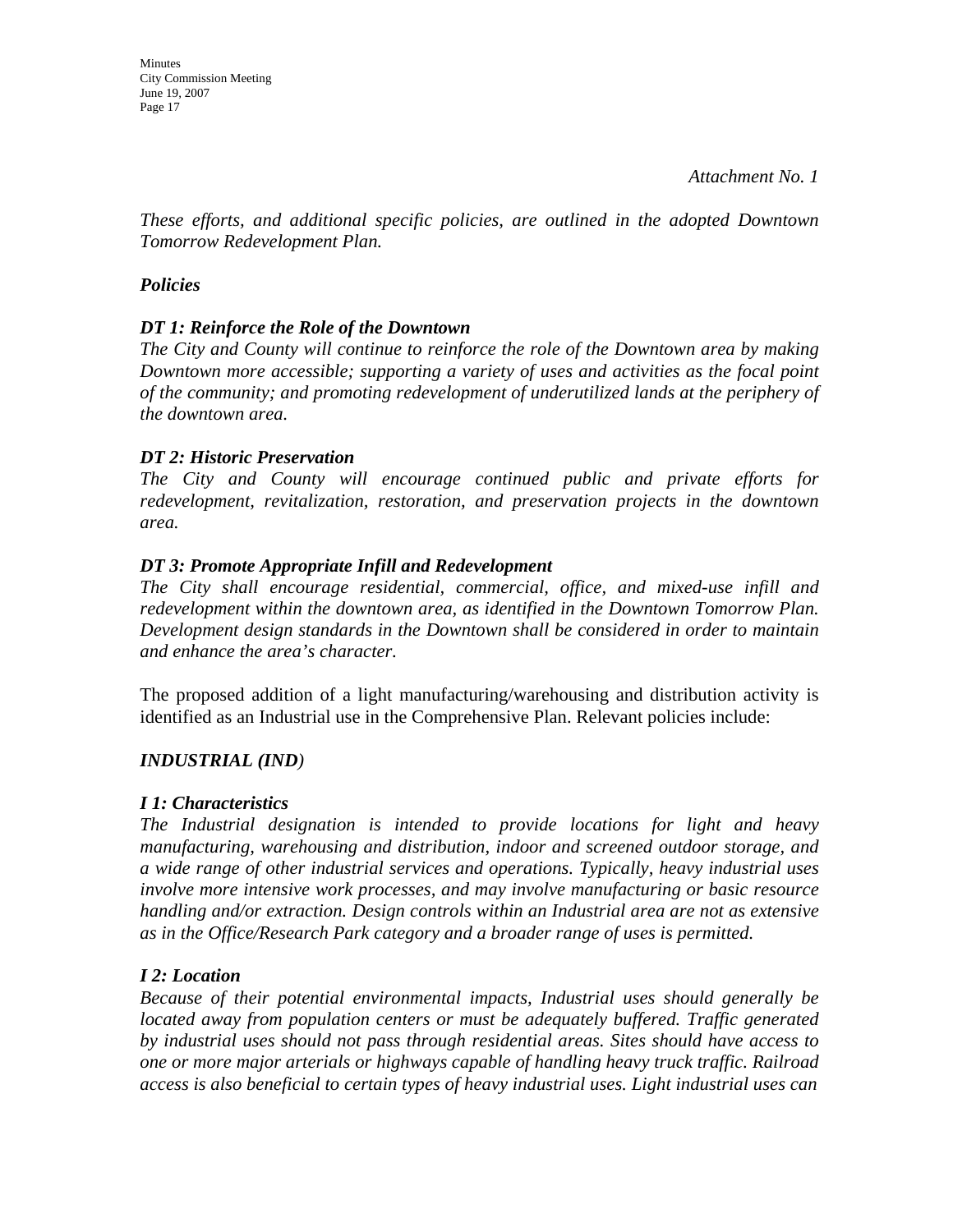**Minutes** City Commission Meeting June 19, 2007 Page 18

 *typically be located in areas that also contain some highway-oriented commercial uses, and might benefit from close proximity and better access to their local customer base.* 

### *I 3: Screening*

*Storage, loading and work operations should be screened from view along all industrial area boundaries (when adjacent to non-industrial uses) and along all public streets.* 

The Comprehensive Plan indicates that the Central Core District is intended to "consist of a variety of civic, cultural, retail, commercial, business and professional offices and financial institutions, as well as residential uses in a compact, vibrant setting enhanced by a large inventory of older, and in some cases historic, structures and a pedestrian-friendly scale." The proposed addition of a use generally characterized as Industrial for manufacturing/warehousing does not conform to the policies of the Comprehensive Plan.

**8. ZONING HISTORY AND LENGTH OF TIME VACANT AS ZONED:** From 1926-1969 the site was zoned D, Central Business District. From 1969 to the present the site has been zoned C-4, Central Business District. The existing building has been on the site for many years. The private off-street parking lot was created in the recent past when a gas station was removed and the space was converted to off-street parking.

**9. CONSISTENCY WITH INTENT AND PURPOSE OF THE ZONING ORDINANCE:** The intent and purpose of the Zoning Regulations is to protect the public health, safety, and general welfare; regulate the use of land and buildings within zoning districts to assure compatibility; and to protect property values. The PUD Regulations are intended to provide a maximum choice of living environments by allowing a variety of housing and building types; a more efficient land use than is generally achieved through conventional development; a development pattern that is in harmony with land use density, transportation facilities and community facilities; and a development plan which addresses specific needs and unique conditions of the site which may require changes in bulk regulations or layout.

The C-4, Central Business District, is the primary commercial center of the community and is designed to provide for a broad range of retail shopping facilities, services, and cultural activities.

The proposed addition of a light manufacturing/warehousing and distribution use is permitted in the I-2, Industrial Park District, which is a district designed to allow a broad range of manufacturing and research activities in a large lot industrial park setting.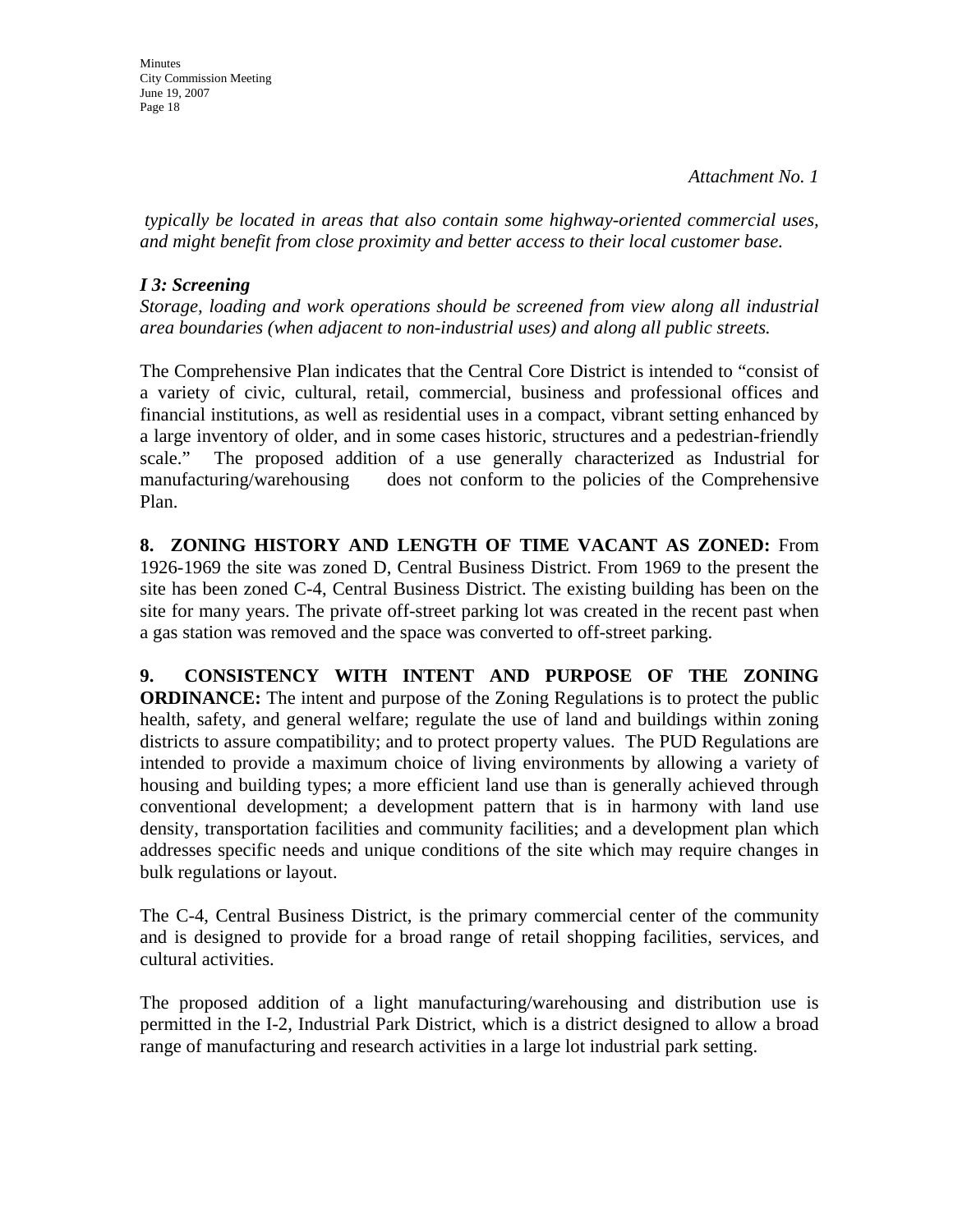*Attachment No. 1*

The Permitted Use is identified as Light Manufacturing and Warehousing and Distribution, which include "Activities engaged in the transformation of predominately secondary or partially finished (semi-finished) materials including processing, fabrication, assembly, treatment, and packaging. Final products are destined to wholesale markets or to other manufacturers with few customers coming to the site.

Light Manufacturing Activities may include: manufacturing or assembly of items or equipment such as electronics, appliances, machinery, or vehicles; newspaper and book publication; processing of food related products; production of clay, glass, leather, rubber, or wood materials or products; production or fabrication of metal products; production of signs; and production of textiles and apparel.

Warehousing and Distribution: Firms involved in the movement and storage of goods for themselves, other firms, or individuals.

Warehousing and Distribution Activities may include: cold storage; food and hardware distributors; household moving and general freight storage; inventory warehouses used for storage of household furnishings and appliances; parcel services; public self-storage units; storage of electrical, heating and cooling machinery and plumbing supplies; and truck terminals.

The proposed PUD combines all of the Permitted Uses of the C-4 District and a combination of Light Manufacturing and Warehouse Distribution for production of textiles and apparel only. No other industrial uses are proposed.

The proposed PUD is in general conformance with the intent and purpose of the Zoning Regulations, subject to the conditions of approval.

**10. RELATIVE GAIN TO THE PUBLIC HEALTH, SAFETY AND WELFARE THAT DENIAL OF THE REQUEST WOULD ACCOMPLISH, COMPARED WITH THE HARDSHIP IMPOSED UPON THE INDIVIDUAL OWNER:** There appears to be no relative gain to the public, which denial would accomplish. No adverse impacts to the public are expected. There may be a hardship to the applicant if the rezoning is denied.

**11. ADEQUACY OF PUBLIC FACILITIES AND SERVICES:** Adequate street, sanitary sewer, and water service is available to serve the site.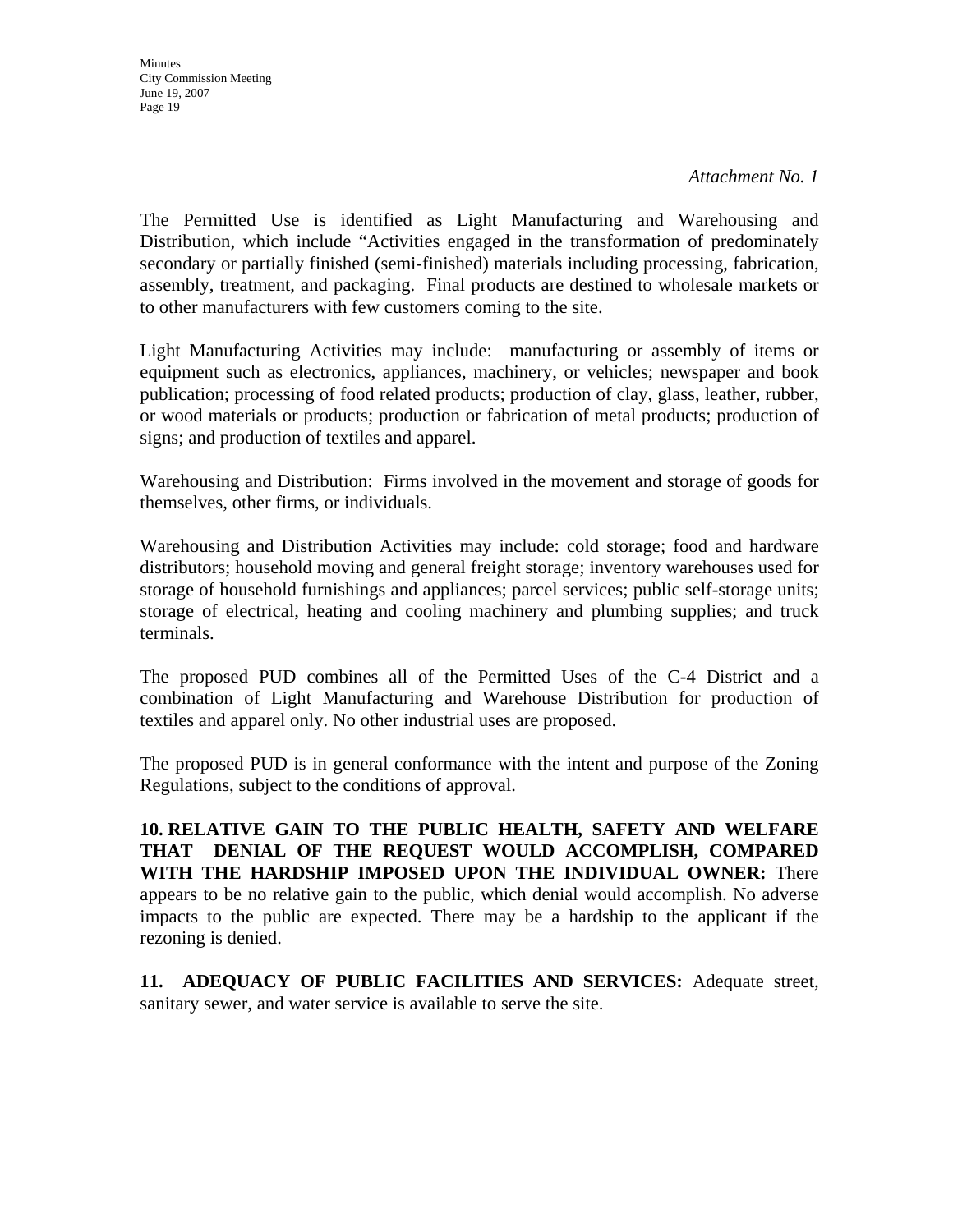**Minutes** City Commission Meeting June 19, 2007 Page 20

**12. OTHER APPLICABLE FACTORS:** The Historic Resources Board discussed the proposal on April 23, 2007 (Minutes attached) and found the proposal will not encroach upon, damage or destroy any listed historic property or its environs. The Kansas State Historical Society/State Historic Preservation Officer (SHPO)was notified of the proposal by letter dated April 25, 2007 (attached). The SHPO said a letter has been sent and verbally indicated on May 15, 2007 that the proposal will not encroach upon, damage or destroy any listed historic property or its environs.

# **13. STAFF COMMENTS AND RECOMMENDATION:**

City Administration recommends approval of the proposed rezoning of the Collegiate Marketing Services PUD from C-4, Central Business District, to PUD, Planned Unit Development District, with the conditions:

- 1. Permitted Uses shall include all of the Permitted Uses of the C-4, Central Business District, and the Manufacturing, Warehousing and Distribution of Textile Apparels.
- 2. The first floor of the building shall be for the Permitted Uses of the C-4 District and a shipping/receiving area.
- 3. The Manufacturing, Warehousing and Distribution of Textile Apparels shall be limited to the basement.
- 4. A minimum of forty (40) off-street parking spaces shall be provided.
- 5. Signs shall conform to the requirements of Article VI of the Manhattan Zoning Regulations, Section 6-205, C-4, Central Business District.
- 6. The dumpster area shall be screened with a brick enclosure at least six (6) feet in height, with brick that matches or is compatible to brick on the existing building.
- 7. Landscaping shall be provided in traffic islands along Houston Street.
- 8. Landscaping shall be maintained in good condition.
- 9. A landscaping and irrigation plan shall be provided with the Final Development Plan.
- 10. Landscaping and irrigation shall be provided pursuant to a Landscaping Performance Agreement between the City and the owner, which shall be entered into prior to issuance of a building permit.

# **ALTERNATIVES:**

1. Recommend approval of the proposed rezoning of Collegiate Marketing Services PUD from C-4, Central Business District, to PUD, Planned Unit Development District stating the basis for such recommendation, with the conditions listed in the Staff Report.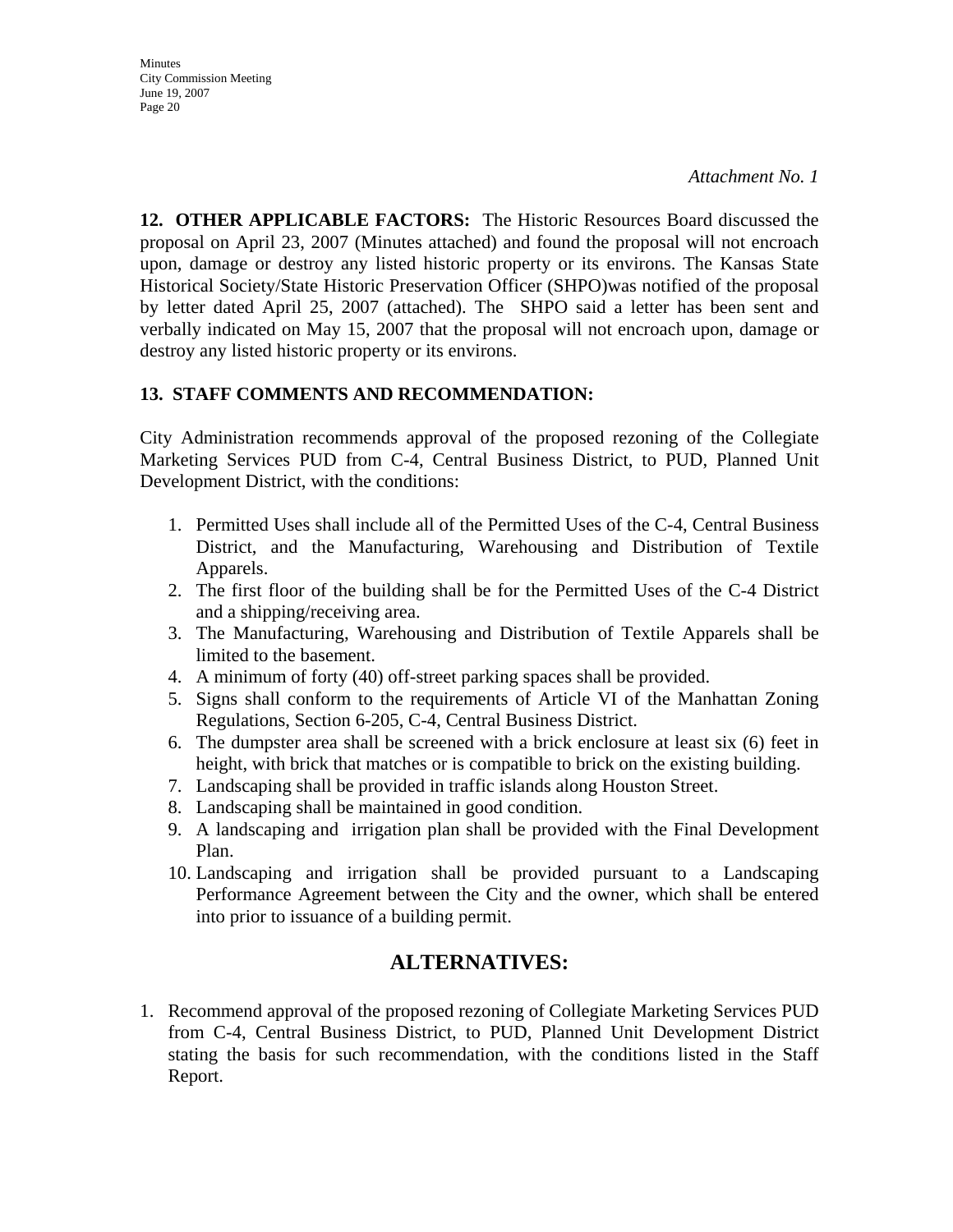*Attachment No. 1*

- 2. Recommend approval of the proposed rezoning of Collegiate Marketing Services PUD from C-4, Central Business District, to PUD, Planned Unit Development District, and modify the conditions, and any other portions of the proposed PUD, to meet the needs of the community as perceived by the Manhattan Urban Area Planning Board, stating the basis for such recommendation, and indicating the conditions of approval.
- 3. Recommend denial of the proposed rezoning, stating the specific reasons for denial.
- 4. Table the proposed rezoning to a specific date, for specifically stated reasons.

# **POSSIBLE MOTION:**

The Manhattan Urban Area Planning Board recommends approval of the proposed rezoning of Collegiate Marketing Services PUD from C-4, Central Business District, to PUD, Planned Unit Development District, based on the findings in the staff report, with the ten (10) conditions recommended by City Administration.

**PREPARED BY:** Steve Zilkie, AICP, Senior Planner

**DATE:** May 16, 2007

07030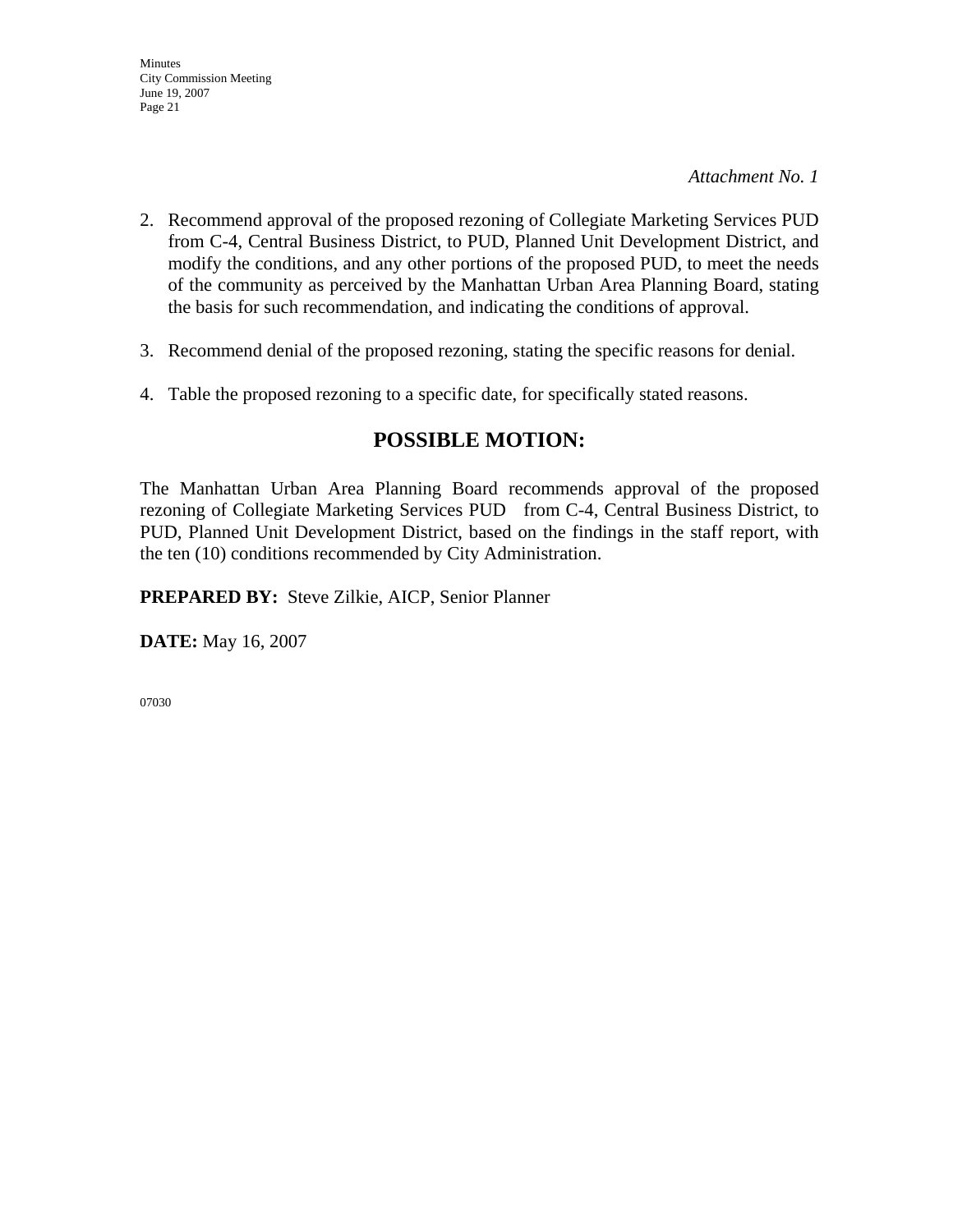#### **STAFF REPORT**

#### **ON AN APPLICATION TO REZONE PROPERTY**

**FROM:** I-2, Industrial Park District.

**TO:** C-5, Highway Service Commercial District.

**APPLICANT:** Purple Wave Holdings LLC. – Aaron McKee.

**ADDRESS:** 701 Enoch Lane, Manhattan KS 66502.

**OWNER:** Controlled Environmental Warehousing LLC.

**ADDRESS:** 132 W. Market Street, Osage City KS 66523.

**LOCATION:** 825 Levee Drive, which is located northwest of the intersection of Levee Drive and US Highway 24 (East Poyntz Avenue).

**AREA:** 3.838 acres.

**DATE OF PUBLIC NOTICE PUBLICATION:** Monday, April 16, 2007.

# **DATE OF PUBLIC HEARING: PLANNING BOARD:** Monday, May 7, 2007. **CITY COMMISSION:** Tuesday, June 5, 2007.

**EXISTING USE:** Former Flint Hills Beverage warehouse. The proposed occupant of the building is Purple Wave Auction, Inc. a rapidly growing live and online auction house, which sells vehicles, trailers, boats, furniture, appliances, as well as property of individuals. Purple Wave is currently located at 701 Enoch Lane.

**PHYSICAL AND ENVIRONMENTAL CHARACTERISTICS:** Generally a flat site, which drains to the east and south. Structures consist of: an existing one-story 17,947 square foot metal warehouse building in the northeast part of the site; a 748 square foot one-story metal building to the west of the main building; and, a 38 foot silo to the north of the two buildings. There are three concrete driveways off Levee Drive. The southernmost driveway connects to an off street parking lot with 25 parking spaces along the US Highway 24 frontage with a driving aisle extending to the northwest and 6 additional parking spaces. Two additional concrete driveways off Levee Drive lead to the eastern side of the main building and delivery doors. The remainder of the site is open landscape space consisting of lawns, trees, shrubs and a large decorative pond on the western side of the site.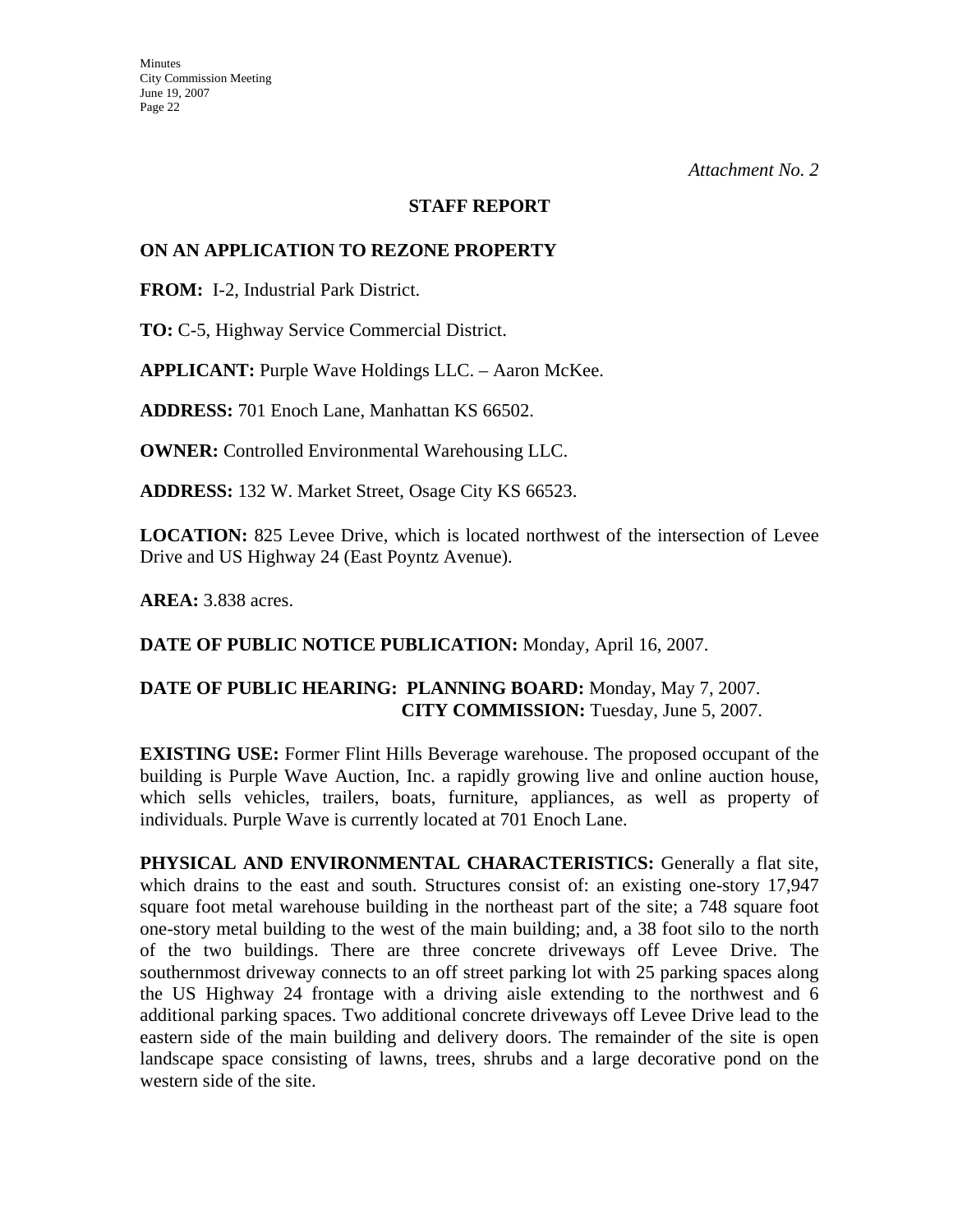The site is in the 500 Year Flood Plain, an area which is not subject to Flood Plain requirements.

# **SURROUNDING LAND USE AND ZONING:**

- **(1) NORTH:** Warehousing and distribution, parking lot, and municipal facility; I-2 District.
- **(2) SOUTH:** US Highway 24 a divided 4-lane KDOT controlled street, railroad, open undeveloped land; Pottawatomie County A-1, General Agriculture District.
- **(3) EAST:** Levee Drive, a local street, home improvement center, and warehouse and distribution: C-5 District and I-3 Light Industrial District.
- **(4) WEST:** Vocational and educational facility, new car sales, hotel, auction and vehicle sales, wholesale distribution warehouse, shopping center; I-2 District, C-5 District, C-2, Neighborhood Shopping District, and PUD.

**GENERAL NEIGHBORHOOD CHARACTER:** A major industrial/commercial corridor entrance to the City.

**SUITABILITY OF SITE FOR USES UNDER CURRENT ZONING:** The site is suitable for the permitted and conditional uses of the I-2 District.

**COMPATIBILITY OF PROPOSED DISTRICT WITH NEARBY PROPERTIES AND EXTENT TO WHICH IT MAY HAVE DETRIMENTAL AFFECTS:** The use will add additional traffic, light, and noise, in an otherwise busy commercial and industrial corridor. Adequate off-street parking must be provided so that adjacent properties are not used for parking. The site is approximately 4 acres in area and should be sufficient in area to provide adequate parking. Levee Drive does not have curb and gutter and parking along the street could impede turning movements into warehouse and distribution uses to the north of the rezoning site. The proposed rezoning is otherwise a compatible use along a major traffic industrial/commercial corridor.

**CONFORMANCE WITH COMPREHENSIVE PLAN:** The site is identified as Industrial on the Northeast Planning Area Future Land Use Map of the Manhattan Urban Area Comprehensive Plan.

With respect to Policies concerning the Industrial category, relevant policies are: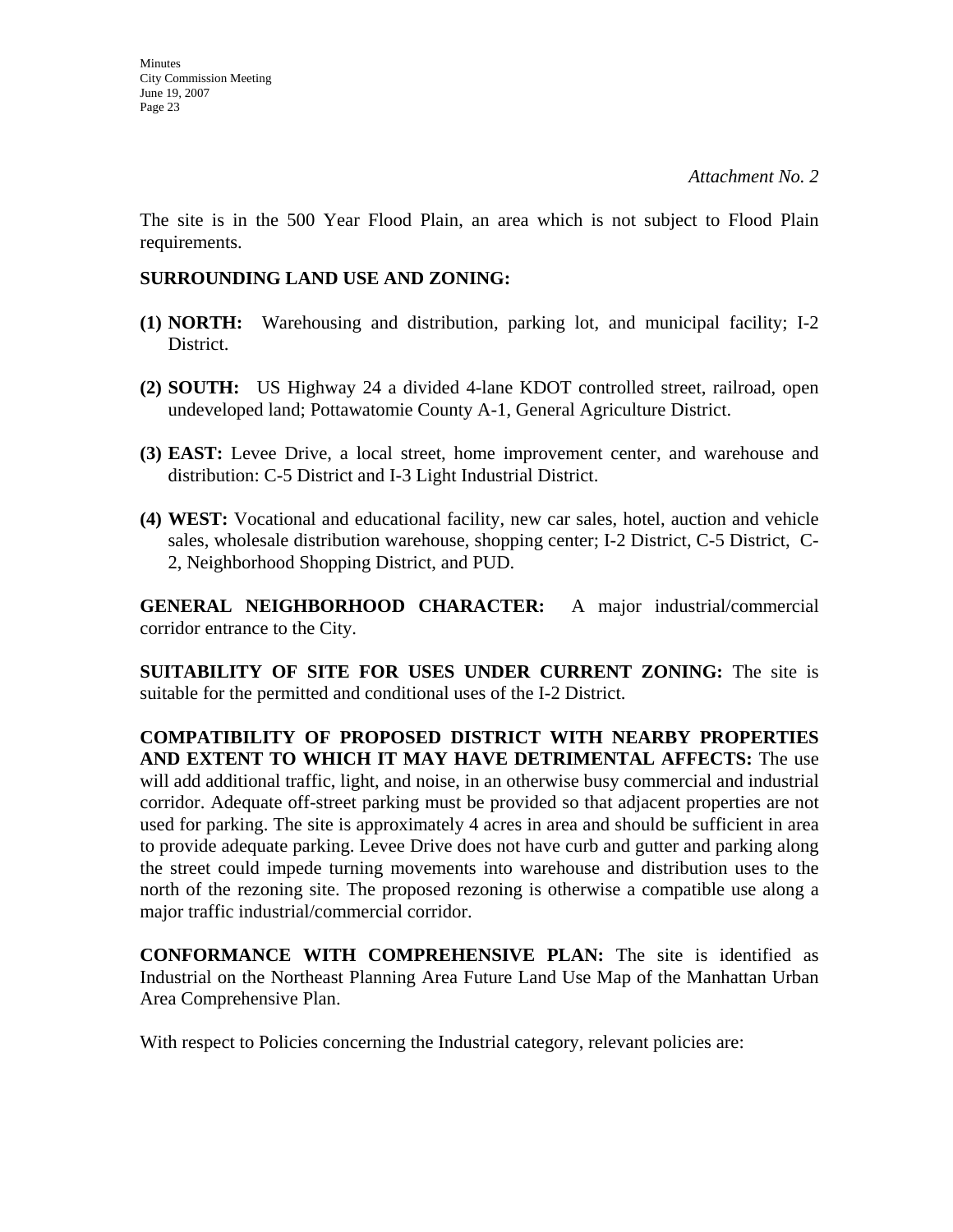# *I 1: Characteristics*

*The Industrial designation is intended to provide locations for light and heavy manufacturing, warehousing and distribution, indoor and screened outdoor storage, and a wide range of other industrial services and operations. Typically, heavy industrial uses involve more intensive work processes, and may involve manufacturing or basic resource handling and/or extraction. Design controls within an Industrial area are not as extensive as in the Office/Research Park category and a broader range of uses is permitted.* 

# *I 2: Location*

*Because of their potential environmental impacts, Industrial uses should generally be located away from population centers or must be adequately buffered. Traffic generated by industrial uses should not pass through residential areas. Sites should have access to one or more major arterials or highways capable of handling heavy truck traffic. Railroad access is also beneficial to certain types of heavy industrial uses. Light industrial uses can typically be located in areas that also contain some highway-oriented commercial uses, and might benefit from close proximity and better access to their local customer base.* 

# *I 3: Screening*

*Storage, loading and work operations should be screened from view along all industrial area boundaries (when adjacent to non-industrial uses) and along all public streets.* 

The Northeast Planning Area Map shows the corridor as primarily Community Commercial, with the proposed rezoning site and sites abutting it as Industrial.

The proposed C-5 District is generally in conformance to the Comprehensive Plan. The single-use highway service activity is generally discouraged to reduce multiple vehicle trips. The proposed rezoning site is an example of a single-use site that the Plan recognizes may occur in the area, which is dominated along the corridor by commercial uses.

**ZONING HISTORY AND LENGTH OF TIME VACANT AS ZONED:** The site was annexed in April 1969.

April 1969-July 1969 E, Light Industrial District July 1969 -1970 I-3, Light Industrial district 1970-Present I-2, Industrial Park District

The building at 825 Levee Drive was constructed in the early 1980's.

**CONSISTENCY WITH INTENT AND PURPOSE OF THE ZONING ORDINANCE:** The intent and purpose of the Zoning Regulations is to protect the public health, safety, and general welfare; regulate the use of land and buildings within zoning districts to assure compatibility; and to protect property values. The C-5 District is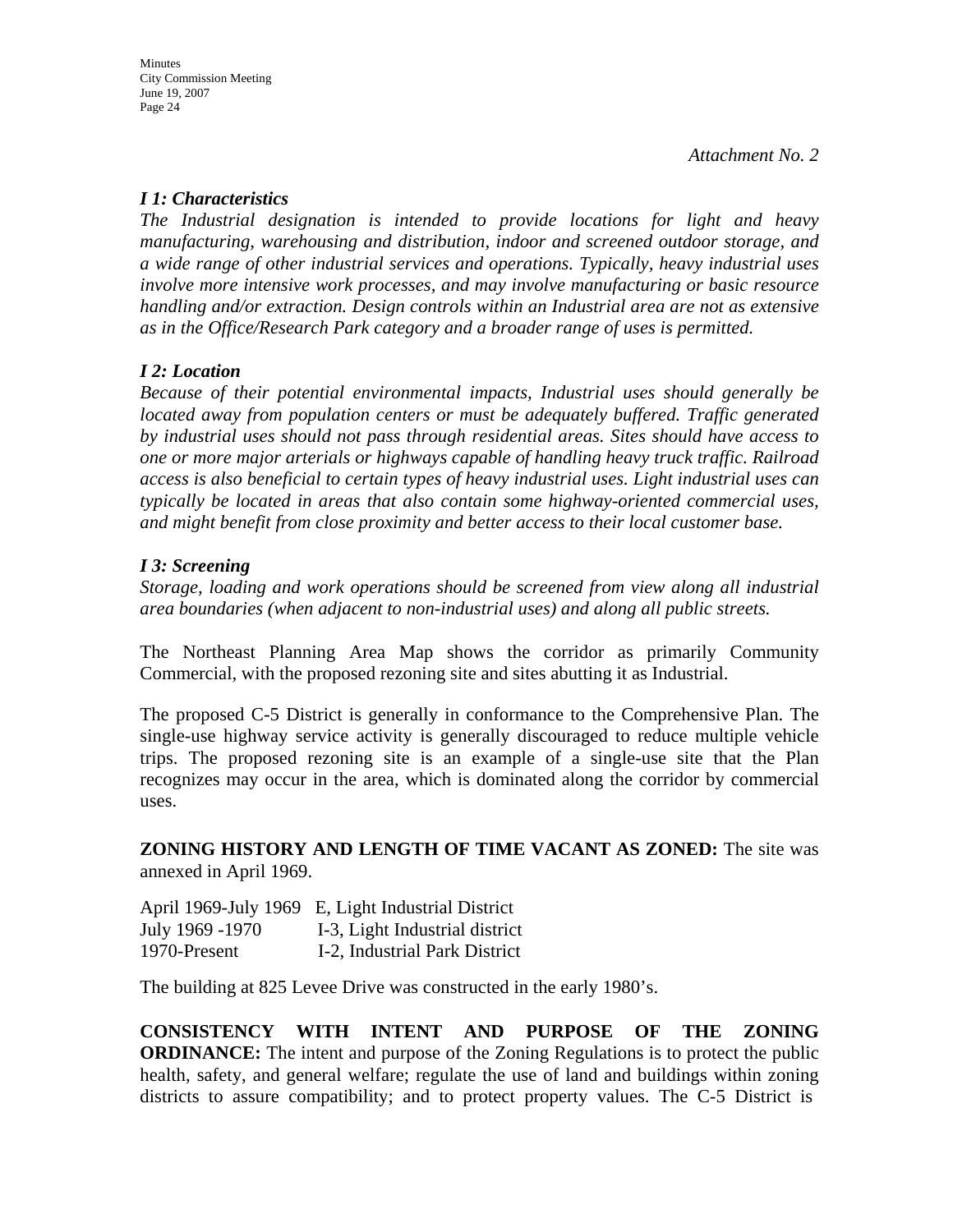*Attachment No. 2* 

to provide for businesses offering accommodations, supplies, or services to motorists, and for certain specialized activities which require access to major streets and highways. Outdoor storage, with the exception of sales lots for motor vehicles and boats, must be enclosed by six (6) foot tall sight obscuring screening, which can be fence or evergreen trees.

The proposed C-5 District is adjacent to a major street. Minimum lot size is 10,000 square feet in area and the site is approximately 4 acres in area. The intent of the regulations is met.

**RELATIVE GAIN TO THE PUBLIC HEALTH, SAFETY AND WELFARE THAT DENIAL OF THE REQUEST WOULD ACCOMPLISH, COMPARED WITH THE HARDSHIP IMPOSED UPON THE APPLICANT:** There appears to be no relative gain to the public health, safety, and welfare that denial would accomplish, compared to the hardship to the applicant, as long as a right hand turning lane is provided on Levee Drive due to an increase in traffic volumes at peak hour resulting from the proposed development.

**ADEQUACY OF PUBLIC FACILITIES AND SERVICES:** Adequate sewer and water facilities are available to serve the site. Public streets are, in general, adequate to serve the site. The City Engineer (attachment) has reviewed a Traffic Impact Study, prepared by BG Consultants, Inc. dated March 23, 2007 (attached). The City Engineer accepts the Traffic Impact Study, with one exception to the Study, which is that increased right-hand turning movements warrant the need for a right hand turning lane on Levee Drive for vehicles turning west onto U S 24, due to increased right hand turning volumes at peak hour condition above the criteria set by the Manhattan Area Transportation Study.

# **OTHER APPLICABLE FACTORS:** None.

**STAFF COMMENTS:** The applicant has applied for a Concurrent Plat, which will Preliminary and Final Plat the unplatted 4 acre tract of land. The Public Hearing for the Concurrent Plat will be conducted on May 21, 2007, and will address the requirements of the Manhattan Urban Area Subdivision regulations, including traffic impact issues and the need for street improvements.

City Administration recommends approval of the proposed rezoning of the Purple Wave Addition from I-2, Industrial Park District, to C-5, Highway Service Commercial District.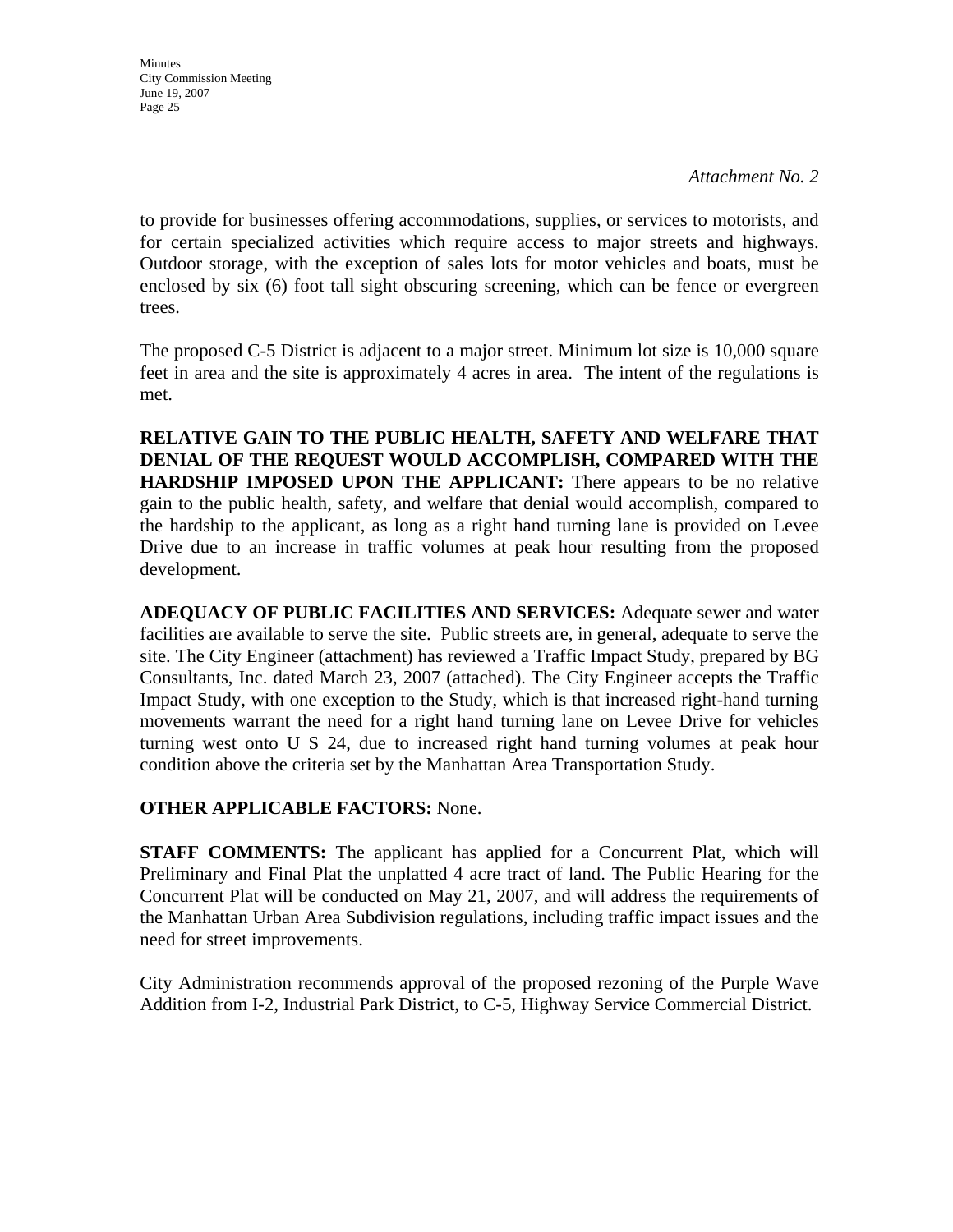# **ALTERNATIVES:**

- 1. Recommend approval of the proposed rezoning of C-5, Highway Service Commercial District, stating the basis for such recommendation.
- 2. Recommend denial of the proposed rezoning, stating the specific reasons for denial.
- 3. Table the proposed rezoning to a specific date, for specifically stated reasons.

# **POSSIBLE MOTION:**

The Manhattan Urban Area Planning Board recommends approval of the proposed rezoning C-5, Highway Service Commercial District, based on the findings in the Staff Report.

**PREPARED BY:** Steve Zilkie, AICP, Senior Planner **DATE:** May 3, 2007 07029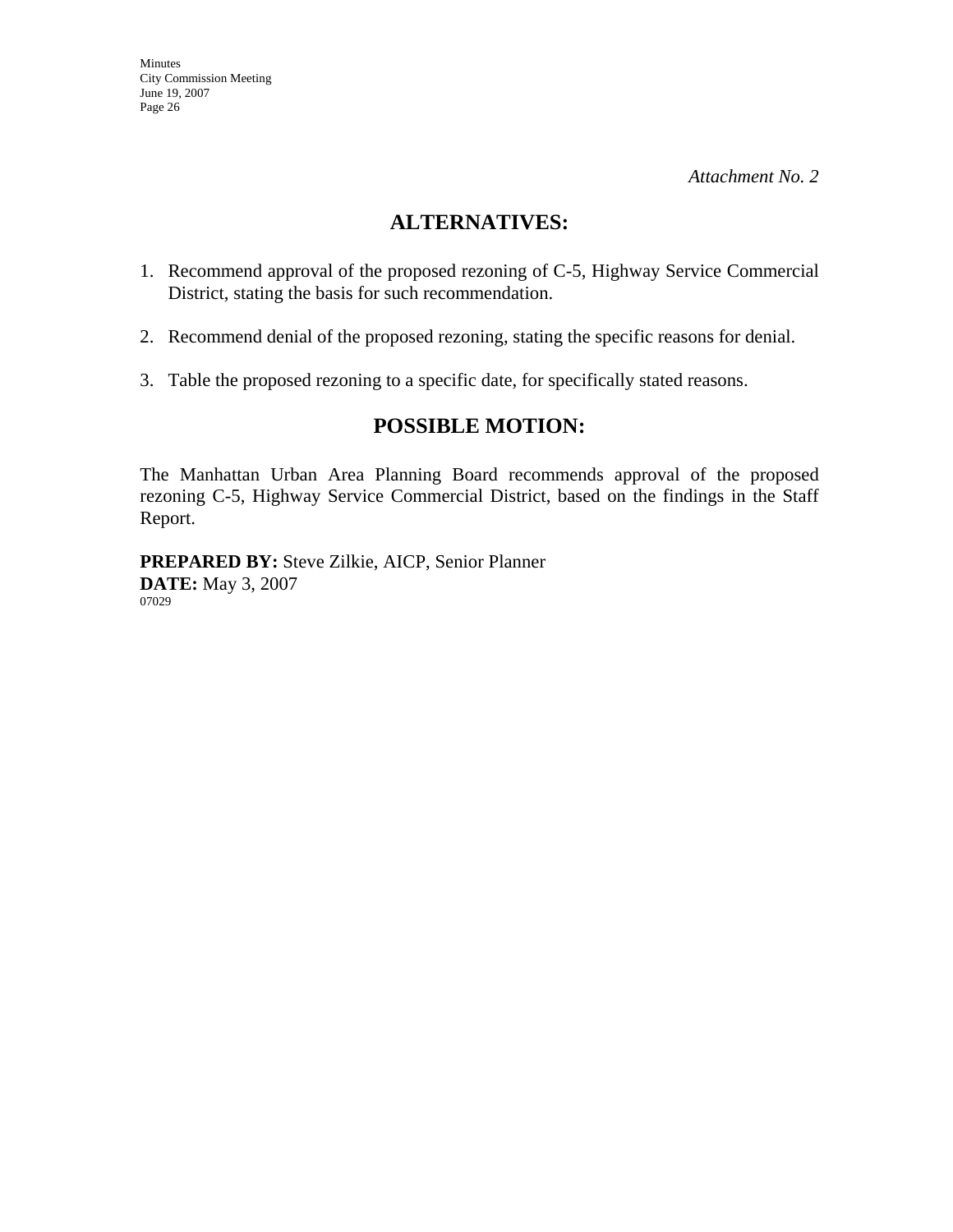**Minutes** 

*Attachment No. 3* 

### **STAFF REPORT**

**FROM:** County G-1, General Agricultural District.

**TO:** Tract 1: R-1, Single-Family Residential District, with AO, Airport Overlay District.

 Tract 2: R-3, Multiple-Family Residential District with AO, Airport Overlay District

 Tract 3: R-3, Multiple-Family Residential District with AO, Airport Overlay District.

Tract 4: R-3, Multiple-Family Residential District.

**APPLICANT/OWNER:** SSF Development, LLC - Roger Schultz.

**ADDRESS:** 1213 Hylton Heights Road, Manhattan, KS 66502.

**LOCATION:** Tracts 1-3 are generally located west of an extension of Miller Parkway and the existing Lee Mill Heights subdivisions. Tract 4 is approximately 2,000 feet north of the existing dead-end of S. Wreath Avenue and adjoins the southern boundary of proposed Barton Place Addition and the western boundary of existing Miller Ranch Addition, Unit Three.

**AREA:** Total: 121-acres: Tract 1 (100 acres); Tract 2 (10 acres); Tract 3 (5 acres); and, Tract 4 (6 acres).

# **DATE OF PUBLIC NOTICE PUBLICATION:** Monday, April 30, 2007

# **DATE OF PUBLIC HEARING: PLANNING BOARD:** Monday, May 21, 2007 **CITY COMMISSION:** Tuesday, June 19, 1007

**EXISTING USE:** Flint Hills land form, with field grasses and wooded draws.

**PHYSICAL AND ENVIRONMENTAL CHARACTERISTICS:** The site is rolling terrain, which slopes and drains to the north. Wooded areas are in drainage ravines.

Tracts 1, 2, and 3 are in the Conical Zone of Manhattan's Regional Airport, which requires that the AO, Airport Overlay District, be added to site. Future uses (structures and trees), which are within the limits of the Conical Zone may be required to obtain, and be granted, an Airport Compatible Use Permit prior to construction, planting or change to the structure or tree (*see below under CONSISTENCY WITH INTENT AND PURPOSE OF THE ZONING ORDINANCE for further information concerning the AO District*). Tract 4 is outside of the AO District.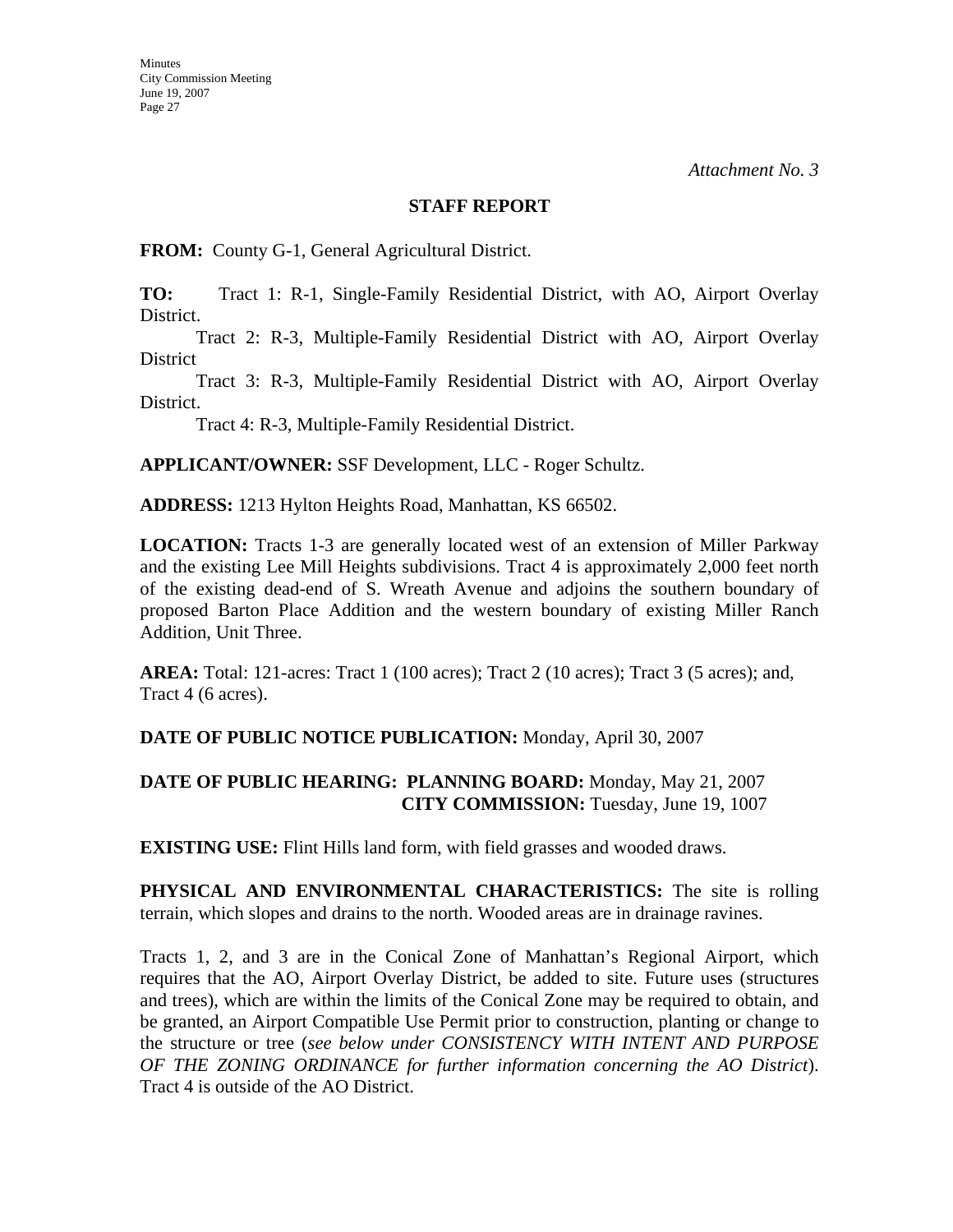# **SURROUNDING LAND USE AND ZONING:**

- **(1) NORTH:** Rural single-family residential; G-1 District.
- **(2) SOUTH:** Agricultural and steep slope; G-1 District.
- **(3) EAST:** Lee Mill Heights Additions, Units One, Two, and Three, proposed Lee Mill Village PUD; G-1 District (proposed PUD) and R, Single-Family Residential District.
- **(4) WEST:** Agricultural; G-1 District.

**GENERAL NEIGHBORHOOD CHARACTER:** The area is characterized as a developing westward growth corridor of the City with single-family development occurring in the Lee Mill Heights and Miller Ranch areas to the east. Further to the west along the Scenic Drive corridor is similar low density residential and neighborhood commercial. Low density rural single-family uses are to the north. Future similar low density development is expected to occur to the north and to the south.

**SUITABILITY OF SITE FOR USES UNDER CURRENT ZONING:** The site is suitable for general agricultural activities as currently zoned.

**COMPATIBILITY OF PROPOSED DISTRICT WITH NEARBY PROPERTIES AND EXTENT TO WHICH IT MAY HAVE DETRIMENTAL AFFECTS:** The site is in a growth corridor of the City. Increases in light, noise and traffic are expected, which should be similar to the same affects generated by nearby single-family subdivisions.

**CONFORMANCE WITH COMPREHENSIVE PLAN:** The proposed annexation site is shown on the Future Land Use map in the Southwest Planning Area as a combination of Residential Low Medium (RLM), and Preserved Open Space. A large portion of the site is in the Conical Zone of the Manhattan Regional Airport. The AO District will be added as an overlay district with the rezoning to those parts within the Conical Zone.

RLM policies include:

# **RLM 1: Characteristics**

*The Residential Low/Medium Density designation incorporates a range of single-family, single-family attached, duplex, and town homes, and in appropriate cases include complementary neighborhood-scale supporting land uses, such as retail, service commercial, and office uses in a planned neighborhood setting, provided they conform*  with the policies on Neighborhood Commercial Centers. Small-scale multiple-family *buildings and condominiums may be permissible as part of a planned unit development, or*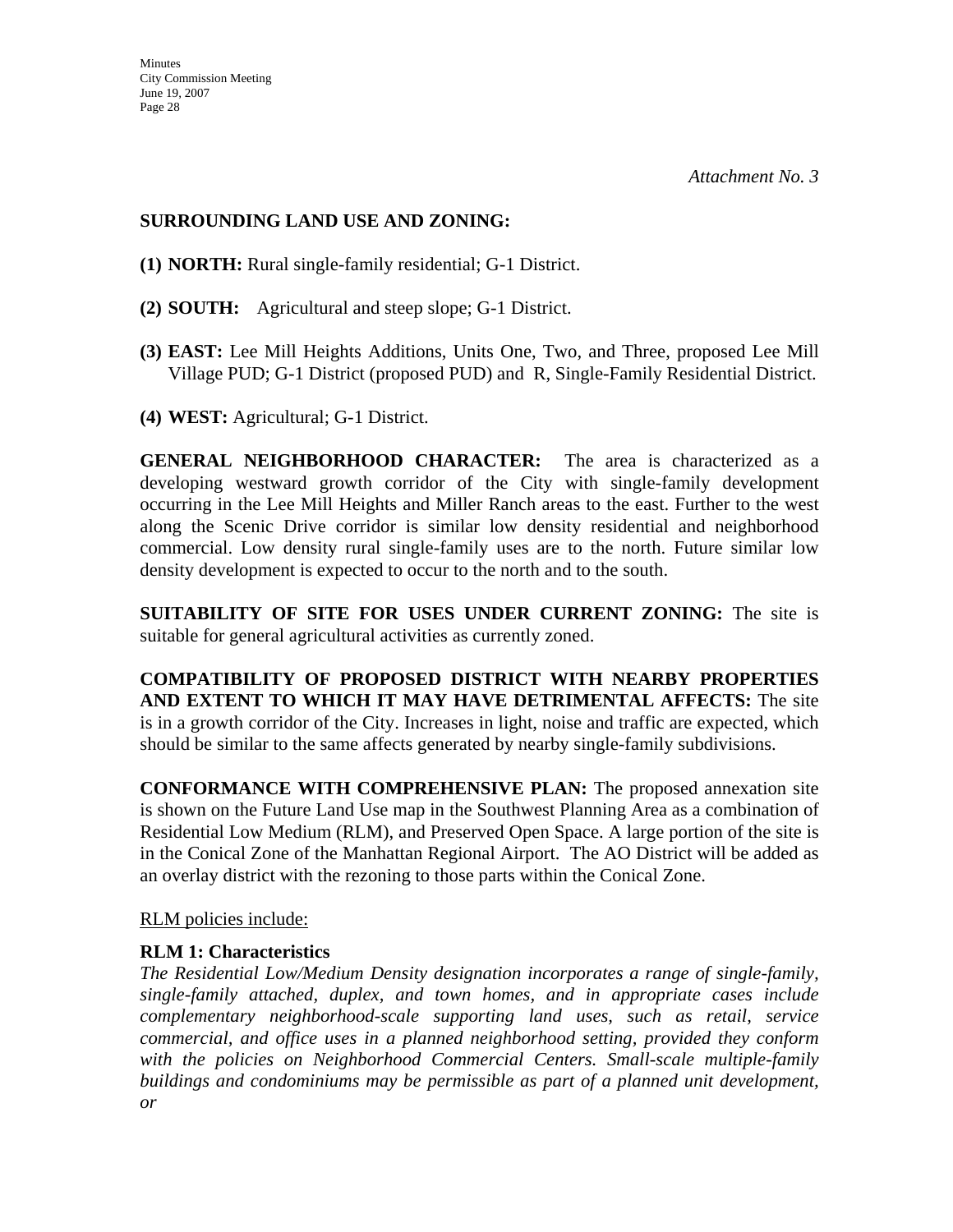**Minutes** City Commission Meeting June 19, 2007 Page 29

*special mixed-use district, provided open space requirements are adequate to stay within desired densities.* 

# **RLM 2: Appropriate Density Range**

*Densities in the Residential Low/Medium designation range between less than one dwelling unit/acre up to 11 dwelling units per net acre.* 

# **RLM 3: Location**

*Residential Low/Medium Density neighborhoods typically should be located where they have convenient access and are within walking distance to community facilities and services that will be needed by residents of the neighborhood, including schools, shopping areas, and other community facilities. Where topographically feasible, neighborhoods should be bounded by major streets (arterials and/or collectors) with a direct connection to work, shopping and leisure activities.* 

# **RLM 4: Variety of Housing Styles**

*To avoid monotonous streetscapes, the incorporation of a variety of housing models and sizes is strongly encouraged in all new development.* 

Based on a note on the Preliminary Plat, the proposed R-1 District net density is 2.29 dwelling units per net acre. Restrictive covenants, which have been filed by the owner, will limit density of the R-3 District lots to no more than 11dwelling units per net acre.

#### Mobility and Transportation policies include:

**Page 8-1, Goal #1** is to *"Ensure that new development patterns facilitate safety, connectivity, and mobility for all modes of transportation in established and developing areas of the community".* 

# **Page 8-2, Policy MTO 3: Establish Interconnected Neighborhood Street and Sidewalk Patterns**

*"Neighborhood streets and sidewalks in both new and existing areas shall form an interconnected network, including vehicular, bicycle, and pedestrian routes within and between neighborhoods, in order to connect neighborhoods together and with other parts of the community and region. In particular, direct walkway and bicycle routes to schools and parks, employment and service centers, and other community facilities should be provided".*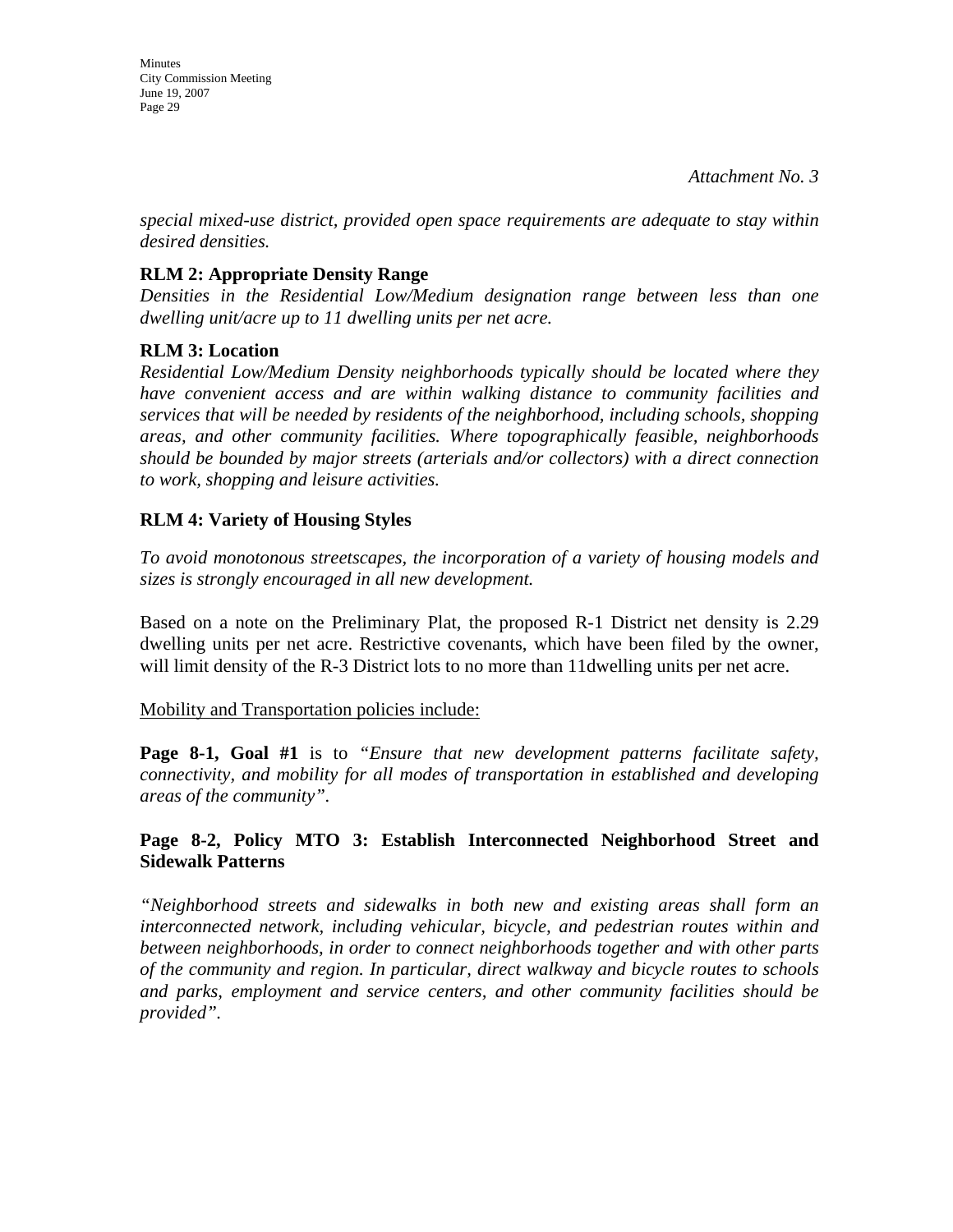The Bicycle Master Plan for KSU and City of Manhattan provides policy guidance for bike facilities and routes. Miller Parkway is designated as a bike route in the Bicycle Plan and bike route lanes should be provided.

Natural Resources and Environment Policies include:

# **NRE 1: Corridors, Buffers, and Linkages and Preserved Open Space**

*The City and County should use a variety of methods (both public and private) to facilitate the creation of a continuous, permanent, system of openspace corridors using natural features such as preserved open space areas, drainages, streams, and rivers to the extent possible. Corridors should be identified during the subdivision or master planning process and should be used to provide linkages within and between non-contiguous parks, environmentally sensitive and preserved open space areas, as well as neighborhoods and other development areas. Buffers can also be used to provide a transition between different intensities of uses. The current width and shape and other features of a naturally occurring corridor (such as a drainageway) should be preserved, in order to maintain its environmental integrity and avoid creating an "engineered" appearance.* 

# **NRE 4: Environmentally Sensitive Areas: Wildlife Habitat and Corridors, Wetlands, Riparian Areas and Prairie Ecosystems**

*The Urban Area is home to a variety of environmentally sensitive areas, including: Wildcat Creek, the Big Blue and Kansas Rivers, numerous secondary stream corridors, drainage areas, and wetlands, as well as prairie ecosystems. In addition to their scenic quality, these areas provide other benefits, such as water quality enhancement and flood control, potential ecotourism, and also serve as important wildlife habitat. The City and County shall work to ensure that development impacts upon these areas are minimized.* 

An existing pond is shown on the Comprehensive Plan map as a possible wetland, which is shown on the Preliminary Plat within Tract 1and set aside in Conservation Easement. Steep slopes shown on the Preliminary Plat, which are along the southern boundary of the Preliminary Plat, are in Conservation Easements. Drainage ways are proposed to be in Drainage Easements.

The proposed rezonings conform to the Comprehensive Plan.

**ZONING HISTORY AND LENGTH OF TIME VACANT AS ZONED:** The site has remained vacant and used for agricultural purposes for an undetermined length of time.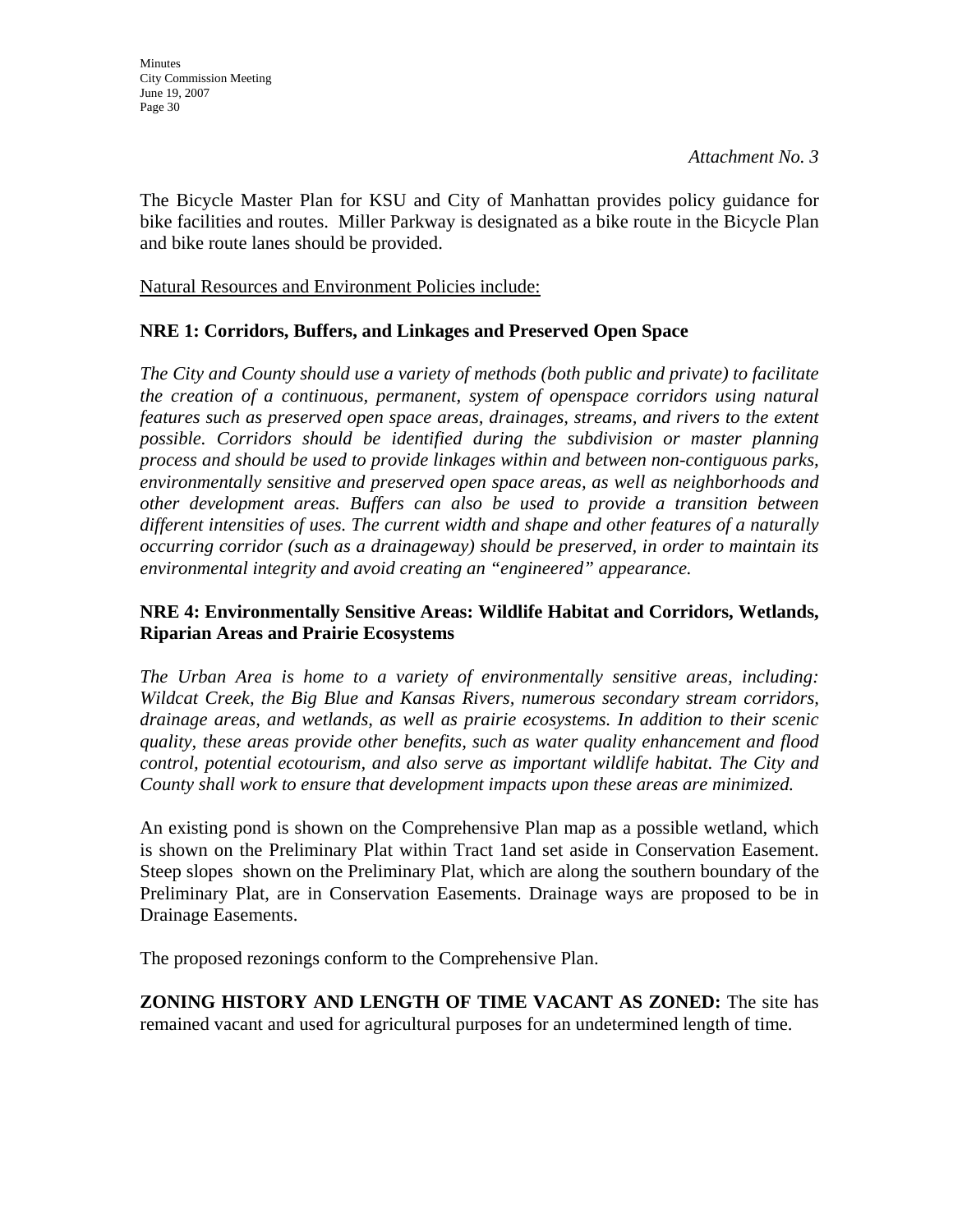**CONSISTENCY WITH INTENT AND PURPOSE OF THE ZONING ORDINANCE:** The intent and purpose of the Zoning Regulations is to protect the public health, safety, and general welfare; regulate the use of land and buildings within zoning districts to assure compatibility; and to protect property values.

The R-1 District is designed to provide a dwelling zone at a density no greater than one (1) attached dwelling units per 6,500 square feet. The proposed R-1 District is sufficient in area for the proposed district.

The R-3 District is designed to provide a dwelling zone at a density no less than one (1) dwelling unit per 1,000 square feet. The proposed R-3 Districts are sufficient in area for the multiple-family district. The R-3 District would allow greater than 19-dwelling units per net acre. Restrictive covenants will limit the total number of units to no more than 11 dwelling units per net acre. The net density is at the upper end, but within the RLM category.

The AO District "is intended to promote the use and development of land in a manner that is compatible with the continued operation and utility of the Manhattan Municipal Airport so as to protect the public investment in, and benefit provided by the facility to the region. The district also protects the public health, safety, convenience, and general welfare of citizens who utilize the facility or live and work in the vicinity by preventing the creation or establishment of obstructions or incompatible land uses that are hazardous to the airport's operation or the public welfare."

The site is partially within the Conical Zone, which is, in general terms, established as an airspace that extends outward and upward in relationship to the Airport and is an approach zone height limitation on the underlying land. Future uses (structures and trees, existing and proposed) in the AO District may be required to obtain an Airport Compatible Use Permit, unless circumstances indicate that the structure or tree has less than 75 vertical feet of height above the ground and does not extend above the height limits prescribed for the Conical Zone.

**RELATIVE GAIN TO THE PUBLIC HEALTH, SAFETY AND WELFARE THAT DENIAL OF THE REQUEST WOULD ACCOMPLISH, COMPARED WITH THE HARDSHIP IMPOSED UPON THE APPLICANT:** There appears to be no relative gain to the public, which denial would accomplish. The AO District requires that future uses be reviewed in order to protect airspace. The Preliminary Plat of the proposed Lee Mill Addition Unit Four shows the AO District. No adverse impacts to the public are expected. There may be a hardship to the applicant if the rezoning is denied.

**ADEQUACY OF PUBLIC FACILITIES AND SERVICES:** The site can be served by public improvements, including street, water, fire service and sanitary sewer.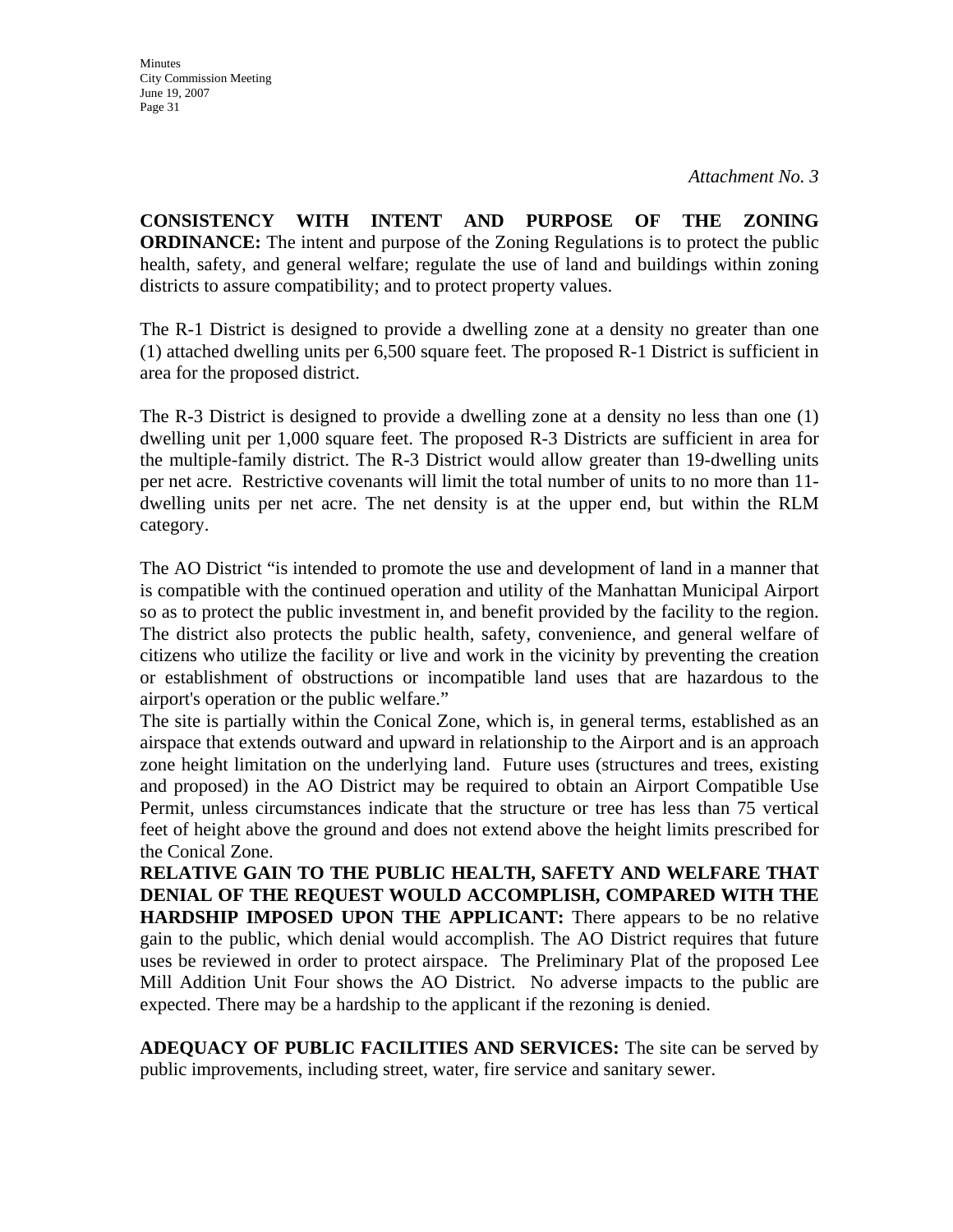**Minutes** City Commission Meeting June 19, 2007 Page 32

**OTHER APPLICABLE FACTORS:** The Preliminary Plat must address the requirements of the three zoning districts, Comprehensive Plan, and Subdivision Regulations. The Manhattan Parks and Recreation Advisory Board has discussed the possibility of public park land in the Lee Mill Heights area; however, no final decision has been made regarding location. Options include either of the two R-3 District lots or a larger tract to the west of Lee Mill heights Unit Four.

**STAFF COMMENTS:** The applicant has filed restrictive covenants limiting net density to the upper end of the RLM category, which is consistent with the Comprehensive Plan.

City Administration recommends approval of the rezoning of the proposed Lee Mill Heights Addition Unit Four from County G-1, General Agricultural District, to R-1, Single-Family Residential District, with AO, Airport Overlay District; R-3, Multiple-Family Residential District, with AO, Airport Overlay District; and, R-3, Multiple-Family Residential District.

# **ALTERNATIVES:**

- 1. Recommend approval of the rezoning of the proposed Lee Mill Heights Addition Unit Four from County G-1, General Agricultural District, to R-1, Single-Family Residential District, with AO, Airport Overlay District; R-3, Multiple-Family Residential District, with AO, Airport Overlay District; and, R-3, Multiple-Family Residential District, stating the basis for such recommendation.
- 2. Recommend denial of the proposed rezoning, stating the specific reasons for denial.
- 3. Table the proposed rezoning to a specific date, for specifically stated reasons.

# **POSSIBLE MOTION:**

The Manhattan Urban Area Planning Board recommends approval of the rezoning of the proposed Lee Mill Heights Addition Unit Four from County G-1, General Agricultural District, to R-1, Single-Family Residential District, with AO, Airport Overlay District; R-3, Multiple-Family Residential District, with AO, Airport Overlay District; and, R-3, Multiple-Family Residential District, based on the findings in the Staff Report .

**PREPARED BY:** Steve Zilkie, AICP, Senior Planner **DATE:** May 16, 2007 07040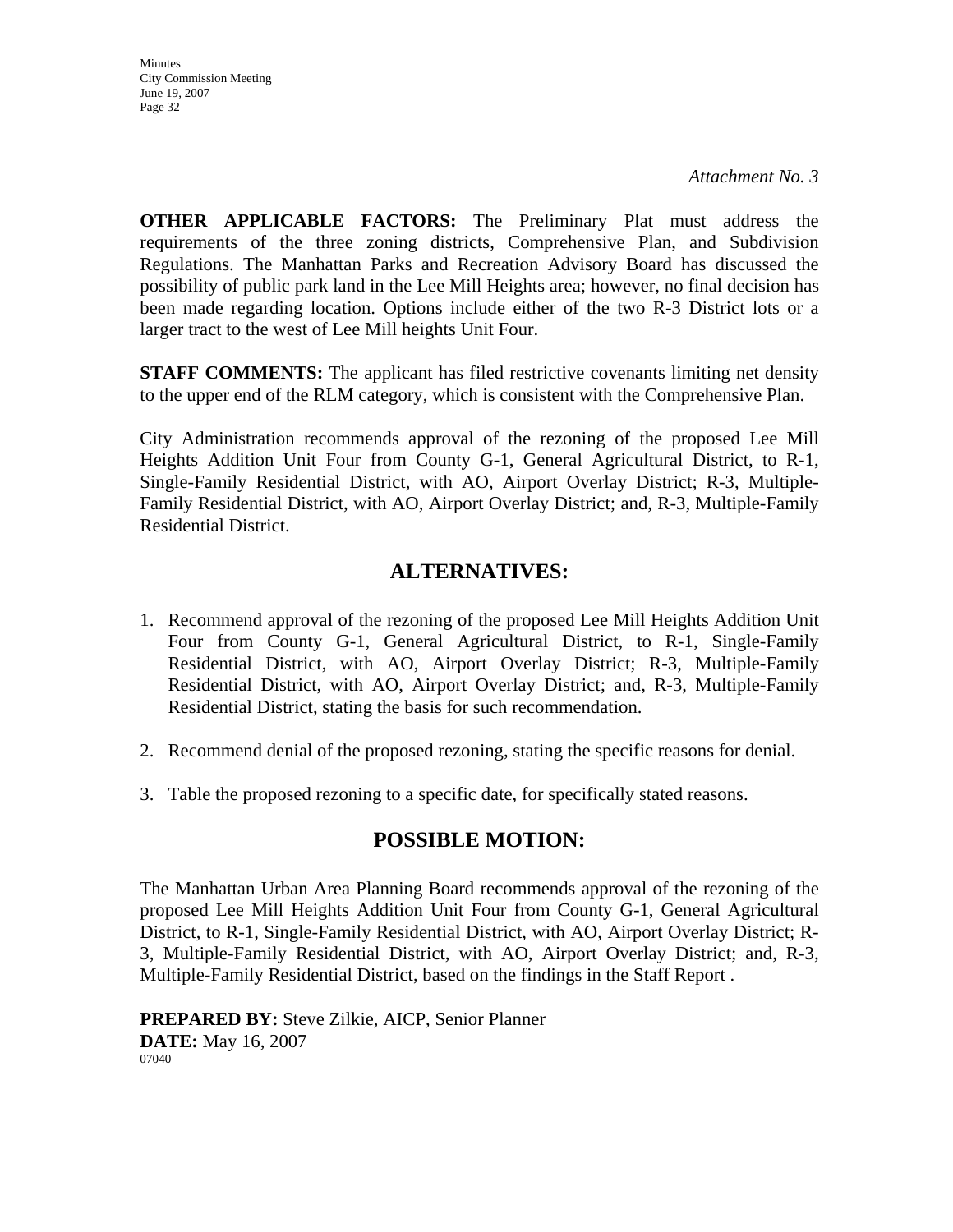*Attachment No. 4* 

#### **STAFF REPORT**

# **APPLICATION TO REZONE PROPERTY TO PLANNED UNIT DEVELOPMENT DISTRICT**

# **BACKGROUND**

**FROM:** County G-1, General Agricultural District.

**TO:** PUD, Residential Planned Unit Development District, and AO, Airport Overlay District.

**OWNER/APPLICANT:** Lee Mill Land Company, LLC – Roger Schultz.

ADDRESS: 1213 Hylton Heights Road, Manhattan, KS 66502.

**DATE OF PUBLIC NOTICE PUBLICATION:** Monday, April 30, 2007

# **DATE OF PUBLIC HEARING: PLANNING BOARD:** Monday, May 21, 2007. **CITY COMMISSION:** Tuesday, June 19, 2007.

**LOCATION:** Generally located north of an extension of an extension of existing S. Wreath Avenue in Lee Mill Heights Addition, Unit Two.

**AREA:** Approximately 31-acres.

**PROPOSED USES:** The proposed Lee Mill Village Residential PUD, is a townhome development to consist of fifty-two (52) residential buildings, with four townhouse dwelling units per building, which equals 208 total townhouse dwelling units. In addition, common areas, play areas, pool, off-street parking on driveways and 76 guests parking spaces, landscaping, are proposed. The 52 buildings are proposed on both the east and west sides of S. Wreath Avenue, with the majority, or 41 on the west side, and 11 on the east side. Buildings on the west side are served by two proposed curb cut entry exits and internal Travel Easements. The eleven (11) buildings on the east side are served by two Travel Easement cul-de-sacs.

The application notes that land transfer from the applicant to "For Sale By Developer" will occur upon approval of the PUD and filing of the Final Plat.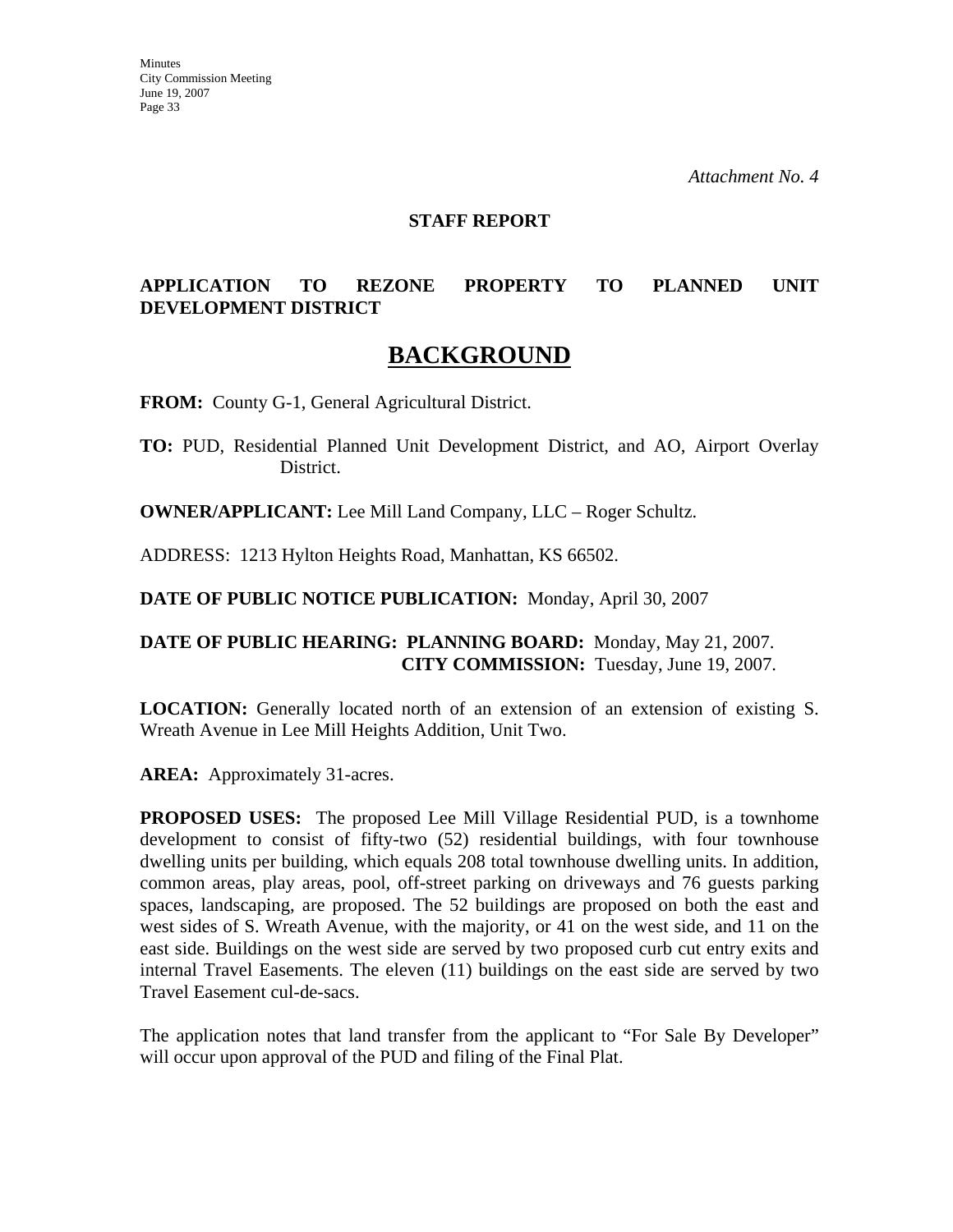**Minutes** City Commission Meeting June 19, 2007 Page 34

The proposed target market are military families, but a mixture of professional, military and students can be expected.

The Lee Mill Village Home Owner Covenants and Deed Restrictions indicate the Association will own and maintain the recreational facilities, structures, landscaping, trees and other improvements, including Travel Easements.

**PROPOSED BUILDINGS AND STRUCTURES:** Two-story residential buildings approximately 27 in height constructed of 30 year composite shingles, vinyl siding, and cultured stone fronts. Each building has two, two-bedroom units, and two, three-bedroom units. Each unit has a garage and driveway. A pool and gazebo is at the south send of the PUD. A tot lot and play area are proposed on the west side of the PUD.

# **PROPOSED LOT COVERAGE**

| <b>USE</b>                | Acres         | <b>Percentage</b> |
|---------------------------|---------------|-------------------|
| <b>Buildings</b>          | $4.16$ acres  | 14%               |
| Green space               | $20.60$ acres | 67%               |
| Street, drives, and walks | 5.86 acres    | 19%               |

# **PROPOSED SIGNS**

| <b>Type</b>            | <b>Dimensions</b>                       | Lighting   |
|------------------------|-----------------------------------------|------------|
| Two entry ground signs | 3 feet by 7 feet $(21 \text{ sq. ft.})$ | Ground lit |
|                        | 2 feet by 5 feet $(10 \text{ sq. ft})$  |            |

Signs will be constructed entirely of PVC, to include the sign and support columns. Given the natural setting of the PUD, support columns should be constructed of masonry and cultured stone.

**PROPOSED LIGHTING:** Standard street lights with residential fixture lighting, no greater than 100 watts, generally located at garage doors and front and rear entry ways. Lights should be a full cut-off design.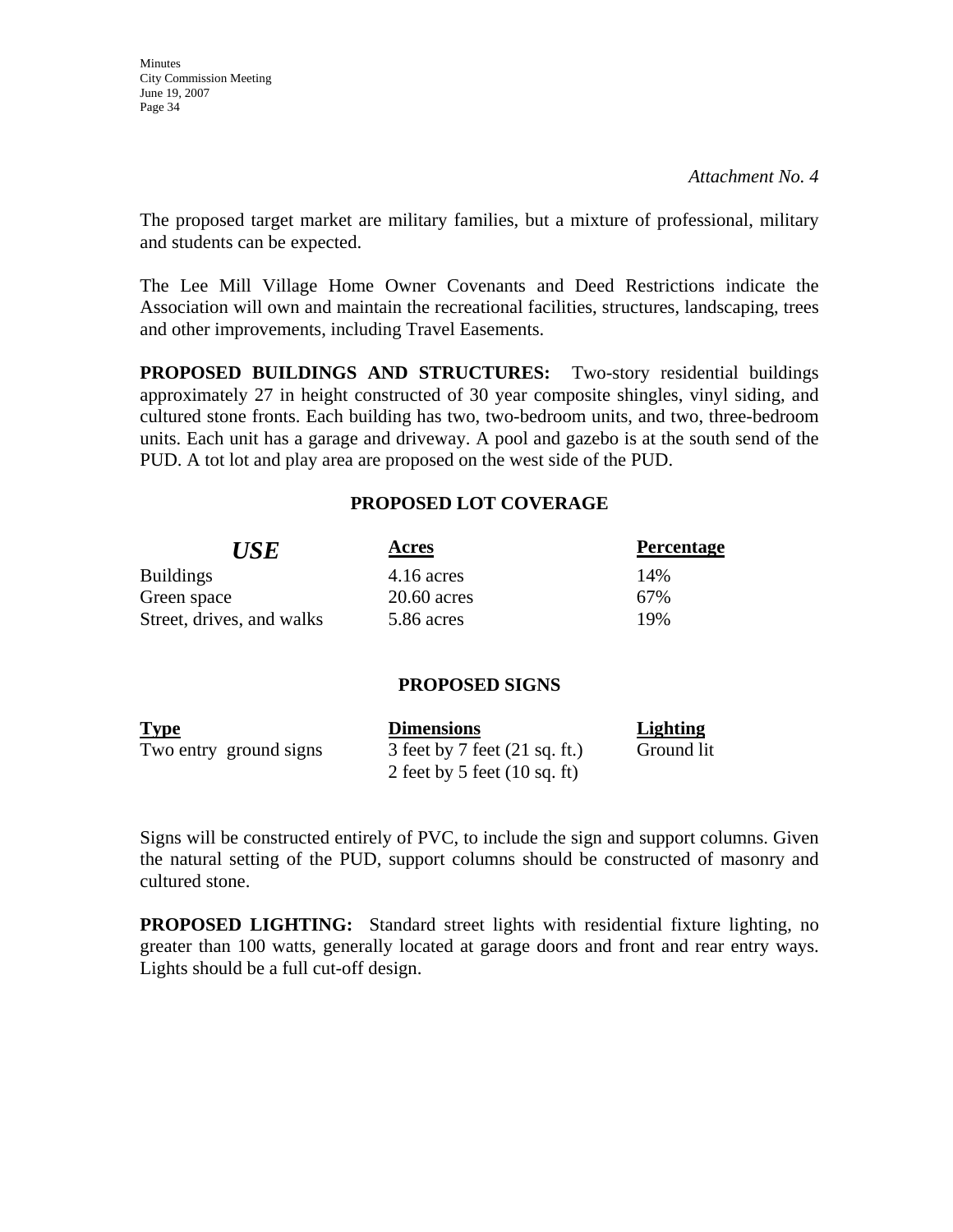**Minutes** City Commission Meeting June 19, 2007 Page 35

# **REVIEW CRITERIA FOR PLANNED UNIT DEVELOPMENTS**

**1. LANDSCAPING:** The disturbed parts of the site will be landscaped with a mixture of trees: large deciduous, ornamental, and small and large evergreen trees. Areas around the dwelling units will be seeded or sodded. Landscape planting beds are proposed at driveway and edges of the dwelling units. A Type A and Type B exterior dwelling landscaping plan is proposed to vary front entry areas. Underground irrigation will be provided to maintain these areas.

Disturbed natural areas will be seeded with native grasses and wildflowers. Other natural areas will remain unchanged.

**2. SCREENING:** Rear entry areas face the west side of S. Wreath Avenue. Patio areas are not depicted on the plan, but should be anticipated as space where homeowners will store items such as grills and similar items. A landscape plan of ornamental and evergreen trees should buffer the rear of buildings from the public view. If patio areas will be provided, landscaping, patios and any fencing, along both sides of the street, should be shown on the Final Development Plan to ensure effective screening will be provided.

Dumpsters are not proposed for trash service. A note on the PUD indicates trash service will be administered by the Association per individual units.

**3. DRAINAGE:** The site drains to the north to Barton Lake and Wildcat Creek. A Drainage Report Supplement to the 2004 Lee Mill Heights Drainage Report. The City Engineer (memo attached) indicates the, "Majority of the stormwater runoff will enter the Barton Lake detention area, the sizing of the pond was intended to accommodate the runoff from this development."

**4. CIRCULATION:** An internal circulation plan provides for safe, convenient and efficient movement of motorists. Travel easements connect access to dwellings and guest parking from S. Wreath Avenue. All other vehicle access along S. Wreath Avenue, except at Travel Easement locations, is prohibited.

Conflicts between motorists and pedestrians are minimized. Sidewalks are shown on the plan along both sides of S. Wreath Avenue, which connect to an internal pedestrian plan on the west side of S. Wreath Avenue. Internal sidewalks should be provided in the culde-sacs.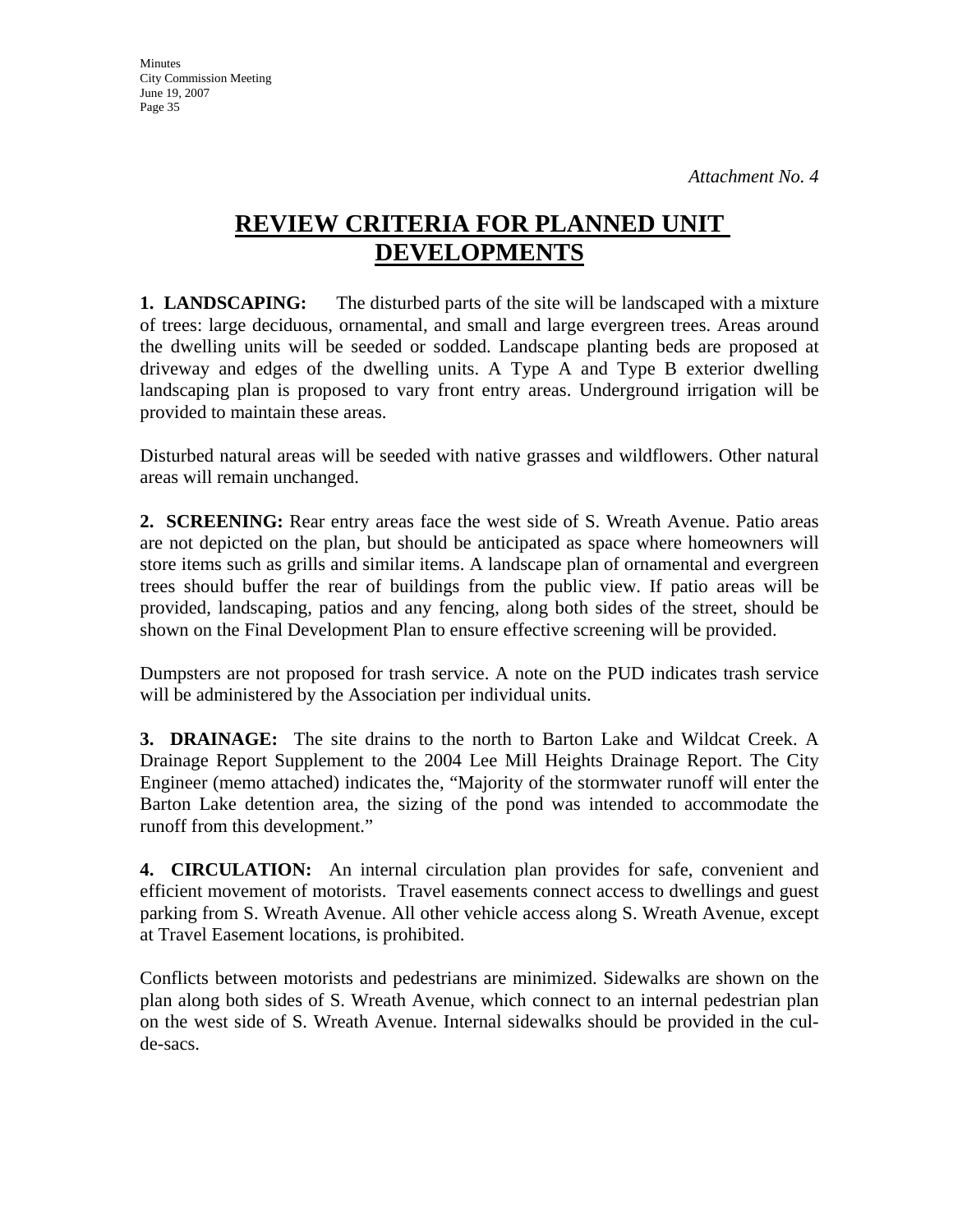Two off-street parking spaces are proposed per dwelling unit, one in a garage and a second on the driveway. In addition, 76 quest parking spaces are proposed throughout the development. Travel easement driving lanes are 11 feet in width, or 22 feet in total width. On-street parking would block driving lanes.

Proposed townhome units consist of 208 total dwelling units. Each dwelling unit has two, two-bedroom units (104 two-bedroom units or 208 bedrooms), and two, three-bedroom units (104 three bedroom units or 312 bedrooms).

The Zoning Regulations would require 3 parking spaces per unit for two-bedroom units, or 312 off-street parking spaces, and 3.5 off-street parking spaces per three bedroom unit, or 364 parking spaces. A total of 676 parking spaces would be required.

If one parking space per bedroom was required, such as required in the M-FRO District east of KSU campus, 520 parking spaces would be required.

If each dwelling unit is considered as a single-family dwelling unit, then 2 off-street parking spaces are required per unit, which is the proposed number per unit in the PUD. Based on the number of dwelling units, 416 parking spaces are provided for the dwelling units plus 76 for guests, a total of 492 parking spaces. Off-street parking may be adequate. The PUD will have to be self-regulating to ensure adequate off-street parking spaces are available.

A Traffic Study Supplement to the 2004 Lee Mill Heights Traffic Study. The City Engineer (memo attached) indicates, "The developer will need to construct Wreath Avenue to continue the roadway that will meet our design standards for a street classified as a "Collector".

It's the opinion of City Administration a roadway connection needs to be provided to the adjacent property to the west of this development. If the property to the west of Lee Mill Village is developed then a connection that provides an east and west mobility will be necessary to Wreath Avenue to help reduce demands on Miller Parkway. A preliminary concept of the connector road is shown on the plat for a future phase of Lee Mill Village."

The applicant has shown an east west connection through Tract 4, which is part of the annexation and rezoning of Lee Mill Heights Addition, Unit Four. The applicant has not shown a concept for development on Tract 4, other than the possible street. Tract 4 is proposed to be R-3, Multiple- Family Residential District. A filed restrictive covenant limits net density on Tract 4 to no more than 11 dwelling units per net acre. As of the time of this writing, City Administration has recommended the east west street connection by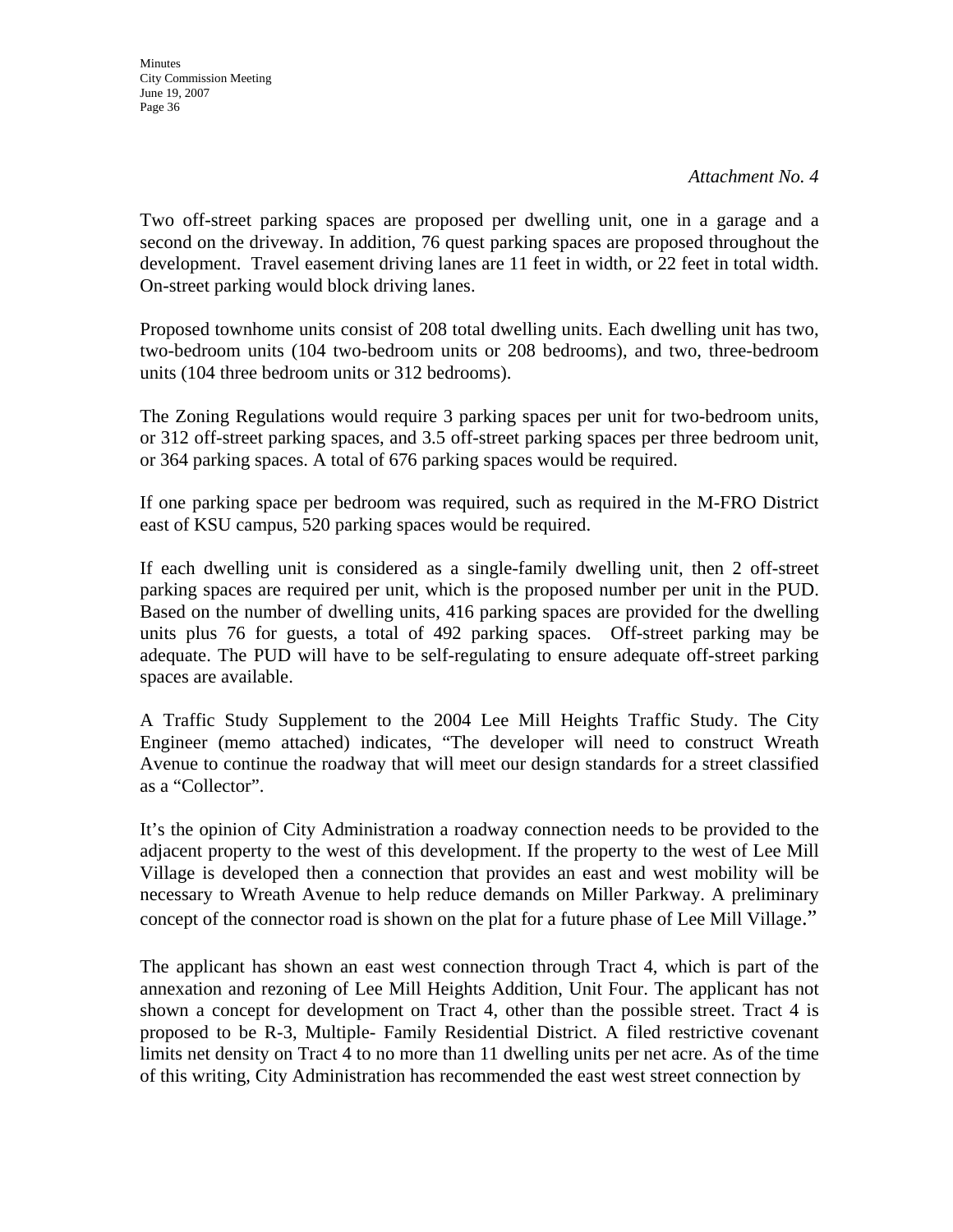*Attachment No. 4* 

provided as platted in the Barton Place Addition, which abuts the northern boundary of Tract 4.

**5. OPEN SPACE AND COMMON AREA:** Approximately 20.6 acres of the 31 acre tract is open space, which will be owned and maintained by a home association.

**6. CHARACTER OF THE NEIGHBORHOOD:** The neighborhood is in a growth area of the community and consists of low density single-family residential neighborhood consisting primarily of detached single-family homes and a mixture of attached singlefamily homes and townhomes.

# **MATTERS TO BE CONSIDERED WHEN CHANGING ZONING DISTRICTS**

**1. EXISTING USE:** Agricultural land.

**2. PHYSICAL AND ENVIRONMENTAL CHARACTERISTICS:** The site is typical Flint Hills land form, with native grasses and mature trees. The site drains to the north to Wildcat Creek. Approximately one-half of the PUD is in the Conical Zone of the Manhattan Airport.

# **3. SURROUNDING LAND USE AND ZONING:**

**(a.) NORTH:** single-family detached dwelling units (Barton Place Addition); R District.

**(b.) SOUTH:** single-family dwellings (Lee Mill Heights Addition, Unit One, Two and Three), single-family attached (The Townhomes at Miller Ranch), and townhomes (Oaktree Townhomes Addition); R Single-Family Residential District and PUD.

**(c.) EAST:** undeveloped school district site, single-family lots: G-1 District and R District.

**(d.) WEST:** rural low density residential and grazing land: G-1 District.

**4. CHARACTER OF THE NEIGHBORHOOD:** The neighborhood is in a growth area of the community and consists of low density single-family residential neighborhood consisting primarily of detached single-family homes and a mixture of attached singlefamily homes and townhomes.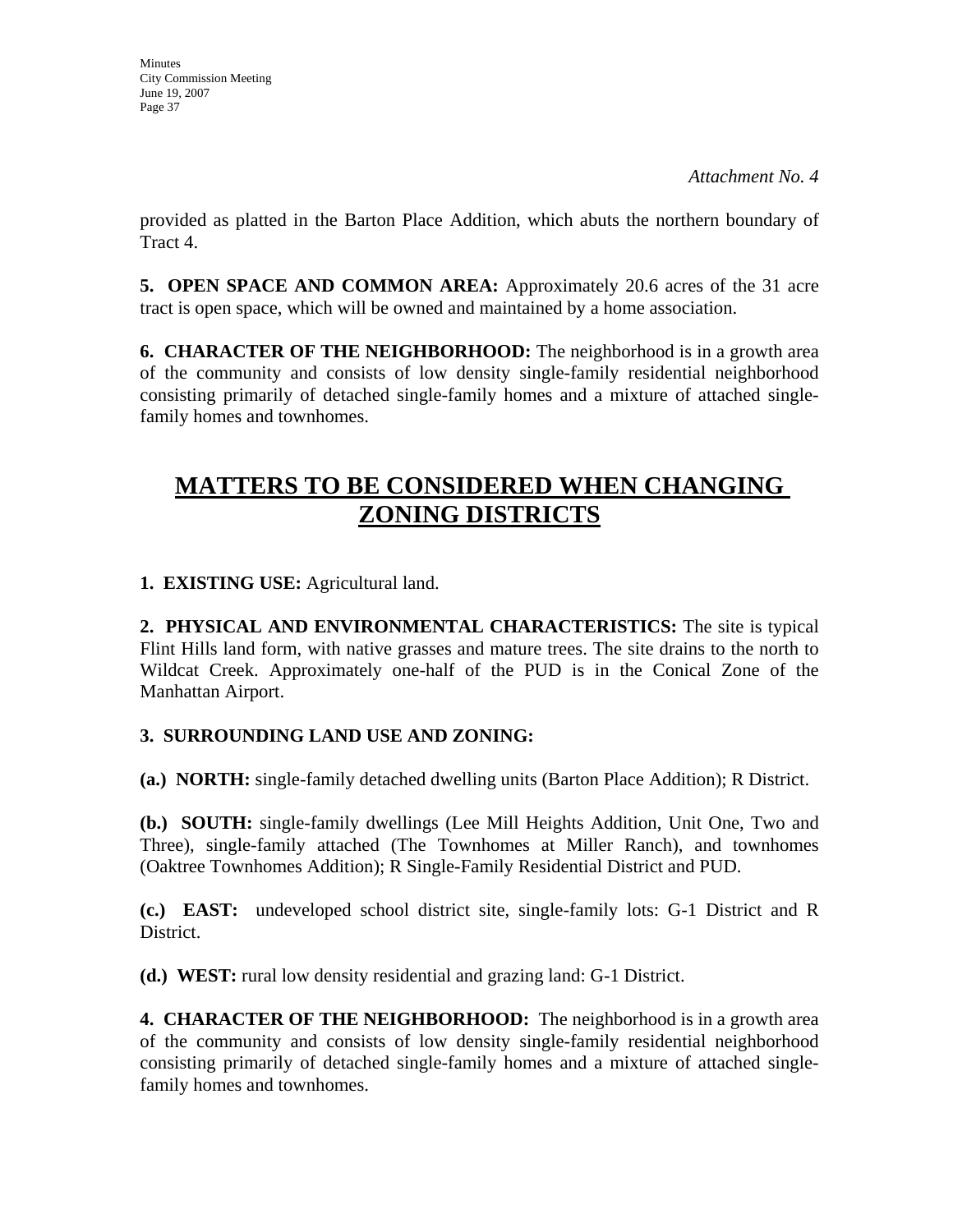**5. SUITABILITY OF SITE FOR USES UNDER CURRENT ZONING:** The site is County G-1 District and is suitable for agricultural uses, such as grazing.

**6. COMPATIBILITY OF PROPOSED DISTRICT WITH NEARBY PROPERTIES AND EXTENT TO WHICH IT MAY HAVE DETRIMENTAL AFFECTS:** The proposed use will add more traffic, light and noise to the growing residential neighborhood. Increases in all three are consistent with new low density residential growth.

**7. CONFORMANCE WITH COMPREHENSIVE PLAN:** The proposed PUD is shown on the Future Land Use map in the Southwest Planning Area as a combination of Residential Low Medium (RLM), and Preserved Open Space. A large portion of the site is in the Conical Zone of the Manhattan Regional Airport. The AO District will be added as an overlay district with the rezoning to those parts within the Conical Zone.

RLM policies include:

# **RLM 1: Characteristics**

*The Residential Low/Medium Density designation incorporates a range of single-family, single-family attached, duplex, and town homes, and in appropriate cases include complementary neighborhood-scale supporting land uses, such as retail, service commercial, and office uses in a planned neighborhood setting, provided they conform*  with the policies on Neighborhood Commercial Centers. Small-scale multiple-family *buildings and condominiums may be permissible as part of a planned unit development, or special mixed-use district, provided open space requirements are adequate to stay within desired densities.* 

# **RLM 2: Appropriate Density Range**

*Densities in the Residential Low/Medium designation range between less than one dwelling unit/acre up to 11 dwelling units per net acre.* 

# **RLM 3: Location**

*Residential Low/Medium Density neighborhoods typically should be located where they have convenient access and are within walking distance to community facilities and services that will be needed by residents of the neighborhood, including schools, shopping areas, and other community facilities. Where topographically feasible, neighborhoods should be bounded by major streets (arterials and/or collectors) with a direct connection to work, shopping and leisure activities.* 

# **RLM 4: Variety of Housing Styles**

*To avoid monotonous streetscapes, the incorporation of a variety of housing models and sizes is strongly encouraged in all new development.*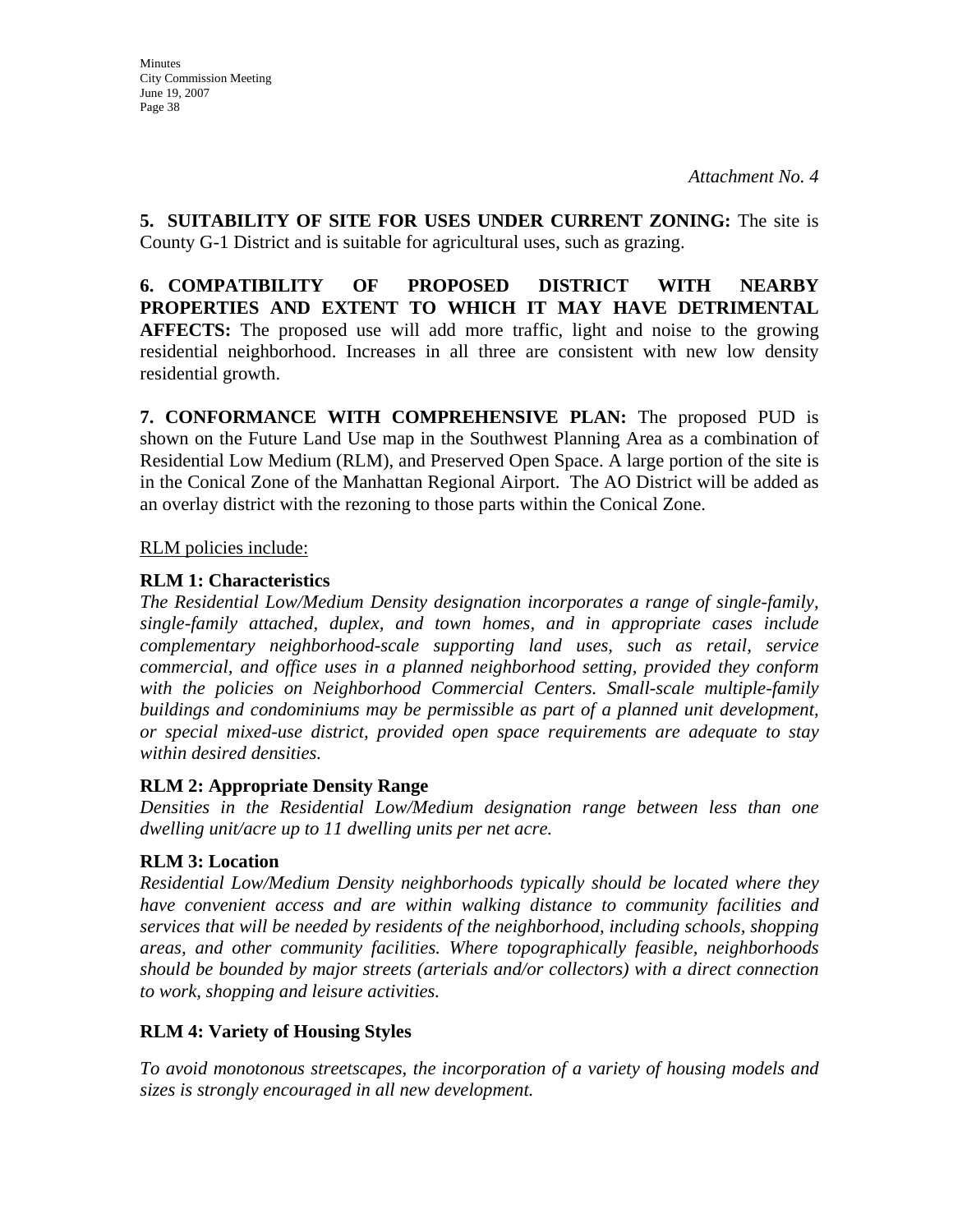Lee Mill Village PUD is 7.76 dwelling units per net acre.

#### Mobility and Transportation policies include:

**Page 8-1, Goal #1** is to *"Ensure that new development patterns facilitate safety, connectivity, and mobility for all modes of transportation in established and developing areas of the community".* 

# **Page 8-2, Policy MTO 3: Establish Interconnected Neighborhood Street and Sidewalk Patterns**

*"Neighborhood streets and sidewalks in both new and existing areas shall form an interconnected network, including vehicular, bicycle, and pedestrian routes within and between neighborhoods, in order to connect neighborhoods together and with other parts of the community and region. In particular, direct walkway and bicycle routes to schools and parks, employment and service centers, and other community facilities should be provided".* 

The Bicycle Master Plan for KSU and City of Manhattan provides policy guidance for bike facilities and routes. S. Wreath Avenue is designated as a bike route in the Bicycle Plan and bike route lanes should be provided.

Natural Resources and Environment Policies include:

# **NRE 1: Corridors, Buffers, and Linkages and Preserved Open Space**

*The City and County should use a variety of methods (both public and private) to facilitate the creation of a continuous, permanent, system of openspace corridors using natural features such as preserved open space areas, drainages, streams, and rivers to the extent possible. Corridors should be identified during the subdivision or master planning process and should be used to provide linkages within and between non-contiguous parks, environmentally sensitive and preserved open space areas, as well as neighborhoods and other development areas. Buffers can also be used to provide a transition between different intensities of uses. The current width and shape and other features of a naturally occurring corridor (such as a drainageway) should be preserved, in order to maintain its environmental integrity and avoid creating an "engineered" appearance.* 

Common area will maintain portions of the open spaces in natural conditions.

The PUD conforms to the Comprehensive Plan.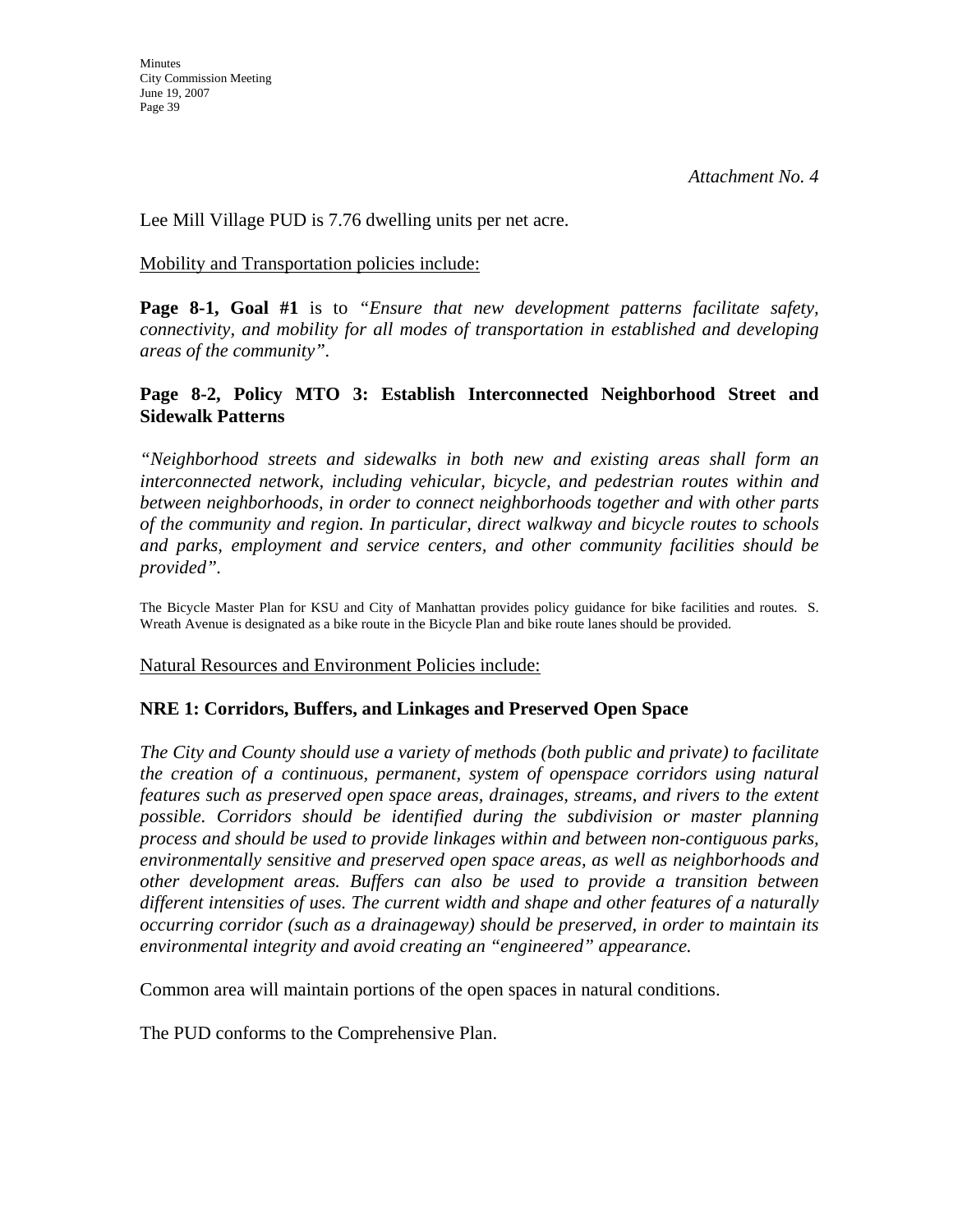**8. ZONING HISTORY AND LENGTH OF TIME VACANT AS ZONED:** Vacant and zoned County G-1 District for approximately 30 years.

**9. CONSISTENCY WITH INTENT AND PURPOSE OF THE ZONING ORDINANCE:** The intent and purpose of the Zoning Regulations is to protect the public health, safety, and general welfare; regulate the use of land and buildings within zoning districts to assure compatibility; and to protect property values.

The PUD Regulations are intended to provide a maximum choice of living environments by allowing a variety of housing and building types; a more efficient land use than is generally achieved through conventional development; a development pattern that is in harmony with land use density, transportation facilities and community facilities; and a development plan which addresses specific needs and unique conditions of the site which may require changes in bulk regulations or layout.

The proposed PUD is consistent with the intent and purposes of the Zoning Regulations, and the intent of the PUD Regulations, subject to the conditions of approval.

**10. RELATIVE GAIN TO THE PUBLIC HEALTH, SAFETY AND WELFARE THAT DENIAL OF THE REQUEST WOULD ACCOMPLISH, COMPARED WITH THE HARDSHIP IMPOSED UPON THE INDIVIDUAL OWNER:** There appears to be no gain to the public that denial would accomplish, compared to the hardship to the owner.

**11. ADEQUACY OF PUBLIC FACILITIES AND SERVICES:** Adequate streets, sanitary sewer and water are available to serve the site.

# **12. OTHER APPLICABLE FACTORS:**

# **13. STAFF COMMENTS AND RECOMMENDATION:**

City Administration recommends approval of the proposed rezoning of Lee Mill Village from County G-1, General Agricultural District, to PUD, Residential Planned Unit Development District, with the following conditions:

- 1. Permitted uses shall include two hundred and eight (208) townhouse units.
- 2. Landscaping and irrigation shall be provided pursuant to a Landscaping Performance Agreement between the City and the owner, which shall be entered into prior to issuance of a building permit.
- 3. All landscaping and irrigation shall be maintained in good condition.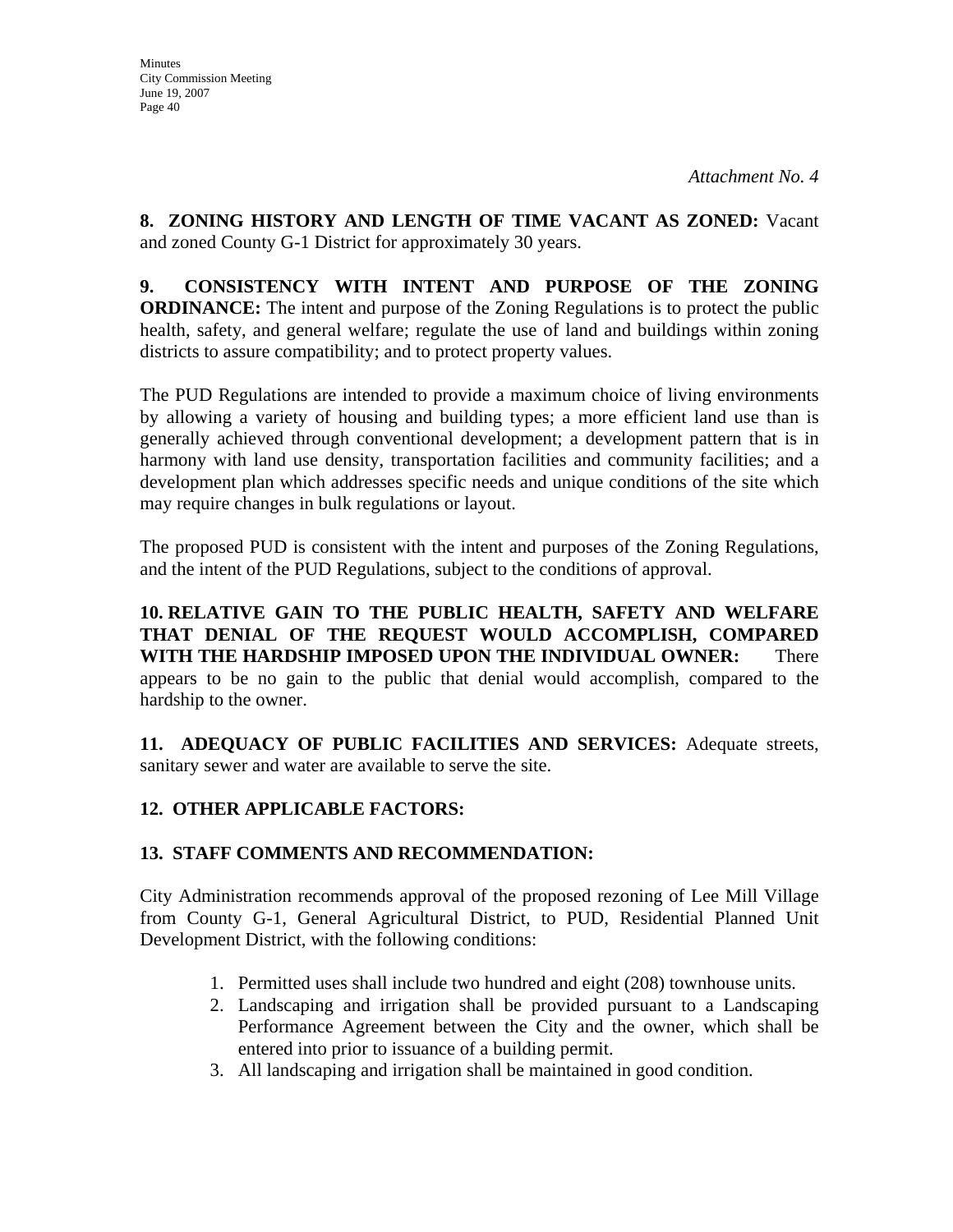- 4. Two ground entry signs shall be permitted, as proposed. Support columns, base and caps shall be constructed of masonry and cultured stone. Exempt signage described in Article VI, Section 6-104  $(A)(1),(2),(4),(5),(7)$  and  $(8)$ ; and Section 6-104 (B)(2), of the Manhattan Zoning Regulations shall also be permitted.
- 5. If patio areas are provided, the Final Development Plan shall show the patios, landscaping, and any fencing, along both sides of S. Wreath Avenue, to ensure effective buffering and/or screening is provided.
- 6. Lighting shall be a full cut-off design.

# **ALTERNATIVES:**

- 1. Recommend approval of the proposed rezoning of Lee Mill Village from County G-1, General Agricultural District, to PUD, Residential Planned Unit Development District stating the basis for such recommendation, with the conditions listed in the Staff Report.
- 2. Recommend approval of the proposed rezoning of Lee Mill Village from County G-1, General Agricultural District, to PUD, Residential Planned Unit Development District, and modify the conditions, and any other portions of the proposed PUD, to meet the needs of the community as perceived by the Manhattan Urban Area Planning Board, stating the basis for such recommendation, and indicating the conditions of approval.
- 3. Recommend denial of the proposed rezoning, stating the specific reasons for denial.
- 4. Table the proposed rezoning to a specific date, for specifically stated reasons.

# **POSSIBLE MOTION:**

The Manhattan Urban Area Planning Board recommends approval of the proposed rezoning of Lee Mill Village from County G-1, General Agricultural District, to PUD, Residential Planned Unit Development District, based on the findings in the staff report, with the six (6) conditions recommended by City Administration.

# **PREPARED BY:** Steve Zilkie, AICP, Senior Planner

**DATE:** May 17, 2007

07048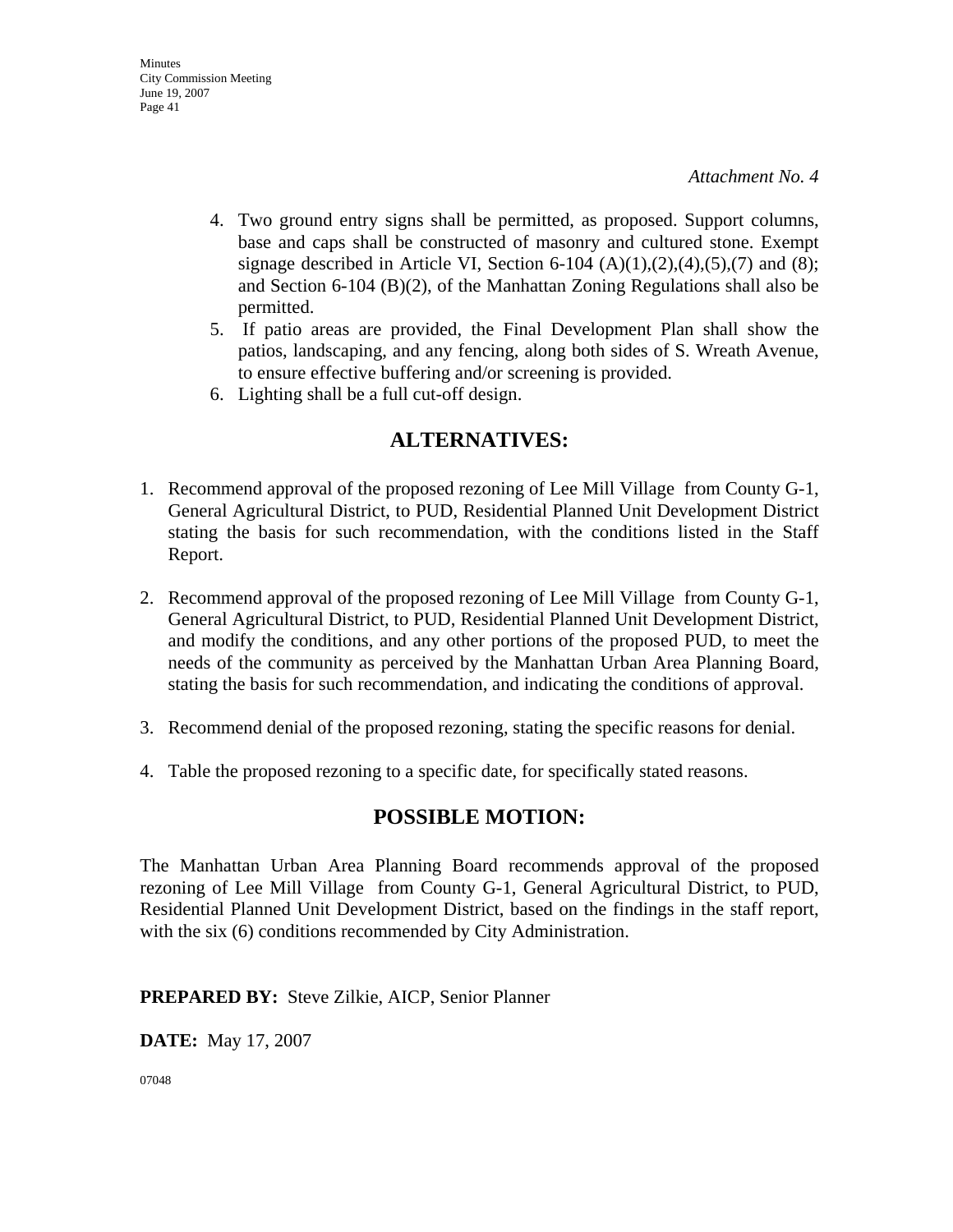*Attachment No. 5* 

#### **STAFF REPORT**

# **APPLICATION TO REZONE PROPERTY TO PLANNED UNIT DEVELOPMENT DISTRICT**

# **BACKGROUND**

**FROM:** R, Single-Family Residential District.

**TO:** PUD, Residential Planned unit Development District.

**OWNER/APPLICANT:** Cedar Hills Development, Inc. - Frank Tillman.

**ADDRESS:** 1328 Sharingbrook Drive, Manhattan KS 66503.

**DATE OF PUBLIC NOTICE PUBLICATION:** Monday, April 30, 2007.

### **DATE OF PUBLIC HEARING: PLANNING BOARD:** Monday, May 21, 2007. **CITY COMMISSION:** Tuesday, June 19, 2007.

**LOCATION:** generally located south of Wildcat Creek Golf & Fitness, and approximately 950 feet west of that portion of Amherst Avenue.

AREA: Approximately 60 acres.

**PROPOSED USES:** Single-Family Residential.

The annexation, rezoning, and platting of Barton Place Addition were approved in 2006. The applicant verbally advised City Administration that special assessments were too high due to improvement costs. The Final Plat was not filed at the request of the applicant. The applicant met with City Administration in 2007 and proposed the Barton Place PUD.

**PROPOSED BUILDINGS AND STRUCTURES:** Eight (8) up-scale single-family residential dwellings constructed subject to Covenants (attached) and approval of individual sites with submittal of a Final Development Plan. Lot sizes range from 2.5 acres to 7 acres with the majority in the 3-4 acre size. Net density is less than one (1) dwelling per net acre, or .14 dwelling units per net acre.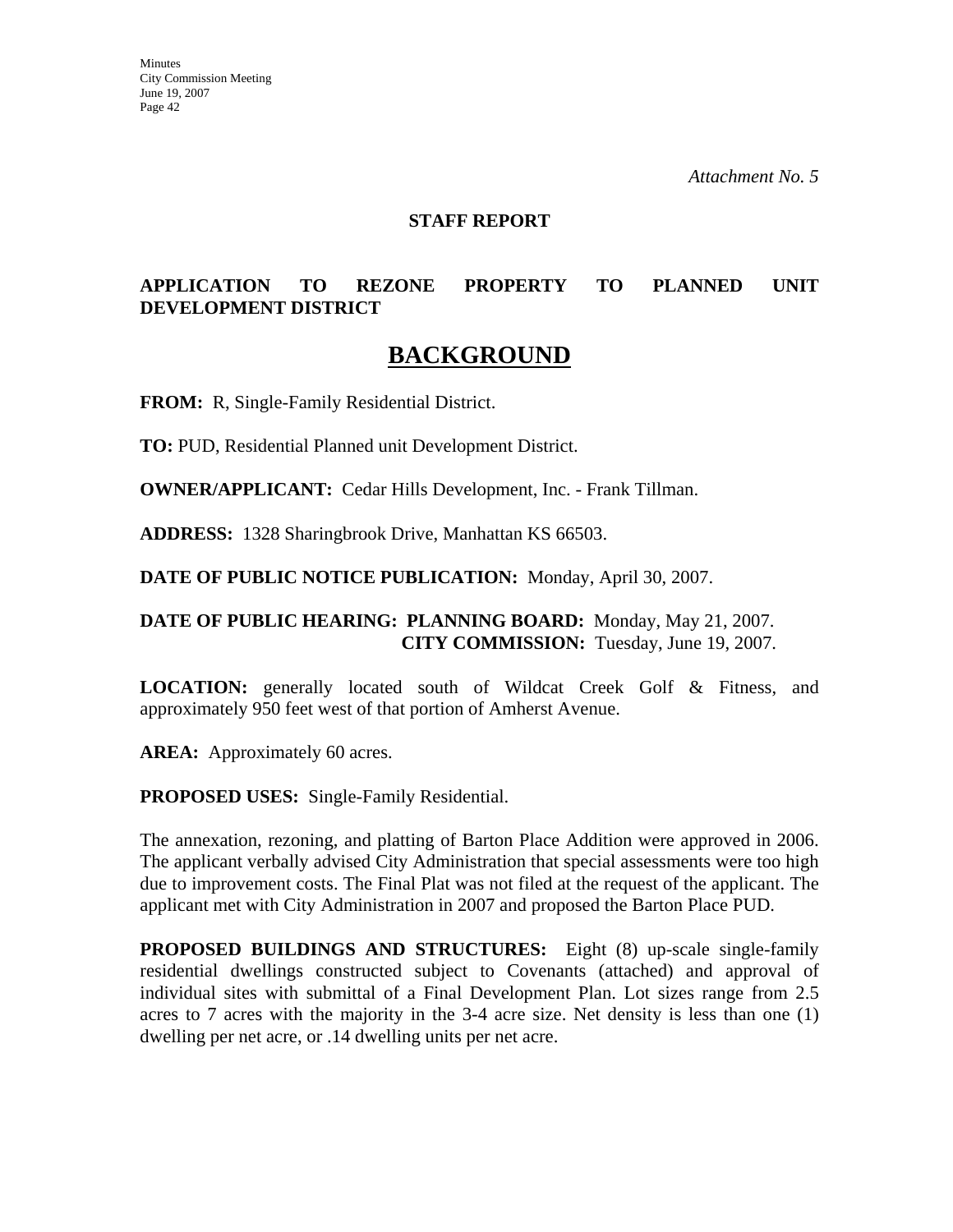*Attachment No. 5* 

Specific building floor plans and elevations, as well as landscape plans, will be considered as a part of a Final Development Plan. General descriptions of buildings are described in the Architectural Standard and Construction Regulations of Barton Place (attachment), pages 3-7. Common area will be owned and maintained by a home association (attachment).

# **PROPOSED LOT COVERAGE**

| Use                                                     | Acres | <b>Percentage</b> |
|---------------------------------------------------------|-------|-------------------|
| Residential and common area                             | 56.80 | 94%               |
| Right-of-way<br>Travel<br>and<br>Easement.              | 3.88  | 6%                |
| <b>Expected Coverage</b>                                |       |                   |
| <b>Buildings</b>                                        | 1.20  | 2%                |
| Driveways                                               | 0.40  | 1%                |
| Public and Private Streets and 2.41<br><i>Sidewalks</i> |       | 4%                |
| Open Space/Common Areas                                 | 46.81 | 77%               |
| <b>Active Recreational</b>                              | 9.86  | 16%               |

**PROPOSED SIGNS:** None. Exempt signs will be allowed, such as address numerals and real estate signs, which are added as condition of approval.

**PROPOSED LIGHTING:** Street lights and typical single-family residential lights.

# **REVIEW CRITERIA FOR PLANNED UNIT DEVELOPMENTS**

**1. LANDSCAPING:** Individual home lots will be landscaped.

**2. SCREENING:** Not required and none is proposed.

**3. DRAINAGE:** The site drains from the south to the north to Wildcat Creek through drainage ravines. The storm drainage plan also proposes Barton Lake for retention of storm water. Storm water from proposed subdivisions to the north in the Lee Mill Heights area will drain to the lake.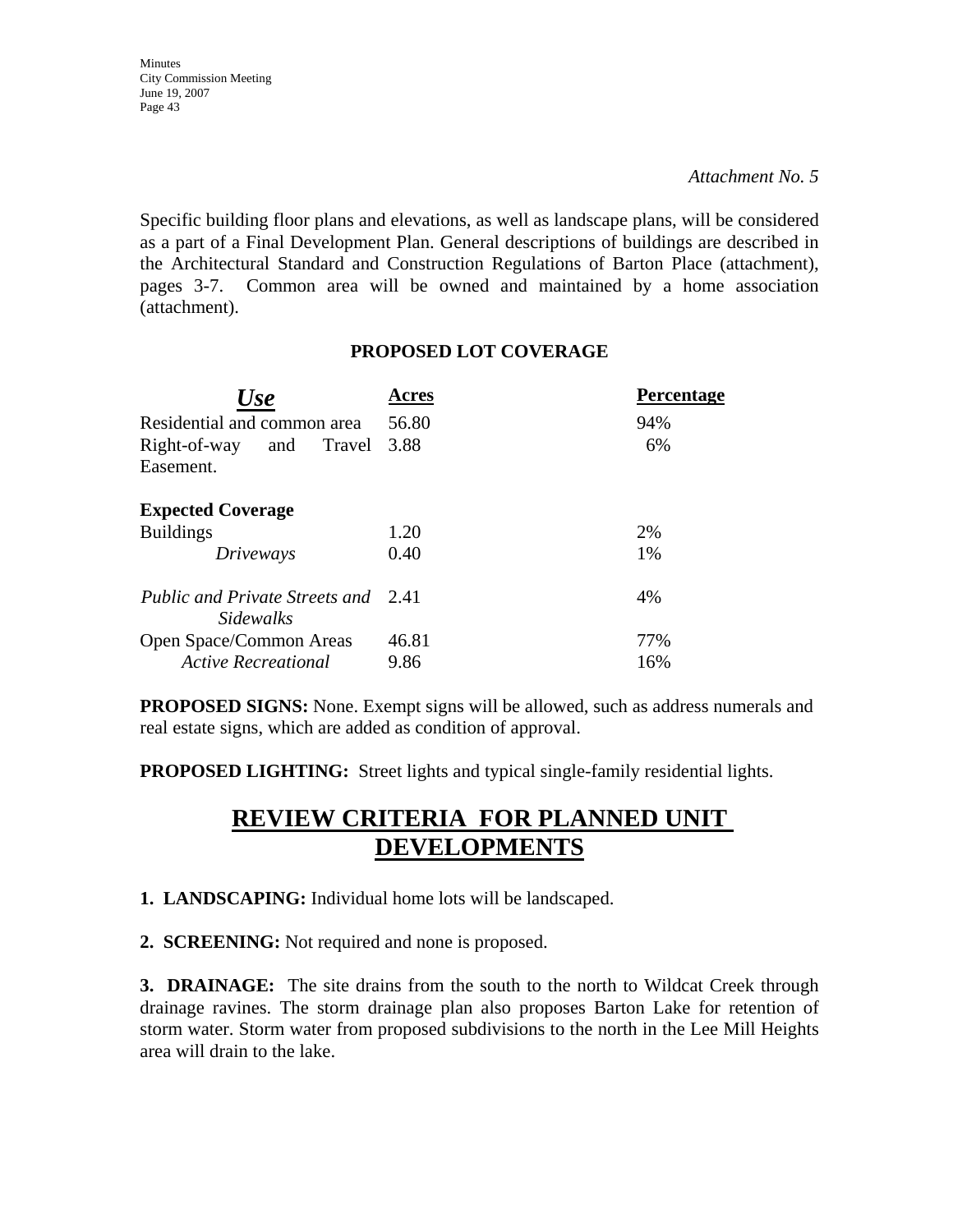A Drainage Study was submitted for the original subdivision, which was previously reviewed by the City Engineer (attachment), with the following comments:

"The developer's consultant prepared a drainage analysis that included this proposed development. The drainage analysis did not have any recommendations or specific design details of the lake or outflow control structures that satisfied the Storm Water Management Master Plan (SWMMP) for this drainage basin.

The Final Plat was approved subject to conditions of approval associated with the Preliminary Plat, both of which remain applicable with the PUD (staff comments in italics):

- 1. The applicant's consultant shall complete all tasks as stated in the conclusion of the drainage report that the lake will provide the necessary detention. *Tasks will have to be completed with the submittal of street and storm water plans, subject to approval by the Public Works Department.*
- 2. The applicant shall determine if Corps of Engineer permitting is required for the proposed lake prior to submittal of the Final Plat and provide a written documentation regarding the permit. *The applicant contracted with Terracon Consulting Engineers & Scientists (attached), who prepared a Preliminary Jurisdictional Determination for Barton Lake. The document has been submitted to the Corps of Engineers for review. The Preliminary Jurisdictional Determination permit may be necessary. Wetlands associated with Barton Place Addition will be subject to the requirements of the Corps of Engineers.*

In addition, City Administration prepared an Agreement Creating a Restrictive Covenant on Real Estate concerning maintenance of Barton Lake and the dam between the City and Cedar Hills development Corporation. The Agreement was to be filed with the Final Plat.

**4. CIRCULATION:** Street access will be from extensions of proposed Silverleaf Circle, Hemlock Avenue, and future Wreath Avenue. Three lots will be accessed from Wreath Avenue, which is otherwise restricted, and a Travel Easement, Dobenin Place. Sidewalk is required and will be provided on both sides of Wreath Avenue, a collector street. Sidewalk is not proposed along the Travel Easement.

Travel easement driving lanes are 11 feet in width, or 22 feet in total width. The private street will not be constructed to City standards (see City Engineer's memo). The Travel Easement is proposed to be gated at the entrance off Wreath Avenue. No details are provided with the PUD. The gate must be reviewed and approved by emergency service providers, prior to construction.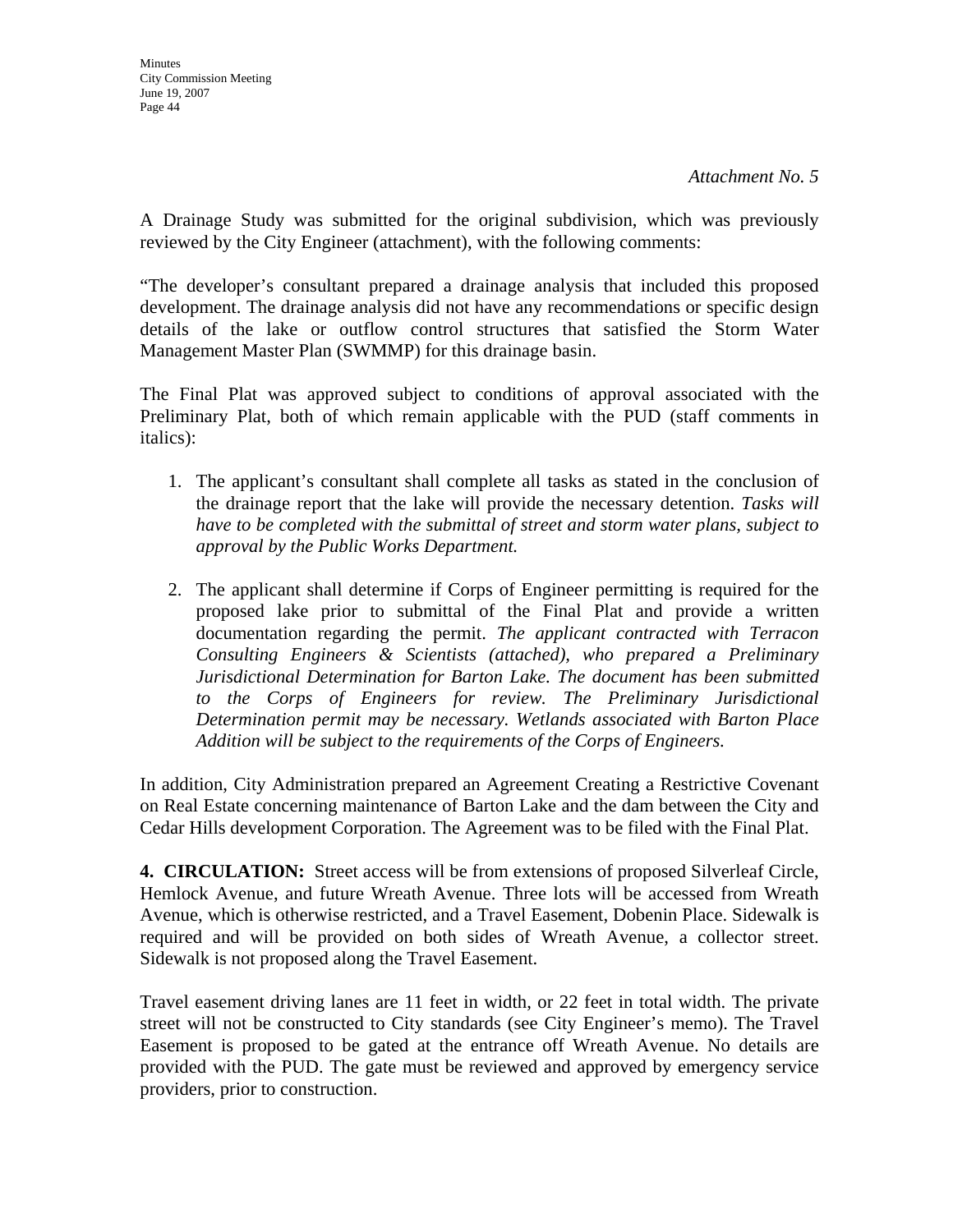**Minutes** City Commission Meeting June 19, 2007 Page 45

The maximum dead-end length of cul-de-sac is 600-feet in length. Proposed Dobenin Place is 1,281 feet in depth. Fire hydrants will be spaced according to the requirements of the Fire Department. Cul-de-sac depths were varied with the original Preliminary Plat of Barton Place. Previous findings included and are still applicable:

1) *Granting of the variation will not be detrimental to the public health, safety or general welfare or be injurious to adjacent property*. The depth of the cul-de-sacs is greater than the maximum dead-end length of 600-feet. Fire hydrants are placed at 300 foot intervals, as suggested by the Manhattan Fire Department, rather than standard 400 foot spacing interval. A traffic island in the eyebrow cul-de-sac will prohibit backing movements onto the collector streets.

(2) *There are unique physical characteristics of the property for which the variation is sought and not generally applicable to other property*. Streets follow the natural contours and bank of the proposed lake. Terrain prohibits alternative street layout configurations.

*(3) Due to the unique physical characteristics of the property, its shape or topography, an unnecessary hardship to the subdivider would result, as distinguished from a mere inconvenience, and such hardship is not based solely on economics*. Same as No. 2.

(4) *No provision of any zoning regulations, other regulation, ordinance, or the Comprehensive Plan would be varied*. No other provisions are varied.

A Traffic Impact Study, consistent with the requirements of the City's Manhattan Area Transportation Strategy, was submitted for the Preliminary Plat, and was updated with the PUD submittal (attachment). The original study was reviewed and accepted by the City Engineer (attachment), who had additional comments concerning extension of Wreath Avenue, "City Administration had requested that supplemental study be completed by the developer for a Wreath Connection revision to the 2002 plan that was developed. The report provided basic information about the grade and profile of the future Wreath connection. The Wreath extension can be designed and built to meet our current standards in terms of sidewalks on both sides and maximum grades. The report indicated that the developer is willing to pay a substantial amount of the cost for the construction of Wreath Avenue because of the direct benefit to this subdivision on saving the current dry lake as an amenity to the subdivision. City Administration accepts the transportation impact study report and supplemental Wreath Connection Study without exception." The February 7, 2007, Traffic Study indicates minimal impact on the surrounding street system due to the 8 single-family lots the PUD will create.

In addition, the applicant proposes to construct Wreath Avenue only to the intersection of Wreath Avenue and Hemlock Avenue. The construction of Wreath Avenue beyond the intersection of Hemlock Avenue and Wreath Avenue is no longer needed to serve any lots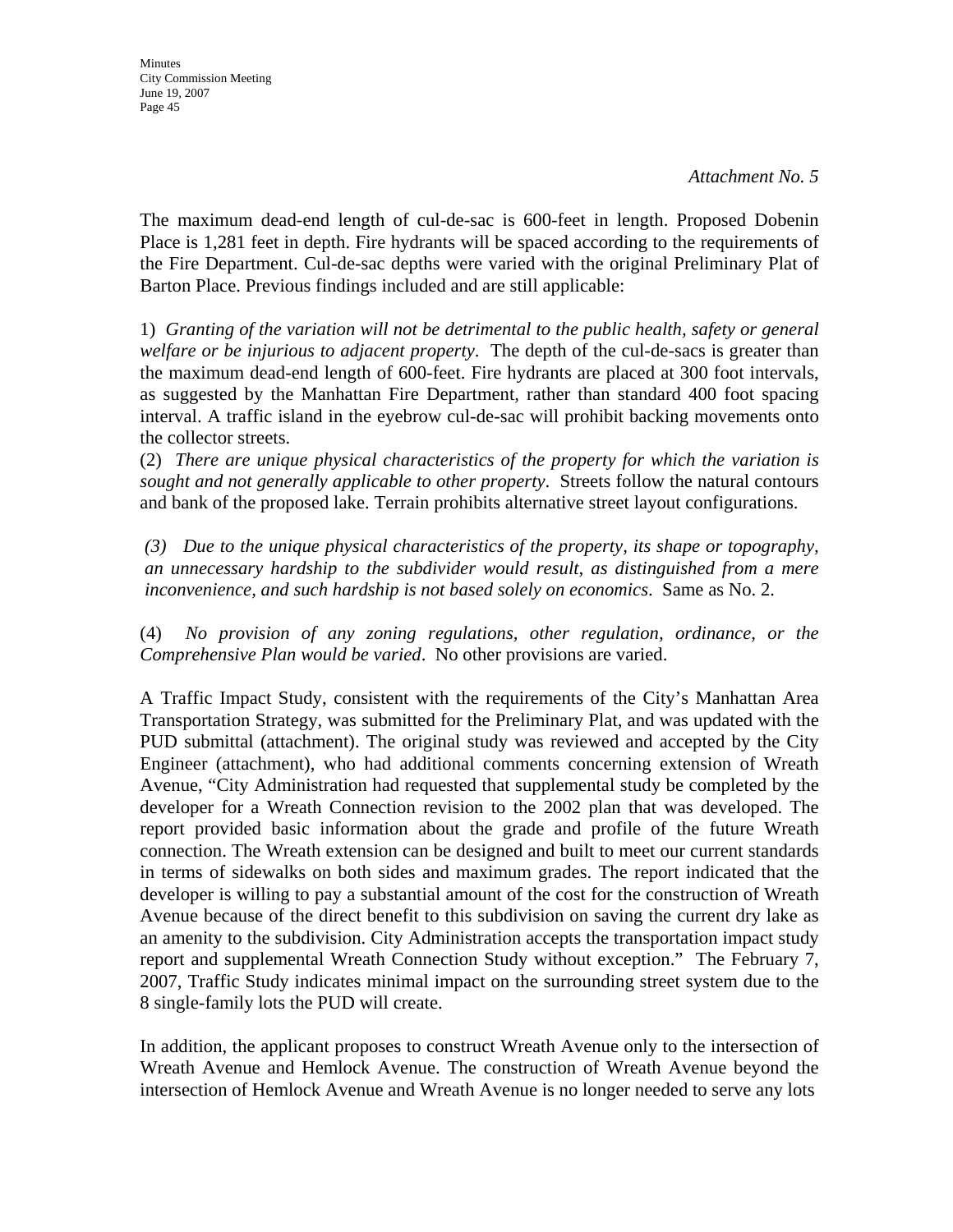*Attachment No. 5* 

in the PUD. Right-of-way will be platted to the north boundary of the PUD for future construction of Wreath Avenue. City Administration has accepted this change; however, the extension of the public street to the west should be dedicated in a form similar to platted Dobenin Drive.

The Final Plat dedicated a public street, Dobenin Drive to the western boundary of the subdivision. The PUD eliminates the street. The Manhattan Urban Area Subdivision Regulations indicate in Article X, Subdivision Layout Standards that, *In order to promote connectivity to adjacent properties, every plat shall provide multiple access points, to the greatest extent possible. Streets in a proposed subdivision must connect, where feasible, to existing streets in abutting platted subdivisions, and streets must be continued to the boundaries of the tract being platted, such that future abutting subdivisions may be connected, unless the MUAPB finds that the minimum requirements are not reasonable, due to the topography or other existing physical conditions of the site; or, if the MUAPB finds that such minimum requirements are not necessary, or desirable, for coordination of the subdivision's layout with existing adjoining layouts, or the most advantageous future*  layouts of adjoining tracts. In making findings that the minimum requirements are not *required, the MUAPB shall consider the recommendations of the applicable Fire Department.*

The Preliminary and Final Plat of Barton Place Addition were approved with a western extension of public street, Dobenin Drive. The applicant has provided no written documents or analysis on which to base the elimination of the street. Given that Wreath Avenue is proposed to not be constructed beyond the intersection of Hemlock Avenue and Wreath Avenue, it is reasonable to require that public right-of-way be provided to the western boundary of the PUD to ensure future abutting subdivisions are connected.

**5. OPEN SPACE AND COMMON AREA:** Approximately 77% of the PUD is open space and common area. Common areas will be owned and maintained by a home association.

**6. CHARACTER OF THE NEIGHBORHOOD:** The neighborhood is in a growth area of the community and consists of low density single-family residential neighborhood consisting primarily of detached single-family homes and a mixture of attached singlefamily homes.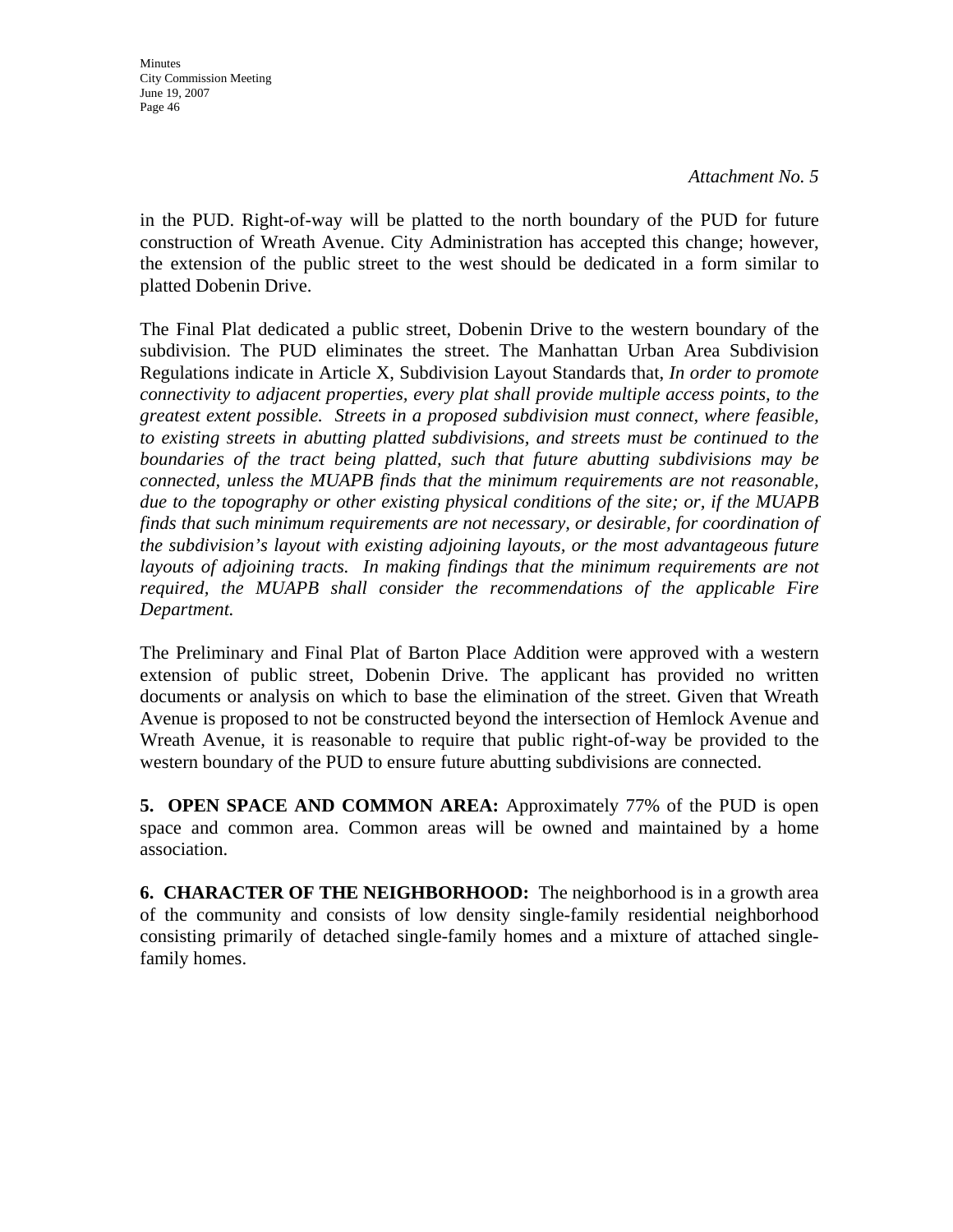# **MATTERS TO BE CONSIDERED WHEN CHANGING ZONING DISTRICTS**

**1. EXISTING USE:** The 60 acre tract of land is zoned R District. The Preliminary Plat and Final Plat of Barton Place Addition were approved by the Planning Board. The City Commission accepted easements and rights-of-ways. At the applicant's request, the Final Plat was not filed.

The Final Plat of the Barton Place Addition is an approximate 60-acre tract of land, which was intended to establish 40 single-family residential lots, common areas: Tract A, common area along Wildcat Creek flood plain and Tract B consisting of Barton Lake. Common areas, which include the lake, were proposed to be owned and maintained by a homeowners association.

A Letter of Map Revision to move the Floodway and 100 Year Flood Plain boundaries was approved by the Federal Emergency Management Agency. Revised boundaries are shown on the proposed PUD.

An "Agreement Creating a Restrictive Covenant on Real Estate" was prepared by the City of Manhattan in concert with the applicant's attorney. The Agreement sets out responsibilities of the Cedar Hills Development Corporation and individual lot owners regarding the ongoing maintenance of Tract B, which consists of Barton Lake and the dam, as well as the ability of the City to assess individual owners for maintenance costs, if necessary. The Agreement was finalized and signed by the owner and the City.

**2. PHYSICAL AND ENVIRONMENTAL CHARACTERISTICS:** The site is typical Flint Hills land form, with native grasses and mature trees. The site drains to the north to Wildcat Creek, which is in the northwest corner of the site. There is an existing pond on the site constructed in the 1930's.

# **3. SURROUNDING LAND USE AND ZONING:**

- **(a) NORTH:** Wildcat Creek Golf course and Wildcat Creek; G-1 District.
- **(b) SOUTH:** Miller Ranch Addition, Unit Three future single-family residential, or The Villa at Liberty Park single-family attached dwellings, and grazing land; R District and G-1 District.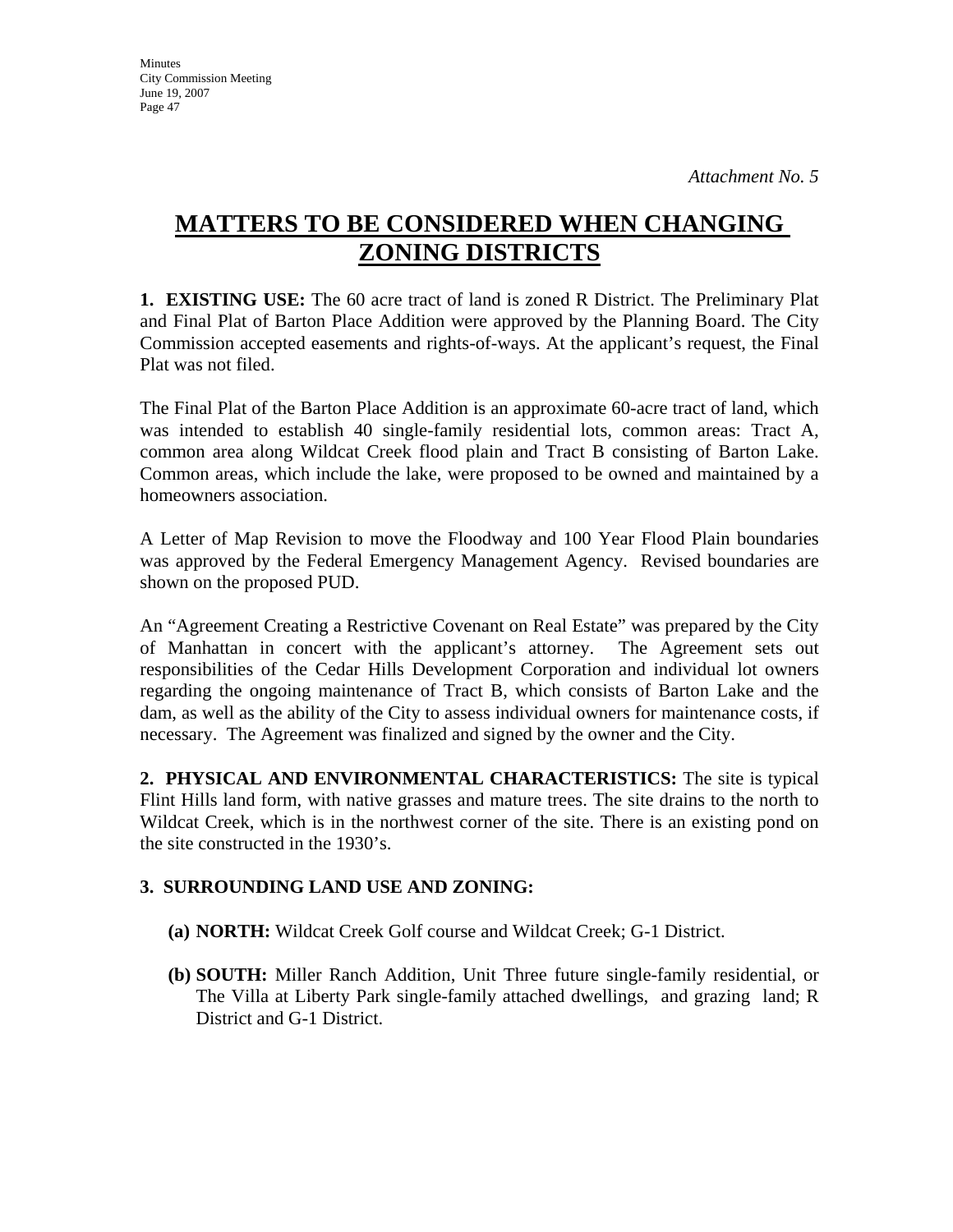- **(c) EAST:** Miller Ranch Addition, Unit Three and Unit Four, future single-family residential, Amherst Avenue and Miller Ranch Addition, Unit Two, single-family residential; R District and R-1, Single-Family Residential District**.**
- **(d) WEST:** Rural single-family homes on large unplatted tracts; G-1 District.

**4. CHARACTER OF THE NEIGHBORHOOD:** The neighborhood is in a growth area of the community and consists of low density single-family residential neighborhood consisting primarily of detached single-family homes and a mixture of attached singlefamily homes and townhomes.

**5. SUITABILITY OF SITE FOR USES UNDER CURRENT ZONING:** The site is platted and zoned for R District single-family use and is suitable for the current zoning.

**6. COMPATIBILITY OF PROPOSED DISTRICT WITH NEARBY PROPERTIES AND EXTENT TO WHICH IT MAY HAVE DETRIMENTAL AFFECTS:** The proposed PUD adjoins Miller Ranch Addition, Unit Three and Four, which are zoned R District, and proposed R-2 District in the Villas at Liberty Park Addition. Minimal impact is expected as the proposed PUD is consistent with the low density single-family character of the neighborhood. Traffic generated by the PUD and its affect on the street system should be minimal.

**7. CONFORMANCE WITH COMPREHENSIVE PLAN:** The proposed site is shown on the Future Land Use map in the Southwest Planning Area as a combination of Residential Low Medium (RLM), Preserved Open Space, and Flood Hazard area (100- Year Flood Plain). A possible wetland is shown in the approximate center of the tract. A portion of the Wreath Avenue extension from the Miller Ranch area, which is intended to eventually connect to Anderson Avenue, is also shown on the tract. On June 5, 2006, the Planning Board found the annexation and rezoning requests to be in conformance with the Comprehensive Plan.

The Future Land Use Map of the Manhattan Urban Area Comprehensive Plan designates the 60-acre tract as Residential Low/Medium density (RLM). Appropriate density range for development in the RLM designation is one-dwelling unit up to 11-dwelling units per net acre. The RLM category is intended to incorporate a range of housing types, from single-family and two-family to town homes. The proposed density is 1.33 dwelling units per net acre.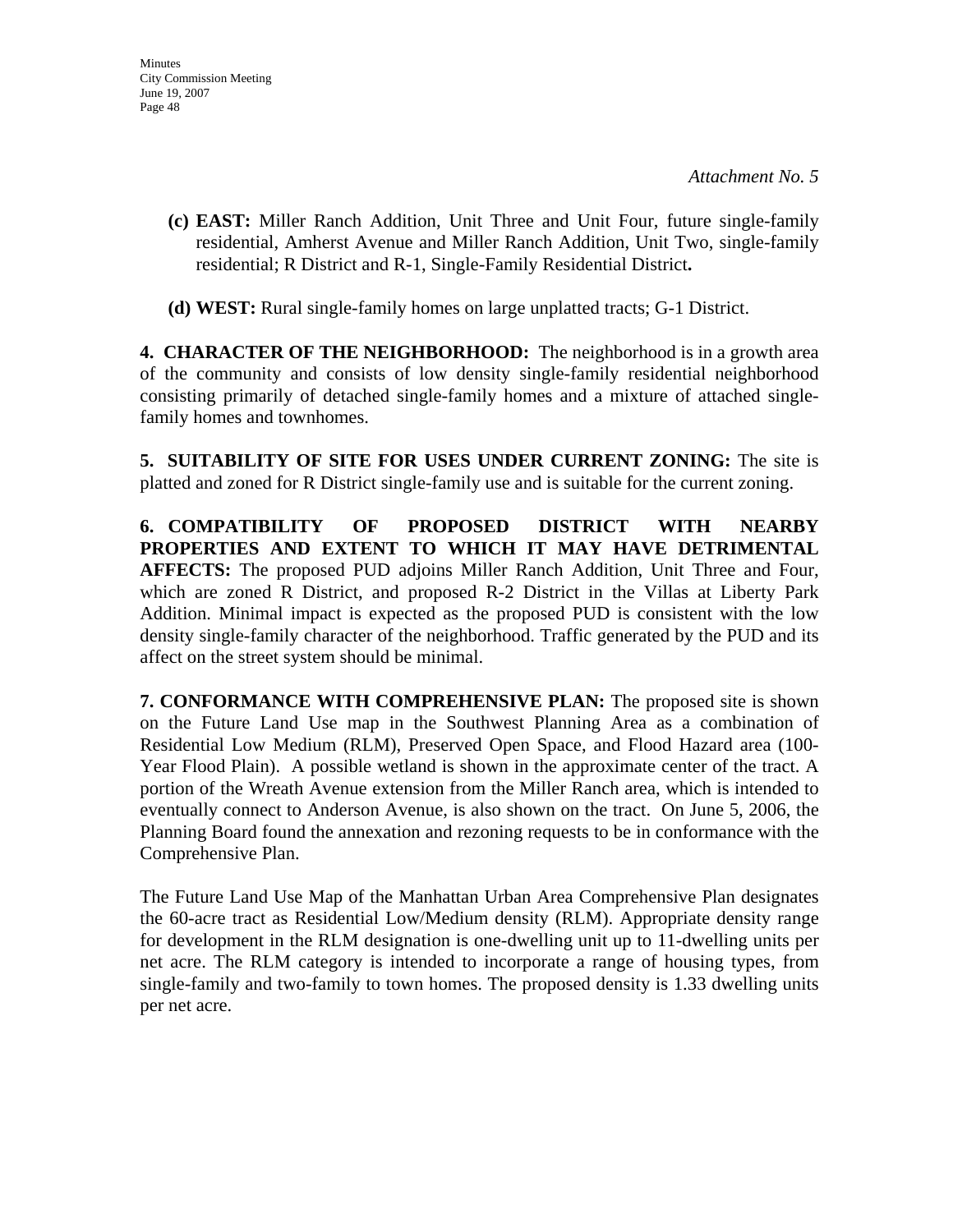### **Mobility and Transportation Options**

*Page 8-1, Goal #1 is to "Ensure that new development patterns facilitate safety, connectivity, and mobility for all modes of transportation in established and developing areas of the community".* 

*Page 8-2, Policy MTO 3: Establish Interconnected Neighborhood Street and Sidewalk Patterns* 

*"Neighborhood streets and sidewalks in both new and existing areas shall form an interconnected network, including vehicular, bicycle, and pedestrian routes within and between neighborhoods, in order to connect neighborhoods together and with other parts of the community and region. In particular, direct walkway and bicycle routes to schools and parks, employment and service centers, and other community facilities should be provided".* 

The Bicycle Master Plan for KSU and City of Manhattan provides policy guidance for bike facilities and routes. Wreath Avenue is designated as a bike route in the Bicycle Plan and bike route lanes should be provided.

# **Miller Ranch**

Miller Ranch is identified as a Special Planning Area in which development should be focused around open space areas, provision for bike and pedestrian traffic to connect to Warner Park and housing and airspace issues. Relevant policy issues in the Miller Ranch area include: providing for a mixture of housing types and densities, preservation of drainage ways, future street extensions to the north, and airspace regulations.

The PUD will implement the policy recommendations of the Miller Ranch area.

*Page 13-5, Policy MR 1: Mixture of Housing Types* 

*"Residential neighborhoods within Miller ranch should include a mix of housing types and densities."* 

*Page 13-5, Policy MR 2: Preservation of Drainage Areas* 

*"Drainage ways, wetlands, and other sensitive natural features shall be preserved and incorporated into the overall design of neighborhoods as buffers and open space amenities."*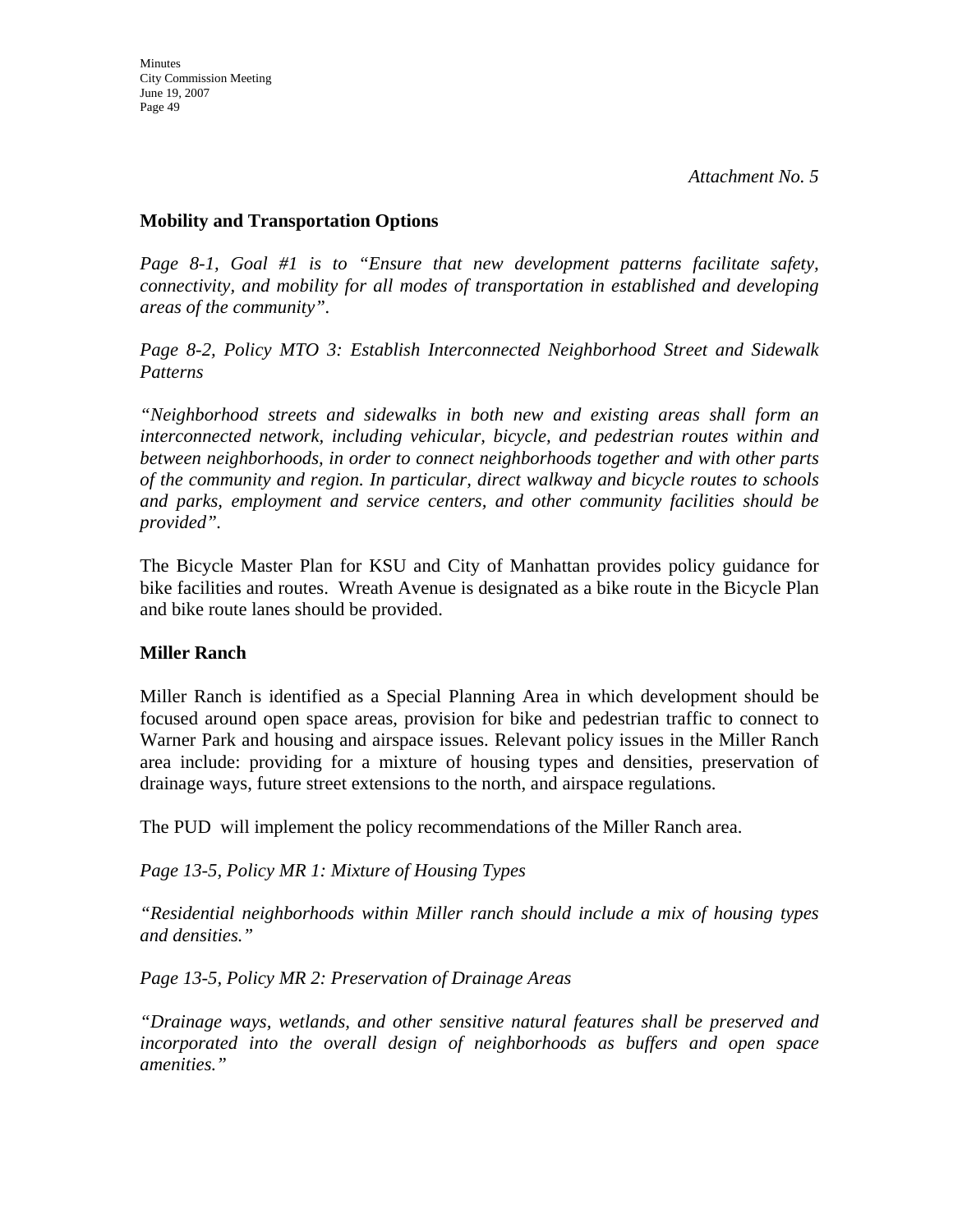*Attachment No. 5* 

The PUD preserves drainage ways and ravines in conservation and drainage easements. Proposed Barton Lake is shown as a wetland in the Comprehensive Plan. Barton Lake will be preserved in a conservation easement. The Army Corps of Engineers have not acted on a permit request from the applicant.

*Page 13-5, Policy MR 3: Future ROW Preservation* 

*"Right-of-way for the future extension of Miller Parkway and Wreath Avenue shall be identified on development proposals and preserved, through platting and other tools."* 

An extension of Wreath Avenue is shown on the PUD. Right-of-way will be dedicated to the north boundary of the PUD.

The PUD conforms to the Comprehensive Plan.

# **8. ZONING HISTORY AND LENGTH OF TIME VACANT AS ZONED:**

| June 5, 2006  | Manhattan Urban Area Planning Board recommends<br>approval of annexation and rezoning of the Barton Place Addition<br>from County G-1, General Agricultural District, to R, Single-<br>Family Residential District.    |
|---------------|------------------------------------------------------------------------------------------------------------------------------------------------------------------------------------------------------------------------|
| June 19, 2006 | Manhattan Urban Area Planning Board conducts a public<br>hearing to consider the Preliminary Plat of Barton Place Addition<br>and approves Preliminary Plat.                                                           |
| June 20, 2006 | City Commission approves first reading of annexation and<br>rezoning of Barton Place Addition to R, Single-Family Residential<br>District.                                                                             |
| July 11, 2006 | City Commission approves Ordinance Nos. 6551 and 6552<br>annexing and rezoning Barton Place to R, Single-Family<br><b>Residential District.</b>                                                                        |
| Nov. 6, 2006  | Manhattan Urban Area Planning Board approves the Final<br>Plat of Barton Place Addition.                                                                                                                               |
| Nov. 21, 2006 | City Commission accepts easements and rights-of-way as shown on<br>the Final Plat of Barton Place Addition and authorizes the Mayor<br>and City Clerk to execute an Agreement regarding maintenance of<br>Barton Lake. |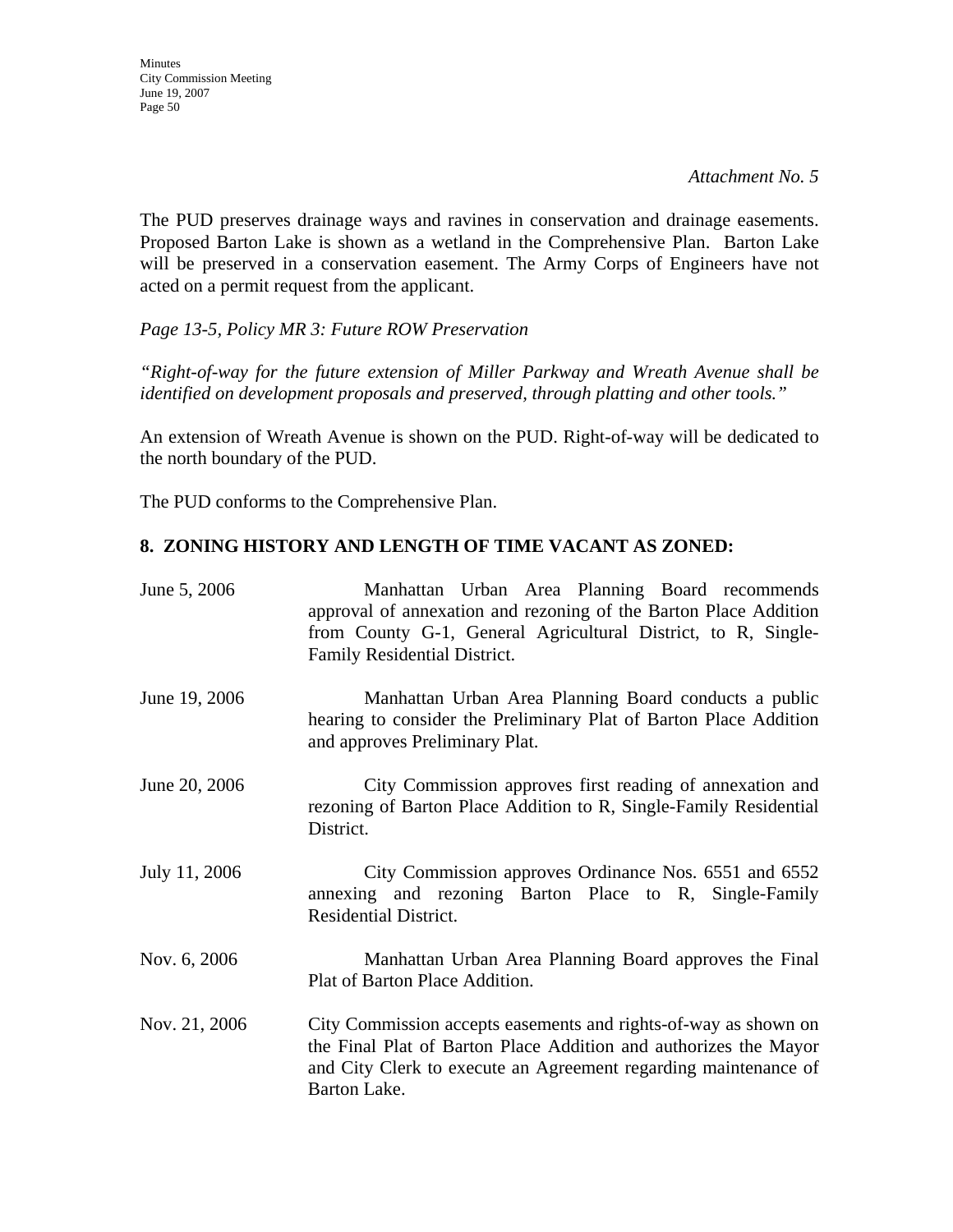**9. CONSISTENCY WITH INTENT AND PURPOSE OF THE ZONING ORDINANCE:** The intent and purpose of the Zoning Regulations is to protect the public health, safety, and general welfare; regulate the use of land and buildings within zoning districts to assure compatibility; and to protect property values.

The PUD Regulations are intended to provide a maximum choice of living environments by allowing a variety of housing and building types; a more efficient land use than is generally achieved through conventional development; a development pattern that is in harmony with land use density, transportation facilities and community facilities; and a development plan which addresses specific needs and unique conditions of the site which may require changes in bulk regulations or layout.

The proposed PUD is consistent with the intent and purposes of the Zoning Regulations, and the intent of the PUD Regulations, subject to the conditions of approval.

**10. RELATIVE GAIN TO THE PUBLIC HEALTH, SAFETY AND WELFARE THAT DENIAL OF THE REQUEST WOULD ACCOMPLISH, COMPARED WITH THE HARDSHIP IMPOSED UPON THE INDIVIDUAL OWNER:** On balance, there may be a gain to the public that denial would accomplish if public right-ofway is not provided to the western boundary of the PUD, compared to the hardship upon the owner. The public would gain by extension of public right-of-way to the western boundary of the PUD to ensure future abutting subdivisions are connected.

**11. ADEQUACY OF PUBLIC FACILITIES AND SERVICES:** Adequate streets, sanitary sewer and water are available to serve the site. Street connections are from future Hemlock Avenue and Silverleaf Circle in the proposed The Villas at Liberty Park, a replat of part of Miller Ranch Addition, Unit Three. Wreath Avenue will be extended from the south to the PUD and continue to the intersection of Hemlock Avenue.

A sanitary sewer Force Main to serve the lots and individual collection and pumping systems are proposed to be owned by each lot owner. Maintenance of the individual systems shall be the responsibility of the individual home owner. The City Engineer (memo attached) notes the need for a restrictive covenant regarding maintenance of the force main by the property owners in Barton Place PUD. Also noted is the fact that Dobenin Place will not be eligible for snow removal or future maintenance.

**12. OTHER APPLICABLE FACTORS:** The approved Final Plat of Barton Place Addition, approved November 6, 2006, shall be set aside prior to approval of a new Final Plat for Barton Place Addition.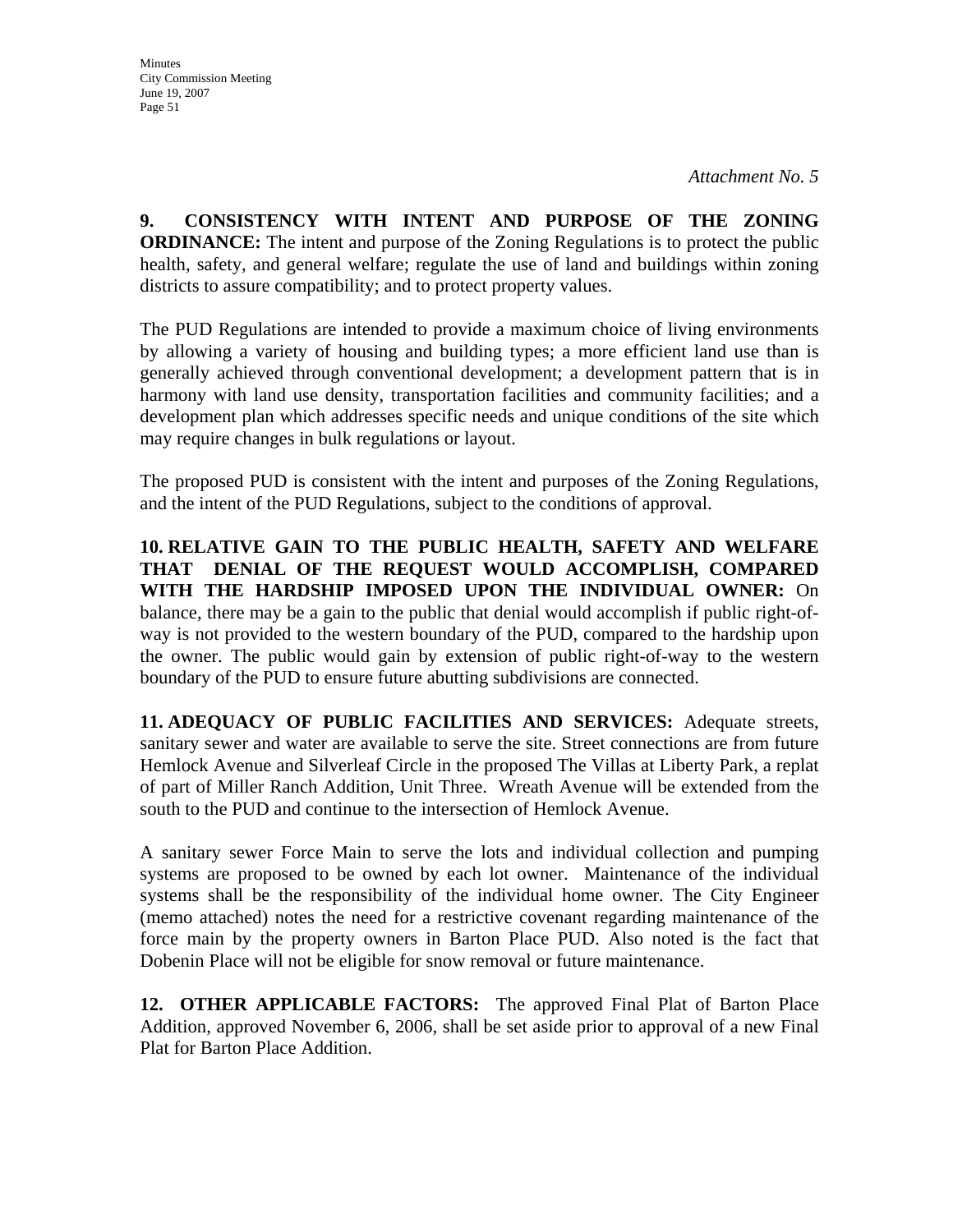# **13. STAFF COMMENTS AND RECOMMENDATION:**

City Administration recommends approval of the proposed rezoning of the Barton Place Addition from R, Single-Family Residential District, to PUD, Residential Planned Unit Development District, with the conditions:

- 1. Permitted Uses shall be limited to detached single-family residential dwelling units.
- 2. An Agreement Creating a Restrictive Covenant on Real Estate between the City and Cedar Hills Development Corporation concerning maintenance of Barton Lake and the dam shall be filed with the Final Plat.
- 3. An Agreement Creating a Restrictive Covenant on Real Estate between the City and Cedar Hills Development Corporation concerning maintenance of the force main shall be filed with the Final Plat.
- 4. The applicant's consultant shall complete all tasks as stated in the conclusion of the Barton Place Drainage Report, dated June 2006, that the lake will provide the necessary detention. Tasks shall be completed with the submittal of street and storm water plans, subject to approval by the Public Works Department.
- 5. A sixty (60) foot wide public right-of-way shall be provided to the western boundary of the PUD to ensure future abutting subdivisions are connected.
- 6. Prior to construction of the gate, all emergency service providers shall approve the design of the gate.
- 7. Wetlands associated with Barton Place Addition will be subject to the requirements of the Corps of Engineers.
- 8. Landscaping and irrigation shall be provided pursuant to a Landscaping Performance Agreement between the City and the owner, which shall be entered into prior to issuance of a building permit.
- 9. All landscaping and irrigation shall be maintained in good condition.
- 10. Exempt signage shall be permitted as described in Article VI, Section 6-104  $(A)(1),(2),(4)$ , and  $(7)$ , of the Manhattan Zoning Regulations.

# **ALTERNATIVES:**

1. Recommend approval of the proposed rezoning of the Barton Place Addition from R, Single-Family Residential District, to PUD, Residential Planned Unit Development District stating the basis for such recommendation, with the conditions listed in the Staff Report.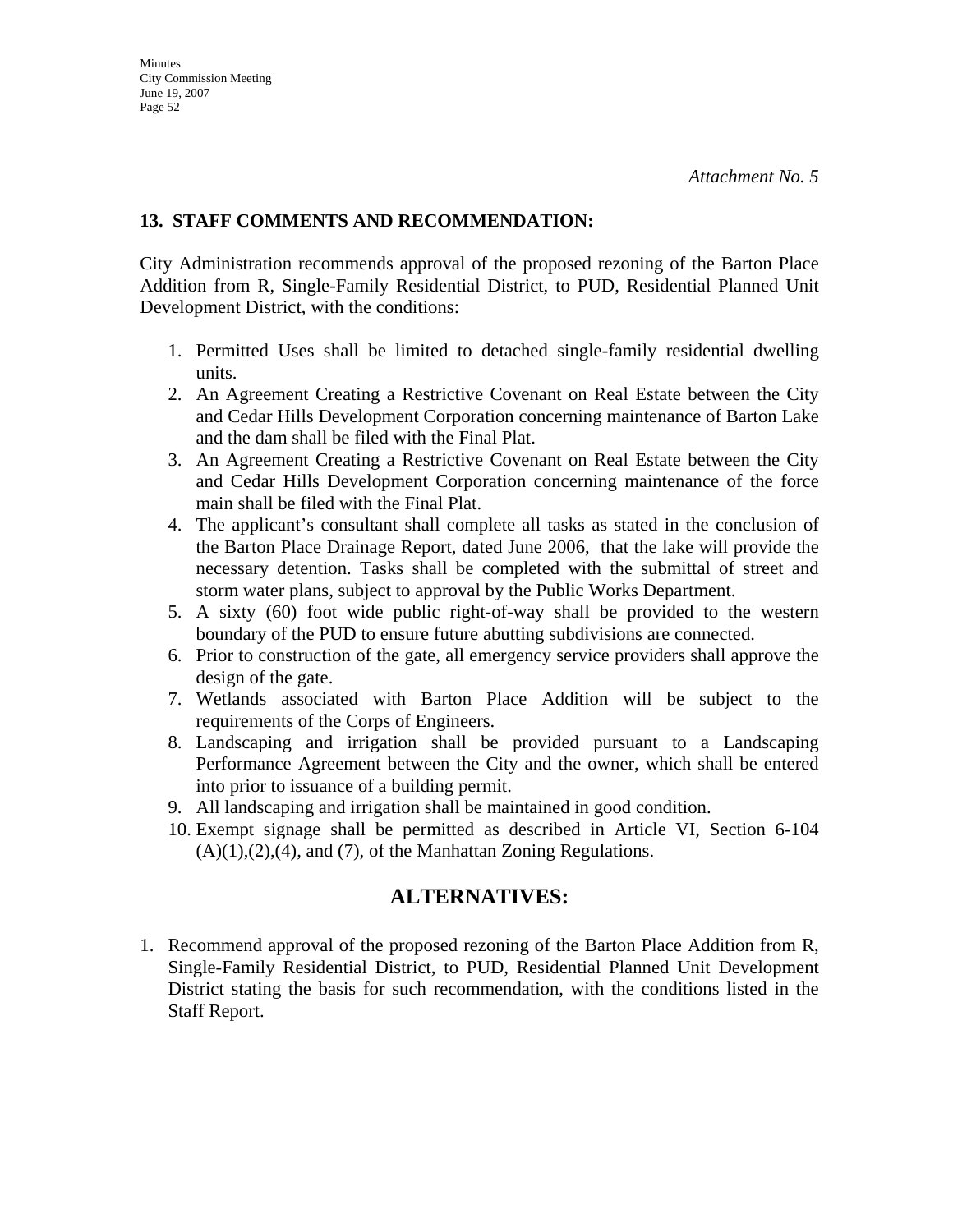*Attachment No. 5* 

- 2. Recommend approval of the proposed rezoning of a the Barton Place Addition from R, Single-Family Residential District, to PUD, Residential Planned Unit Development District, and modify the conditions, and any other portions of the proposed PUD, to meet the needs of the community as perceived by the Manhattan Urban Area Planning Board, stating the basis for such recommendation, and indicating the conditions of approval.
- 3. Recommend denial of the proposed rezoning, stating the specific reasons for denial.
- 4. Table the proposed rezoning to a specific date, for specifically stated reasons.

# **POSSIBLE MOTION:**

The Manhattan Urban Area Planning Board recommends approval of the proposed rezoning of the Barton Place Addition from R, Single-Family Residential District, to PUD, Residential Planned Unit Development District, based on the findings in the staff report, with the ten (10) conditions recommended by City Administration.

**PREPARED BY:** Steve Zilkie, AICP, Senior Planner **DATE:** May 16, 2007 07047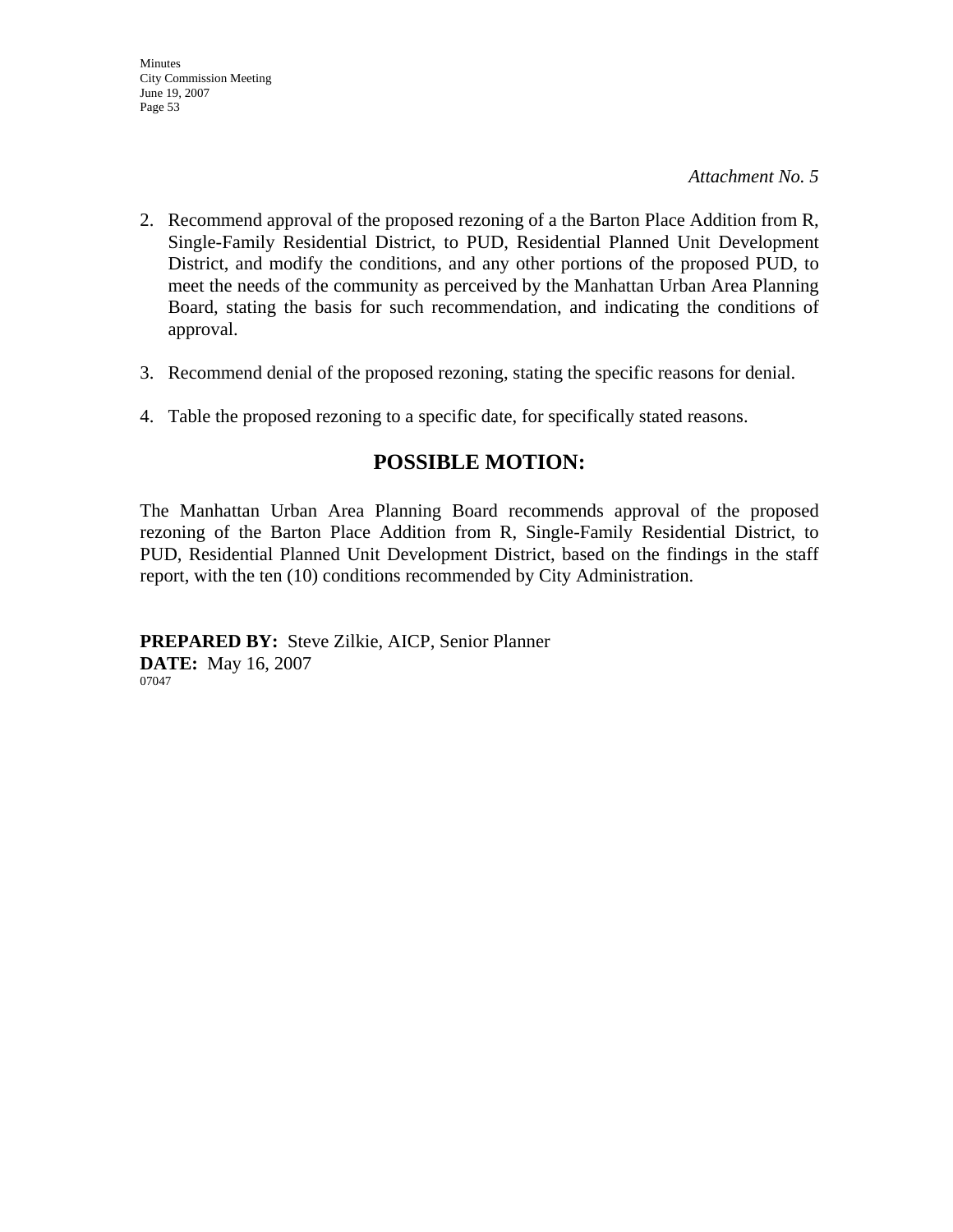### **STAFF REPORT**

# **ON AN APPLICATION TO REZONE PROPERTY**

**FROM:** County G-1, General Agricultural District.

**TO:** R, Single-Family Residential District.

**APPLICANT:** Roger Schultz.

**ADDRESS:** 1213 Hylton Heights Road.

**OWNER:** Kansas Farm Bureau.

**ADDRESS:** 2627 KFB Plaza, Manhattan KS 66503.

**LOCATION:** located generally north of the intersection of Gary Avenue and Churchill Street, east of Grand Mere Vanesta Addition, Unit 3, and west of the Kansas Farm Bureau.

AREA: approximately 18 acres.

#### **DATE OF PUBLIC NOTICE PUBLICATION:** Monday, May 14, 2007

# **DATE OF PUBLIC HEARING: PLANNING BOARD:** Monday June 4, 2007. **CITY COMMISSION:** Tentatively June 19, 2007.

**EXISTING USE:** undeveloped range land.

**PHYSICAL AND ENVIRONMENTAL CHARACTERISTICS:** The site is typical Flint Hills land form, with native grasses and mature trees. The western portion of the site drains to the west to Little Kitten Creek. The eastern portion drains to east/southeast. A portion of the site also drains onto Farm Bureau property to a storm water detention basin.

#### **SURROUNDING LAND USE AND ZONING:**

**(1) NORTH:** Washington Marlatt Memorial Park and rural single family residential; County U, University Development District and County G-1.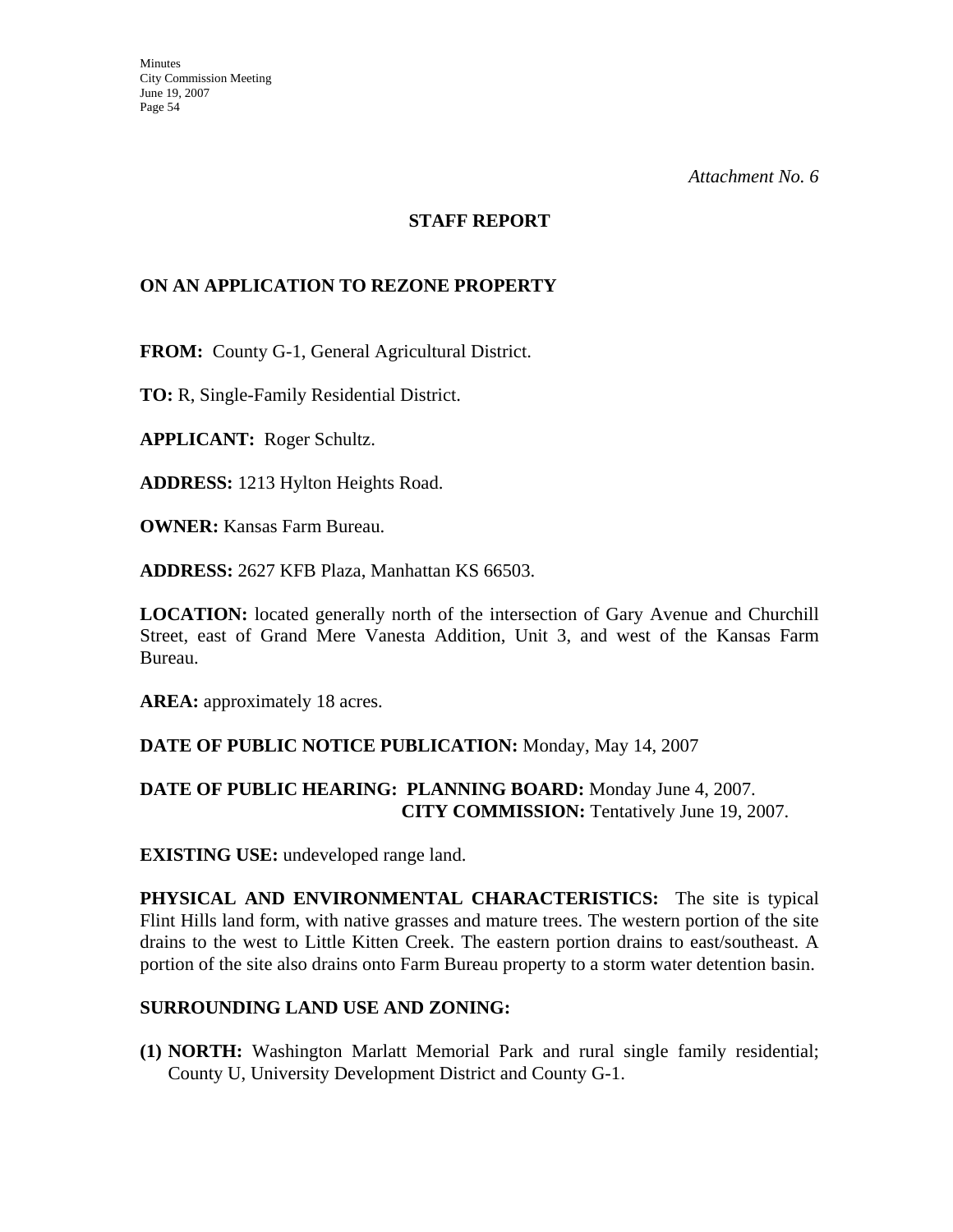- **(2) SOUTH:** Candlewood single-family residential homes and Bergman Elementary school: R District.
- **(3) EAST:** Vacant agricultural land, Kansas Farm Bureau: G-1 District and I-5, Business Park District.
- **(4) WEST:** Single-family residential lots in Grand Mere Vanesta Unit 3; R District.

**GENERAL NEIGHBORHOOD CHARACTER:** The site is at the northern edge of the City limits located in an area, which is predominately a neighborhood of low density single-family residential homes. Large open space uses including Washington Marlatt Memorial Park and Colbert Hills Golf Course are part of the neighborhood, as well as a corporate office headquarters.

**SUITABILITY OF SITE FOR USES UNDER CURRENT ZONING:** The site is suitable for permitted uses of the County G-1 District,

**COMPATIBILITY OF PROPOSED DISTRICT WITH NEARBY PROPERTIES AND EXTENT TO WHICH IT MAY HAVE DETRIMENTAL AFFECTS:**  Additional light, noise, and traffic can be expected as a result of the rezoning, but should not adversely impact neighboring properties. The proposed R District adjoins existing R District areas to the south and west of the site. Two lots proposed in the Hawthorne Woods Addition are existing Lot 111 and Lot 112 in Candlewood Addition, Unit Eleven. To the north is a park and to the east is an undeveloped area between the rezoning site and Kansas Farm Bureau that remains undeveloped due its steep slope.

**CONFORMANCE WITH COMPREHENSIVE PLAN:** The proposed rezoning site is shown on the Future Land Use map in the Northwest Planning Area as Residential Low Medium (RLM).

RLM policies include:

# **RLM 1: Characteristics**

*The Residential Low/Medium Density designation incorporates a range of single-family, single-family attached, duplex, and town homes, and in appropriate cases include complementary neighborhood-scale supporting land uses, such as retail, service commercial, and office uses in a planned neighborhood setting, provided they conform*  with the policies on Neighborhood Commercial Centers. Small-scale multiple-family *buildings and condominiums may be permissible as part of a planned unit development, or special mixed-use district, provided open space requirements are adequate to stay within desired densities.*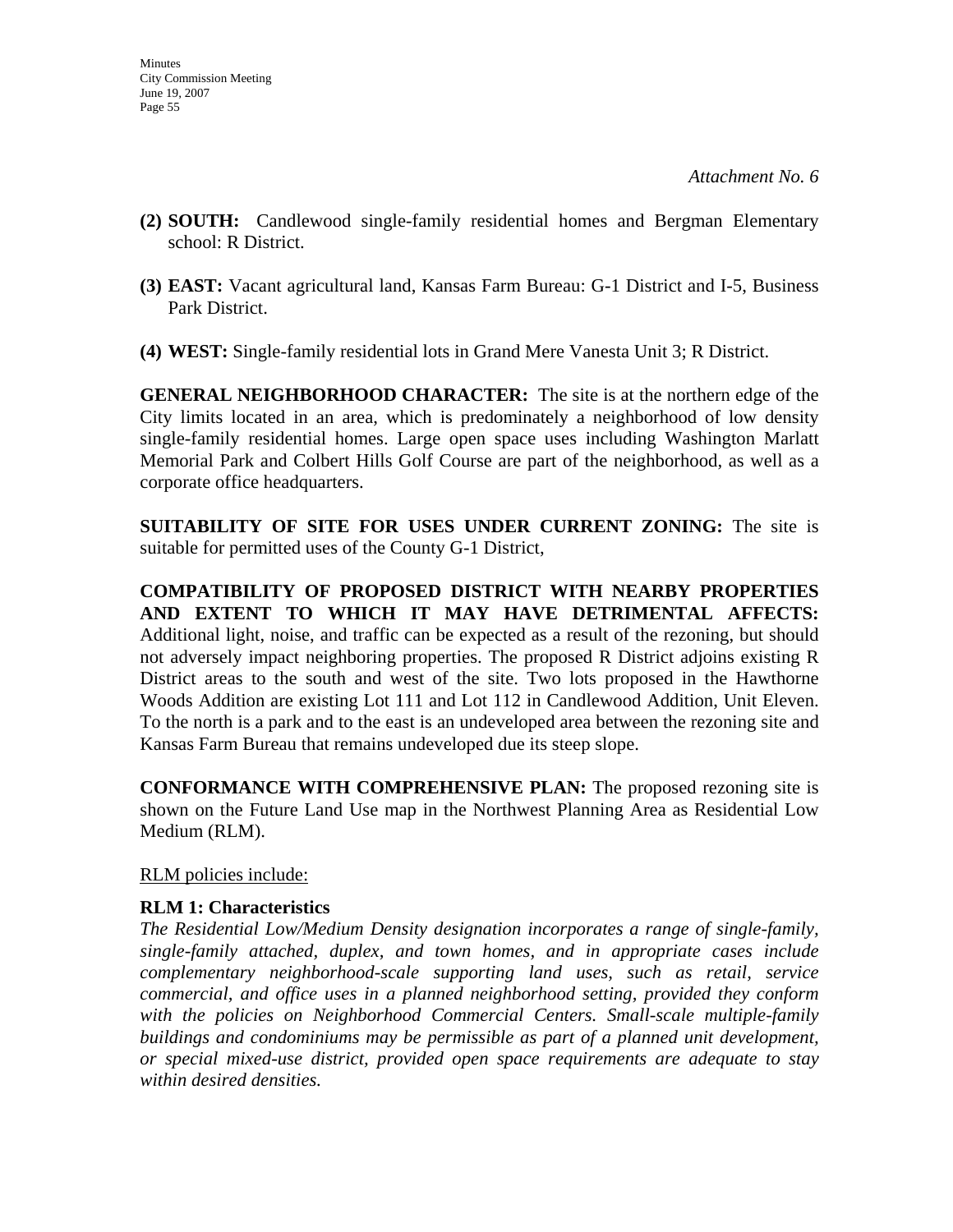### **RLM 2: Appropriate Density Range**

*Densities in the Residential Low/Medium designation range between less than one dwelling unit/acre up to 11 dwelling units per net acre.* 

### **RLM 3: Location**

*Residential Low/Medium Density neighborhoods typically should be located where they have convenient access and are within walking distance to community facilities and services that will be needed by residents of the neighborhood, including schools, shopping areas, and other community facilities. Where topographically feasible, neighborhoods should be bounded by major streets (arterials and/or collectors) with a direct connection to work, shopping and leisure activities.* 

# **RLM 4: Variety of Housing Styles**

*To avoid monotonous streetscapes, the incorporation of a variety of housing models and sizes is strongly encouraged in all new development.* 

Based on a note on the Preliminary Plat, the proposed R District net density is 1.95 dwelling units per net acre.

The proposed rezoning of the Hawthorne Woods Addition conforms to the Comprehensive Plan.

**ZONING HISTORY AND LENGTH OF TIME VACANT AS ZONED:** The site has remained vacant and zoned County G-1 for approximately 30 years.

**CONSISTENCY WITH INTENT AND PURPOSE OF THE ZONING ORDINANCE:** The intent and purpose of the Zoning Regulations is to protect the public health, safety, and general welfare; regulate the use of land and buildings within zoning districts to assure compatibility; and to protect property values. The R, Single-Family Residential District is designed to provide a single-family dwelling zone at a density no greater than one dwelling unit per 10,000 square feet. Lots in the proposed Hawthorne Woods Addition range from 15,840 square feet in area to 39,471 square feet in area. All lots exceed minimum lot size requirements of the R District.

**RELATIVE GAIN TO THE PUBLIC HEALTH, SAFETY AND WELFARE THAT DENIAL OF THE REQUEST WOULD ACCOMPLISH, COMPARED WITH THE HARDSHIP IMPOSED UPON THE APPLICANT:** There appears to be no gain to the public that denial would accomplish compared to the hardship to the public.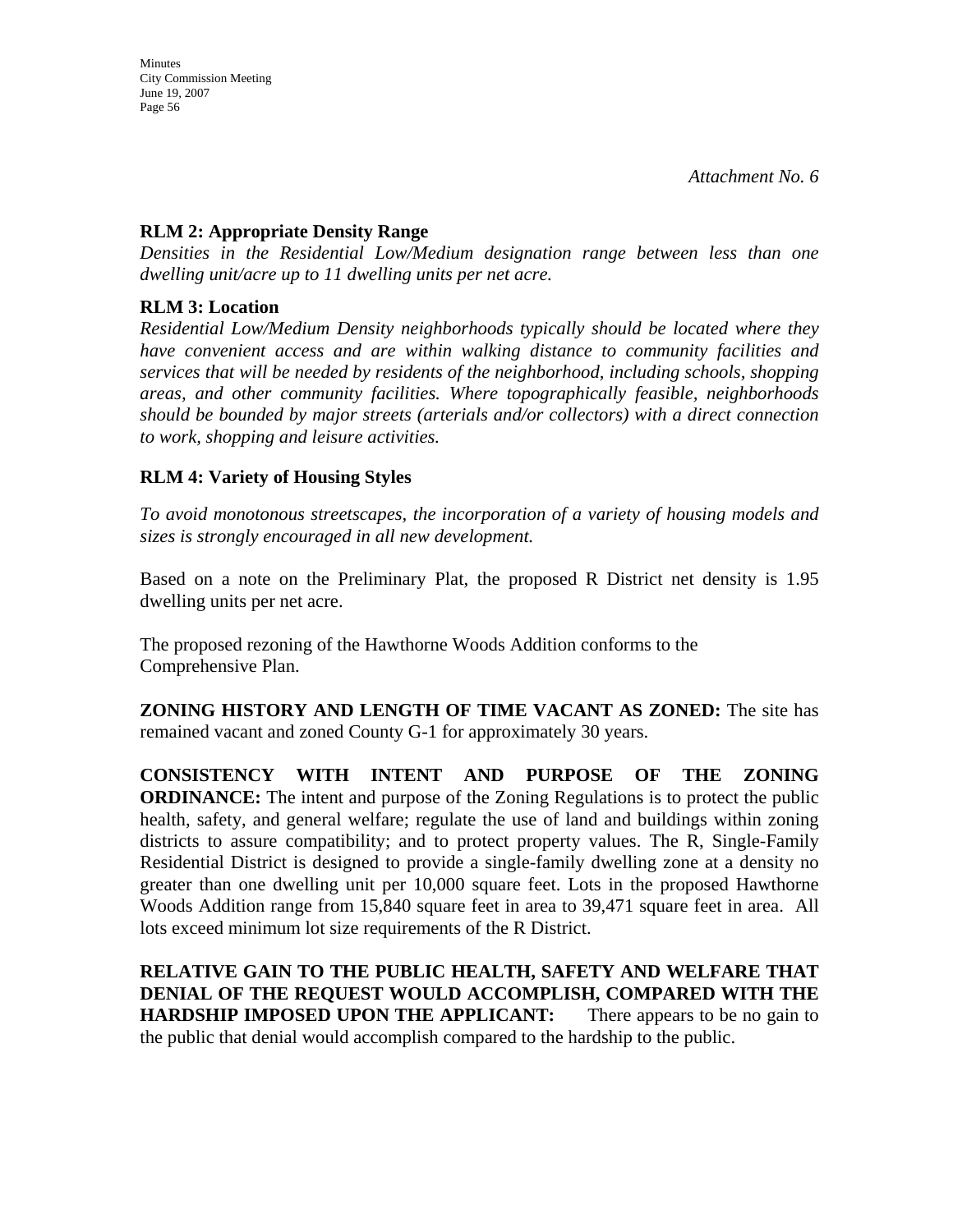**Minutes** City Commission Meeting June 19, 2007 Page 57

**ADEQUACY OF PUBLIC FACILITIES AND SERVICES:** Adequate public streets, sanitary sewer, storm sewer, and water are available to serve the site.

**OTHER APPLICABLE FACTORS:** A Preliminary Plat was submitted by the applicant, which will be considered at the June 4, 2007 Manhattan Urban Area Planning Board meeting. A shared extension of the Grand Mere Linear Trail is along the boundary of Grand Mere Vanesta Unit 3 and the proposed Hawthorne Woods Addition. On May 2, 2005, the Manhattan Parks and Recreation Advisory Board discussed and accepted the proposal with Grand Mere Vanesta Unit 3 (Minutes attached).

# **STAFF COMMENTS:**

City Administration recommends approval of the proposed rezoning of the Hawthorne Woods Addition from County G-1, General Agricultural District, to R, Single-Family Residential District.

# **ALTERNATIVES:**

- 1. Recommend approval of the proposed rezoning of the Hawthorne Woods Addition from County G-1, General Agricultural District, to R, Single-Family Residential District, stating the basis for such recommendation.
- 2. Recommend denial of the proposed rezoning, stating the specific reasons for denial.
- 3. Table the proposed rezoning to a specific date, for specifically stated reasons.

# **POSSIBLE MOTION:**

The Manhattan Urban Area Planning Board recommends approval of the proposed rezoning the Hawthorne Woods Addition from County G-1, General Agricultural District, to R, Single-Family Residential District, based on the findings in the Staff Report.

**PREPARED BY:** Steve Zilkie, AICP, Senior Planner

**DATE:** May 30, 2007

07050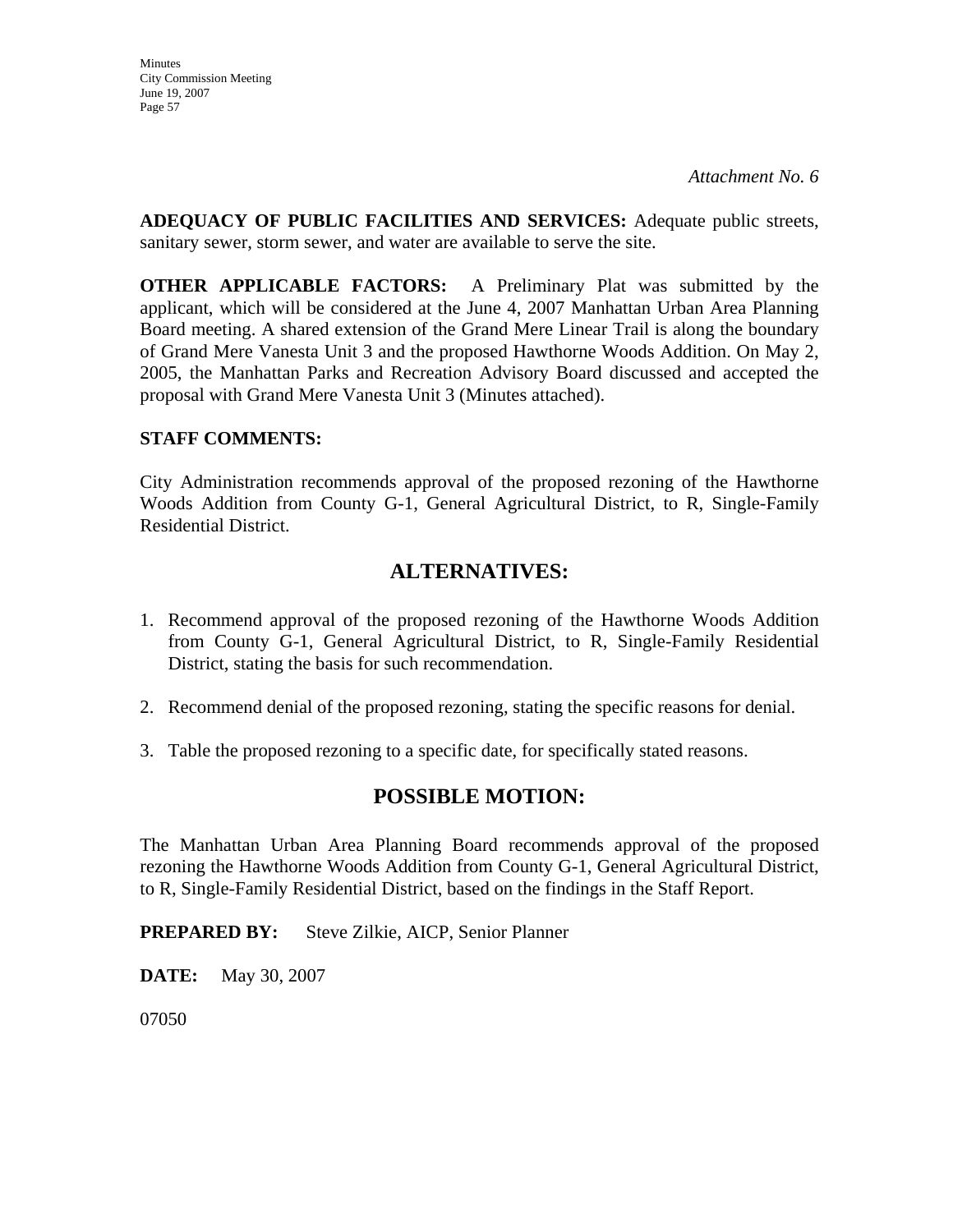### **STAFF REPORT**

# **ON AN APPLICATION TO REZONE PROPERTY**

**FROM:** C-5, Highway Service Commercial District.

**TO:** R, Single-Family Residential District.

**APPLICANT/OWNER:** Janice A. and Leland C. Reitz.

**ADDRESS:** 3009 Claflin Road**.**

**LOCATION:** 1125 Waters Street.

**AREA:** Approximately .37 acres (16,117 square feet).

**DATE OF PUBLIC NOTICE PUBLICATION:** Monday April 30, 2007.

# **DATE OF PUBLIC HEARING: PLANNING BOARD:** Monday May 21, 2007. **CITY COMMISSION:** Tuesday, June 19, 2007.

**EXISTING USE:** Nonconforming single-family residential dwelling unit. The commercial building was converted to a residential use.

**PHYSICAL AND ENVIRONMENTAL CHARACTERISTICS:** The approximate .37 acre (16,117 square feet) unplatted tract of land is accessed by an approximate 22-23 foot wide concrete driveway off the west side of Waters Street. The converted commercial structure is setback approximately 55 feet from the front lot line along Waters Street; 29 feet from the eastern boundary; 6-9 feet from the northern boundary; and, 45 feet from the southern boundary line. Accessory buildings are to the immediate southwest of the main structure. A large part of the area south of the converted structure is concrete with an access drive to the rear of the structure. The approximate first 21 feet of the front yard along Waters Street consists of landscaped space lawn, trees and driveway. Additional lawn, trees, and shrubs are along the northern part of the site between the converted structure and Waters Street and in the western part of the site. The site drains to the street. No part of the site is in a 100 or 500 Year Flood Plain.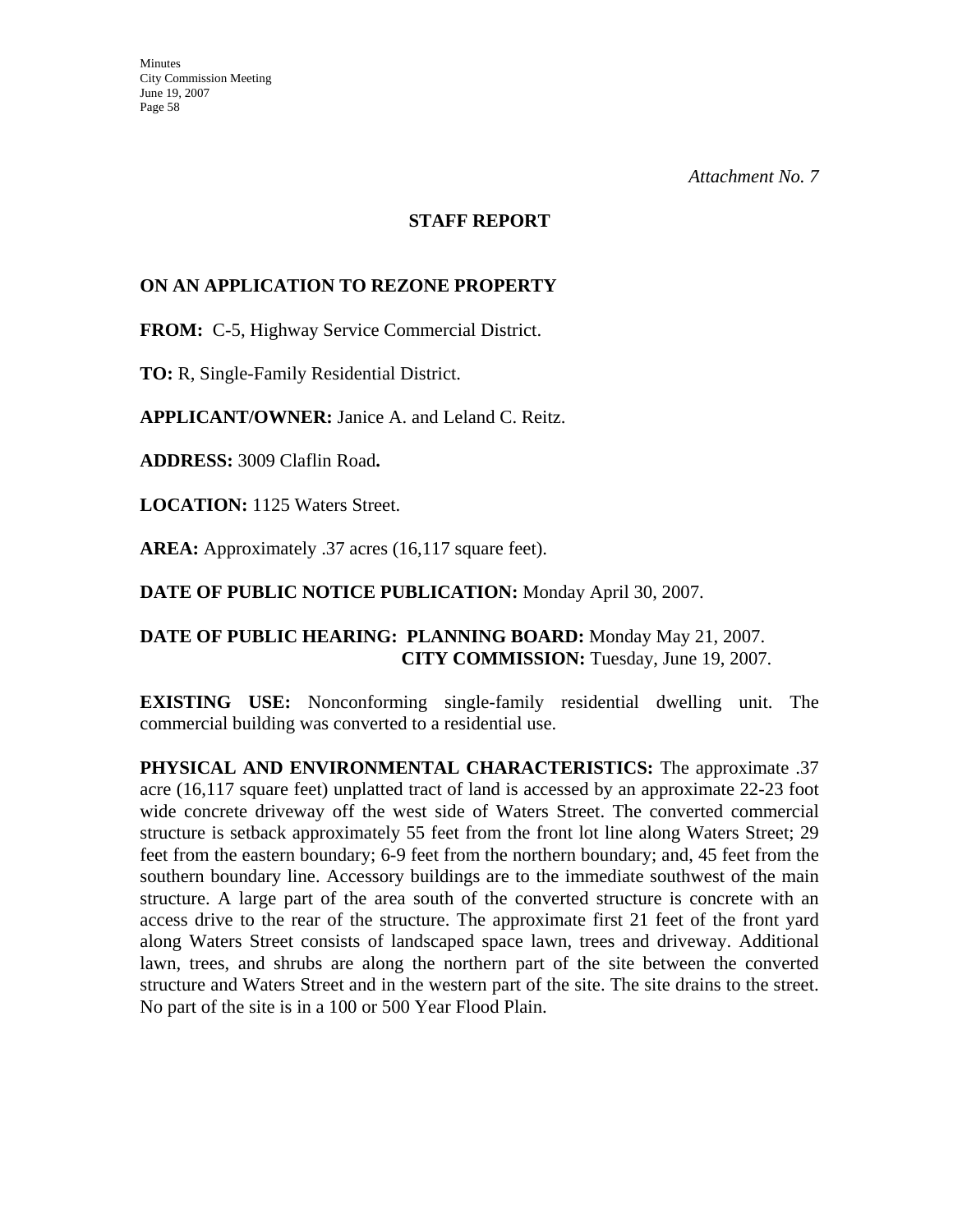# **SURROUNDING LAND USE AND ZONING:**

- **(1) NORTH:** Single-family dwellings; R District.
- **(2) SOUTH:** Office commercial/service commercial, auto dealership; C-2, Neighborhood Shopping District and C-5 District.
- **(3) EAST:** Waters Street, dance studio, off-street parking for auto service, commercial professional office use; C-2 District, and PUD.
- **(4) WEST:** Auto dealership storage and single-family dwellings; C-5 and R Districts.

**GENERAL NEIGHBORHOOD CHARACTER:** The neighborhood is a mixture of service commercial, professional office, other retail and service commercial uses, and single-family homes.

The character of the area has a distinct boundary between the commercial neighborhood and the residential neighborhood. In 1952, the Final Plat of the Village Acres-Dickens Development Addition, which is to the north of the rezoning site, created residential neighborhood. The commercial area, which is between the residential neighborhood and Anderson Avenue, and the residential area were concurrently annexed and rezoned in 1962.

**SUITABILITY OF SITE FOR USES UNDER CURRENT ZONING:** The site is suitable for the uses of the C-5 District.

**COMPATIBILITY OF PROPOSED DISTRICT WITH NEARBY PROPERTIES AND EXTENT TO WHICH IT MAY HAVE DETRIMENTAL AFFECTS:** The proposed rezoning will be compatible with the existing R District, which abuts the northern boundary of the site. The change in zoning to R District should result in less traffic, light, and noise than would be expected with the current C-5 District zoning of the site.

Adjoining commercial districts to the south and west could be adversely impacted by the rezoning than would occur under the current zoning. Change of use or development could require screening or setbacks that would not otherwise be required if the site remains C-5 District.

The western boundary of the site abuts C-5 District and a 6-foot tall wood fence screens the C-5 area from the rezoning site. In addition, the C-5 area to the west of the rezoning site abuts R District to its north and west boundaries. Setbacks in the existing C-5 District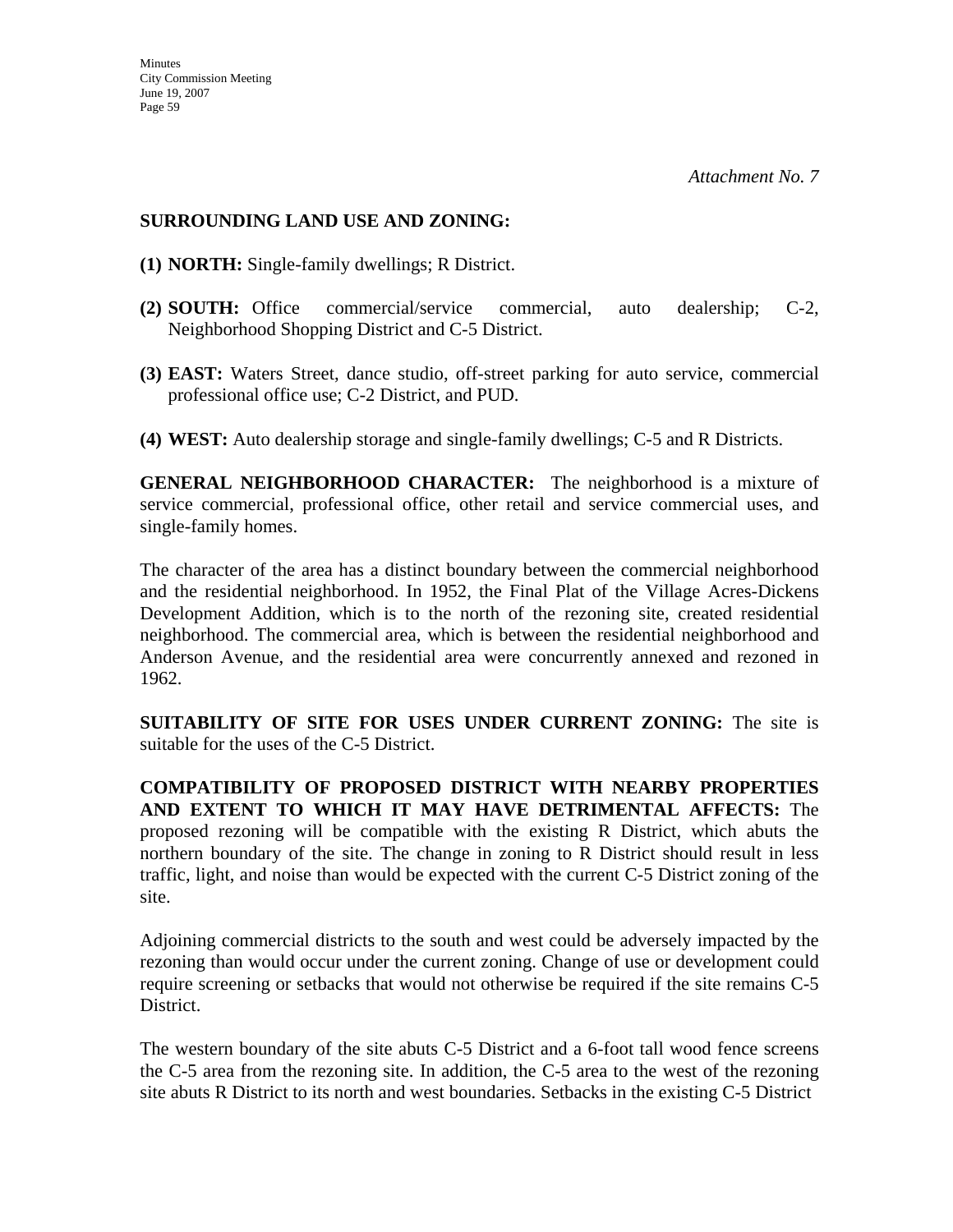*Attachment No. 7* 

area to the west of the rezoning site would only be required, under current zoning requirements, if a Bed and Breakfast Inn was developed, which would require a 10-foot side yard and 20-foot rear yard setback. Otherwise there is no side or rear yard setback required in a C-5 District when the boundary abuts a residential district; however, sight obscuring screening of no less than 6-feet in height is required along boundary lines that abut a residential district.

The C-2 District to the south of the rezoning site would require an 8-foot side yard setback and/or screening of off-street parking if new construction occurs. Commercial uses to the east are separated by Waters Street and should not be adversely affected because the properties do not abut the rezoning site.

**CONFORMANCE WITH COMPREHENSIVE PLAN:** The site is identified as Community Commercial (CC) on the Northwest Planning Area Future Land Use Map of the Manhattan Urban Area Comprehensive Plan. The area to the north of the site is Residential Low/Medium density (RLM).

Relevant Community Commercial policies include:

### *CC 1: Characteristics*

*Community Commercial Centers provide a mix of retail and commercial services in a concentrated and unified setting that serves the local community and may also provide a limited draw for the surrounding region. These centers are typically anchored by a larger national chain, between 120,000 and 250,000 square feet, which may provide sales of a variety of general merchandise, grocery, apparel, appliances, hardware, lumber, and other household goods. Centers may also be anchored by smaller uses, such as a grocery store, and may include a variety of smaller, complementary uses, such as restaurants, specialty stores (such as books, furniture, computers, audio, office supplies, or clothing stores), professional offices and health services. The concentrated, unified design of a community commercial center allows it to meet a variety of community needs in a "onestop shop" setting, minimizing the need for multiple vehicle trips to various commercial areas around the community. Although some single use highway-oriented commercial activities will continue to occur in some areas, this pattern of development is generally not encouraged.* 

# *CC 2: Location*

*Community Commercial Centers should be located at the intersection of one or more major arterial streets. They may be located adjacent to urban residential neighborhoods and may occur along major highway corridors as existing uses become obsolete and are phased out and redeveloped over time. Large footprint retail buildings (often known as "big-box" stores) shall only be permitted in areas of the City where adequate access and services can be provided.*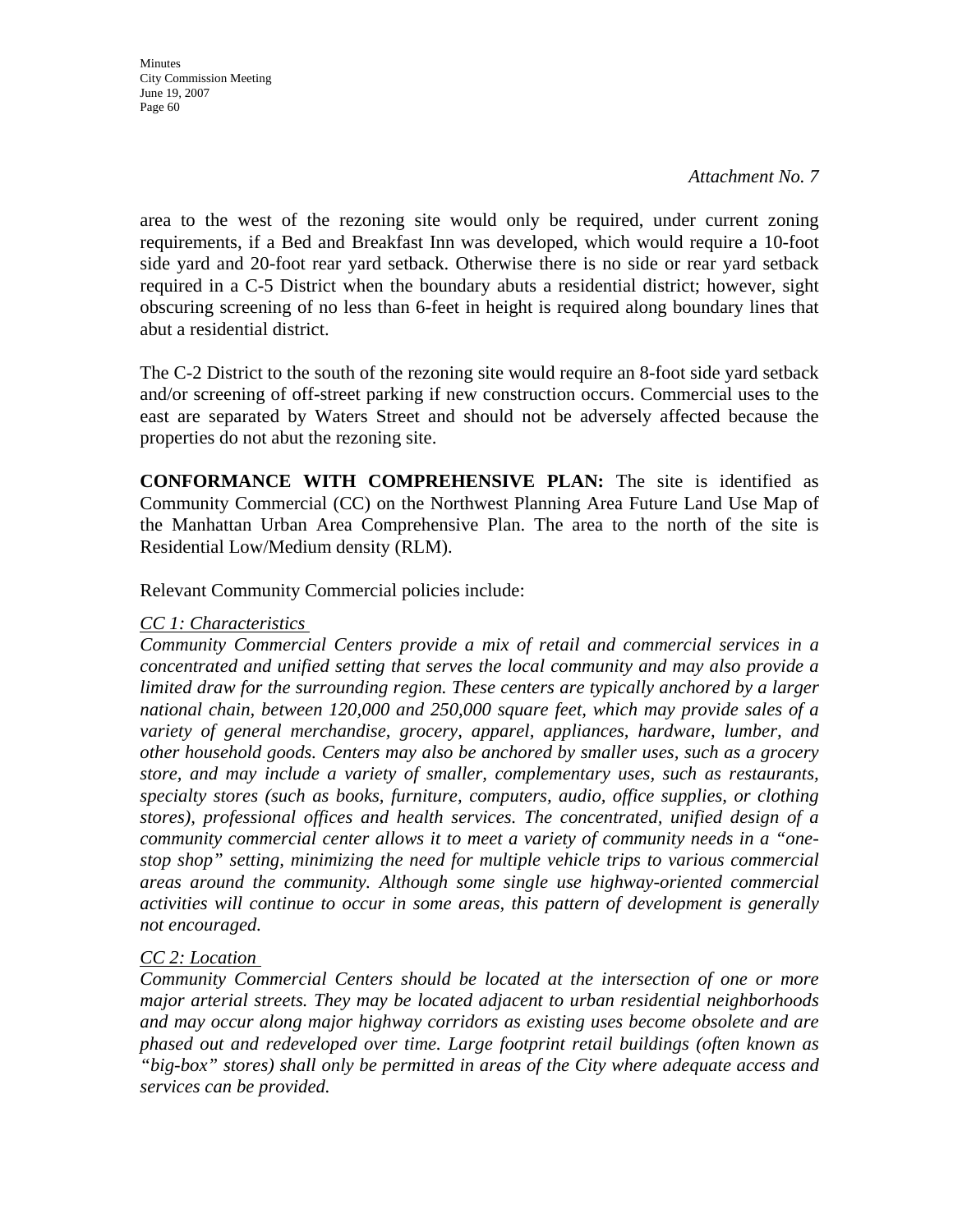*CC 3: Size Typically require a site of between 10 and 30 acres.* 

Policies of the RLM category include:

# *RLM 1: Characteristics*

*The Residential Low/Medium Density designation incorporates a range of single-family, single-family attached, duplex, and town homes, and in appropriate cases include complementary neighborhood-scale supporting land uses, such as retail, service commercial, and office uses in a planned neighborhood setting, provided they conform*  with the policies on Neighborhood Commercial Centers. Small-scale multiple-family *buildings and condominiums may be permissible as part of a planned unit development, or special mixed-use district, provided open space requirements are adequate to stay within desired densities.* 

# *RLM 2: Appropriate Density Range*

*Densities in the Residential Low/Medium designation range between less than one dwelling unit/acre up to 11 dwelling units per net acre.* 

# *RLM 3: Location*

*Residential Low/Medium Density neighborhoods typically should be located where they have convenient access and are within walking distance to community facilities and services that will be needed by residents of the neighborhood, including schools, shopping areas, and other community facilities. Where topographically feasible, neighborhoods should be bounded by major streets (arterials and/or collectors) with a direct connection to work, shopping and leisure activities.* 

# *RLM 4: Variety of Housing Styles*

*To avoid monotonous streetscapes, the incorporation of a variety of housing models and sizes is strongly encouraged in all new development.* 

The Comprehensive Plan reflects existing uses. It is unlikely that the rezoning site would be incorporated with existing commercial uses to the south and west and developed into a larger community development, consistent with the CC policies. The area to the immediate north of the rezoning site is designated for RLM uses. The proposed rezoning site abuts R District, a zoning district, which implements the RLM recommendation.

The proposed rezoning is generally in conformance with the Comprehensive Plan.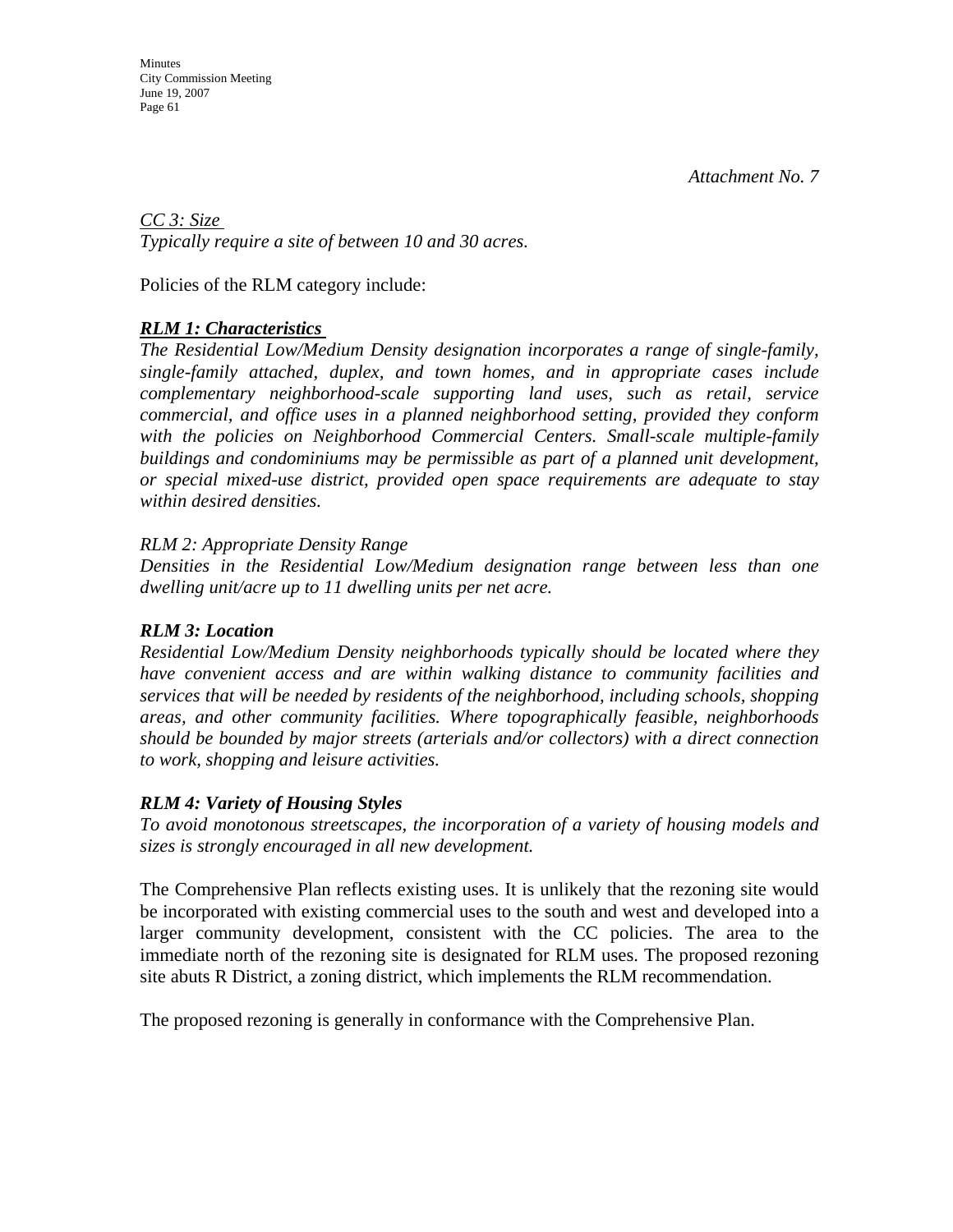**ZONING HISTORY AND LENGTH OF TIME VACANT AS ZONED:** The building has been on the site for an undetermined period of time.

1962 Annexation 1962-1969 C, Local Business District 1969-Present C-5 District

**CONSISTENCY WITH INTENT AND PURPOSE OF THE ZONING ORDINANCE:** The intent and purpose of the Zoning Regulations is to protect the public health, safety, and general welfare; regulate the use of land and buildings within zoning districts to assure compatibility; and to protect property values. The R, Single-Family Residential District is designed to provide a single-family dwelling zone at a density no greater than one dwelling unit per 10,000 square feet. The tract of land to be rezoned is approximately 16,117 square feet in area and meets other minimum lot requirements of the R District. The rezoning is consistent with the R District and Zoning Regulations. The rezoning will bring the use of the structure into conformance.

**RELATIVE GAIN TO THE PUBLIC HEALTH, SAFETY AND WELFARE THAT DENIAL OF THE REQUEST WOULD ACCOMPLISH, COMPARED WITH THE HARDSHIP IMPOSED UPON THE APPLICANT:** There appears to be no relative gain to the public that denial would accomplish. It may be a hardship to the applicant if the rezoning is denied.

**ADEQUACY OF PUBLIC FACILITIES AND SERVICES:** Adequate public streets, sanitary sewer, storm sewer, and water are available to serve the site.

# **OTHER APPLICABLE FACTORS:** None.

**STAFF COMMENTS:** City Administration recommends approval of the proposed rezoning of 1125 Waters Street from C-5, Highway Service Commercial District, to R, Single-Family Residential District.

# **ALTERNATIVES:**

- 1. Recommend approval of the proposed rezoning of 1125 Waters Street from C-5, Highway Service Commercial District, to R, Single-Family Residential District, stating the basis for such recommendation.
- 2. Recommend denial of the proposed rezoning, stating the specific reasons for denial.
- 3. Table the proposed rezoning to a specific date, for specifically stated reasons.